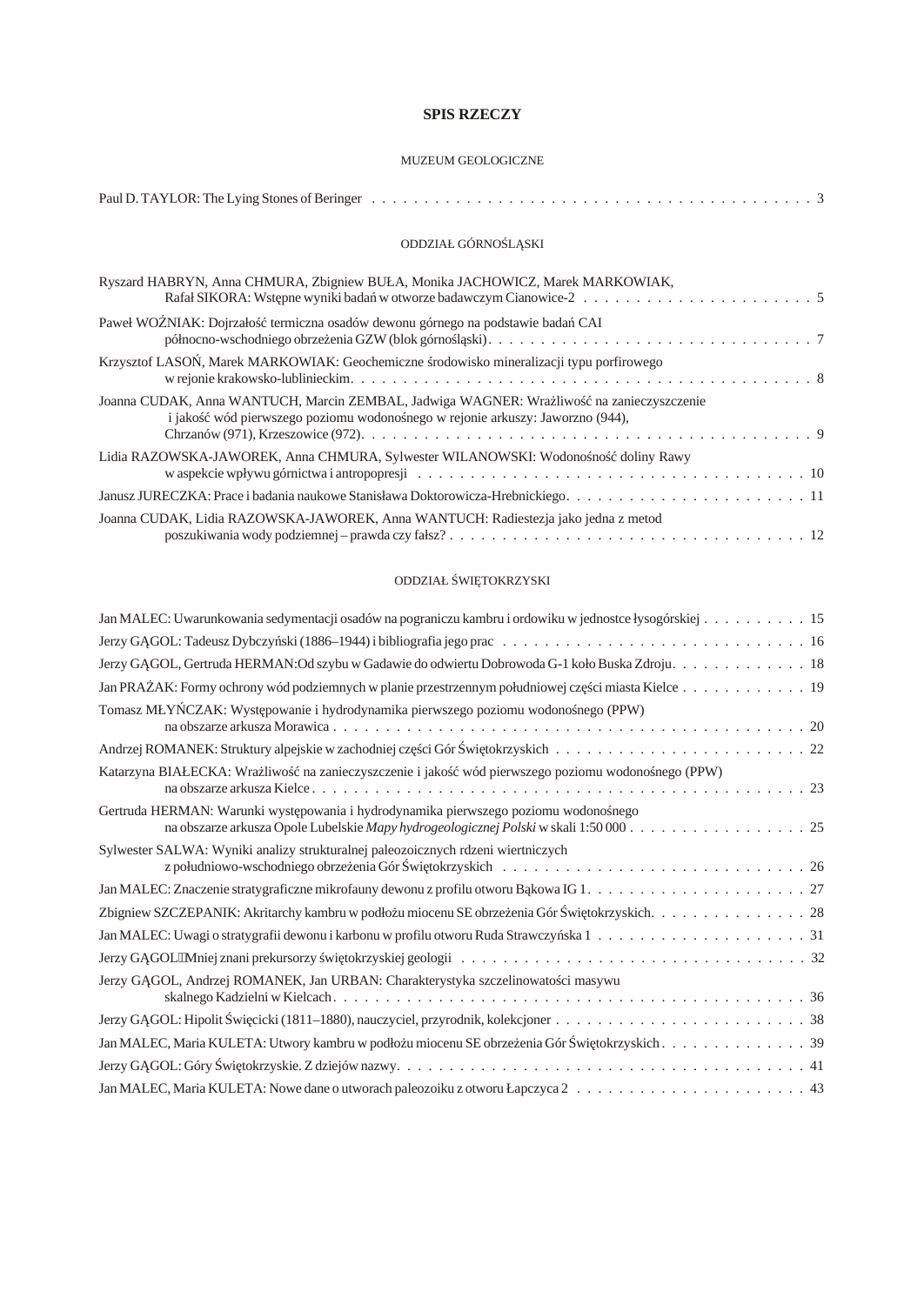# MUZEUM GEOLOGICZNE

<span id="page-1-0"></span>Paul D. TAYLOR

#### **The Lying Stones of Beringer**

The greatest of all palaeontological frauds took place almost 300 years ago when Johann Beringer, a respected physician and academic in the Bavarian town of Würzburg, was the target for a torrent of carved, fossil-like objects. The story of what became known as Beringer's Lügensteine or Lying Stones is complex and will never be fully understood (Schopf, 1999; Taylor, 2004). However, the tale does provide useful insights into how fossils were viewed in the early 18th century, as well as a "whodunnit" comparable to that of the famous Piltdown Man fraud that occurred some two hundred years later.

Johann Bartholemew Adam Beringer was born in 1667, the son of Professor Johann Ludwig Beringer, in Würzburg, which at that time was the capital of the state of Franconia. Following in his father's footsteps as an academic, he rose to become Professor and Dean of the Faculty of Medicine at Würzburg University, as well as Chief Physician to both the Julian Hospital and the Prince-Bishop of Franconia, Christoph Franz. Like many learned men of his generation, Beringer took an interest in natural history and kept a cabinet of curiosities that included genuine fossils.

The momentous event that guaranteed Beringer an illustrious place in the history of palae ontology happened in May 1725 when the first of the Lying Stones, or "iconoliths" as Beringer called them, came into his hands. Over the following five months, a remarkably large number of iconoliths were added to his cabinet. By the end of the year Beringer was in a position to write the now notorious *Lithographiae Wirceburgensis*, the first edition of which was published early in 1726.

Before going on to describe the iconoliths themselves, and the interpretation placed upon them by Beringer, it is worth commenting on the massive scale of the fraud. No fewer than 503 iconoliths are known to exist today in museums around Europe (Niebuhr and Geyer, 2005; Niebuhr, 2007). The where abouts are unknown of a further 15 that had been documented photographically. Of the 204 iconoliths depicted in the *Lithographiae Wirceburgensis*, 97 can be matched with surviving iconoliths. If this is a representative proportion, then the total number of iconoliths that ever existed would have been roughly 1000, although it may have been as many as 2000.

Most of the iconoliths are in the form of bas-reliefs (Fig. 1). They were claimed to have come from a scrub-covered hill outside the village of Eiverstadt (now termed Eibelstadt), a few kilometres from Würzburg. The rocks in this region consist mostly of Muschelkalk, a Triassic marine limestone known even in Beringer's time for its ammonoids and other invertebrate fossils. However, the iconoliths were quite different from normal Muschelkalk fossils, a fact that was recognized by Beringer himself. For one thing, they include a much larger range of organisms, both marine and terrestrial. Insects, spiders, worms, fishes, crabs (Fig. 1A), lobsters, snakes, salamanders and land plants are among those represented, usually preserved alone but occasionally as assemblages. Frogs and flies caught in the act of copulation (Fig. 1B), birds with associated eggs, and spiders sitting on their webs or capturing insects (Fig. 1C), are also present. While some of the iconoliths resemble known animals, others are more fantastical and look like mythical mermaids (Fig. 1D) or even angels. More curious are miniature stars, comets and suns (Fig. 1F), as well as iconoliths covered with Hebrew writing (Fig. 1E).

Much of the *Lithographiae Wirceburgensis* comprises a discussion of the origin of the iconoliths. Beringer was familiar with the various theories about the formation of fossils that were then being debated and he considered each in turn with particular respect to his iconoliths. Some of his reasons for rejecting particular theories are extraordinary by modern standards. For example, the presence iconoliths of acorns attached to foliage was used by Beringer as a principal reason for discounting their formation during the Biblical Flood on the grounds that theologians said that this had occurred during springtime, before acorns had formed on trees. Despite witnessing a demonstration of an iconolith being carved by human hand, Beringer persisted in the belief that his specimens differed from such man-made forgeries, reasoning that whenever something valuable appeared this was bound to prompt forgeries.

The Spermathick Theory, whereby the airborne seeds of marine animals became lodged in rocks where they hatched and grew, was dismissed by Beringer because most of his iconoliths consisted of terrestrial animals. A competing theory for the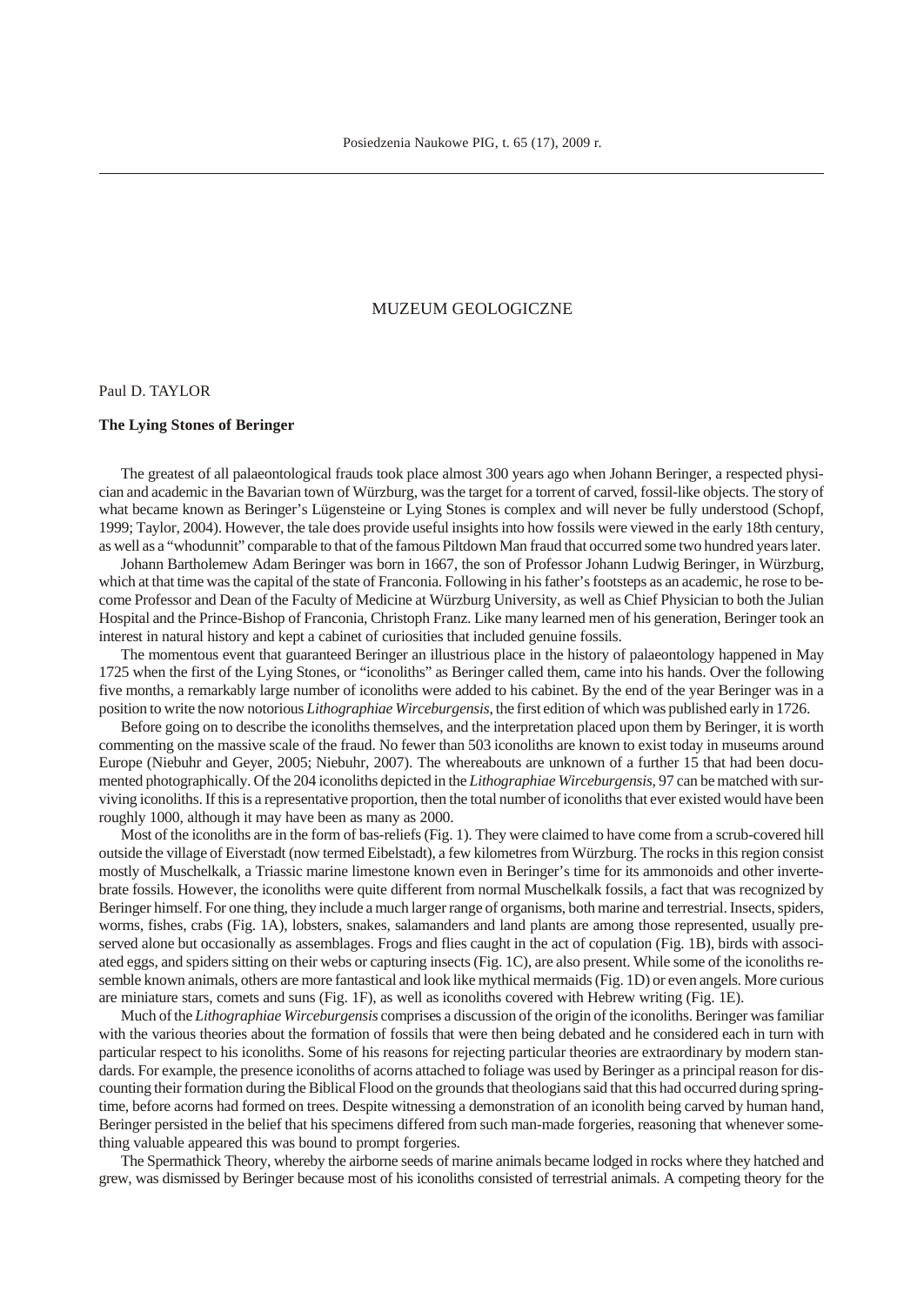

Fig. 1. Examples of iconoliths described by Beringer now conserved at the Universität Würzburg<br>(registration numbers bracketed)

**A** — animal resembling a crab but with a multiplated carapace (XX/168); **B** — mating frogs (XII/101); **C** — mite capturing an insect (X/90); **D** — "mermaid" (XXI/170); **E** — Hebrew script (VII/56); **F** — sun (II/6); scal re sent 1 cm

origin of fossils, Vis-plastica, explained fossils as inorganic structures which grew in the same way as minerals. A variant of Vis-plastica called Light Fabrication was suggested to Beringer by a colleague and appealed more to him than any of the other potential mechanisms for iconolith formation. Here, images of organisms in the landscape around Eibelstadt were considered to have been projected into the rock, in much the same way that a Camera Obscura projects images onto a white table in a darkened room. The existence of an old Jewish cemetery close to Eibelstadt seemed to provide support for Light Fabrication – iconoliths bearing Hebrew script could be interpreted to have been generated by light reflected from the gravestones. However, Beringer realised that more research was needed before the origin of his iconoliths would be known conclusively.

One of the most puzzling aspects of the story is why, within months of publication of the *Lithographiae Wirceburgensis*, Beringer came to the conclusion that the iconoliths were man-made after all, having previously defended them so strongly against this claim. We know of this U-turn from the fragmentary papers of a judicial enquiry brought by Beringer against colleagues in Würzburg (see Jahn, Woolf, 1963 who provide an English translation of Beringer's work as well as a transcript of the court proceedings). The two main defendants were probably J. Ignatz Roderick and Georg von Eckart, respectively Professor of Geography, Algebra and Analysis at the University of Würzburg, and Librarian to the Court and University. Roderick and von Eckart apparently employed some young men from Eibelstadt to apply the finishing touches to the manufactured iconoliths, place and then rediscover them on the Eibelstadt hill, and finally sell them to Beringer. The final verdict of the trial and its consequences for Roderick and von Eckart are unclear but, contrary to received wisdom, Beringer did not die a broken man soon after the publication of *Lithographiae Wirceburgensis*. Instead, he lived for a further 16 years, although he never again ventured into the field of palae ontology.

Doubts still remain over many aspects of the Beringer fraud, including the instigators. Indeed, a recent book (Niebuhr, Geyer, 2005) points the finger of suspicion at Beringer himself rather than the usual suspects Roderick and von Eckart. Whatever the truth, the case must be viewed in the context of its time. Communications between natural historians around the world would have been far less good than they are to day, and works like *Lithographiae Wirceburgensis* were not sub ject to pre-publication scrutiny by reviewers. Fossils, or "formed stones", were still mysterious objects; not only was it unclear how they had formed, but it was also unknown exactly what kinds of things might be expected to be found in the rocks. Beringer's iconoliths bearing celestial objects seem less ludicrous given the well-known occurrence of "starstones" that were thought by some contemporary naturalists as somehow related to the heavens but which are actually the pentagonal columnals of crinoids (sea-lilies). Nevertheless, Beringer was both unusually gullible and pompous. Worse, he believed that he had been favoured by divine intervention to receive the uniquely precious iconoliths for the glorification of the state of Franconia and its Prince Bishop Christoph Franz von Hutten. Ironically, it may well have been the Prince Bishop who brought Beringer to his senses and made him realise that he had been fooled (Jahn, Woolf, 1963).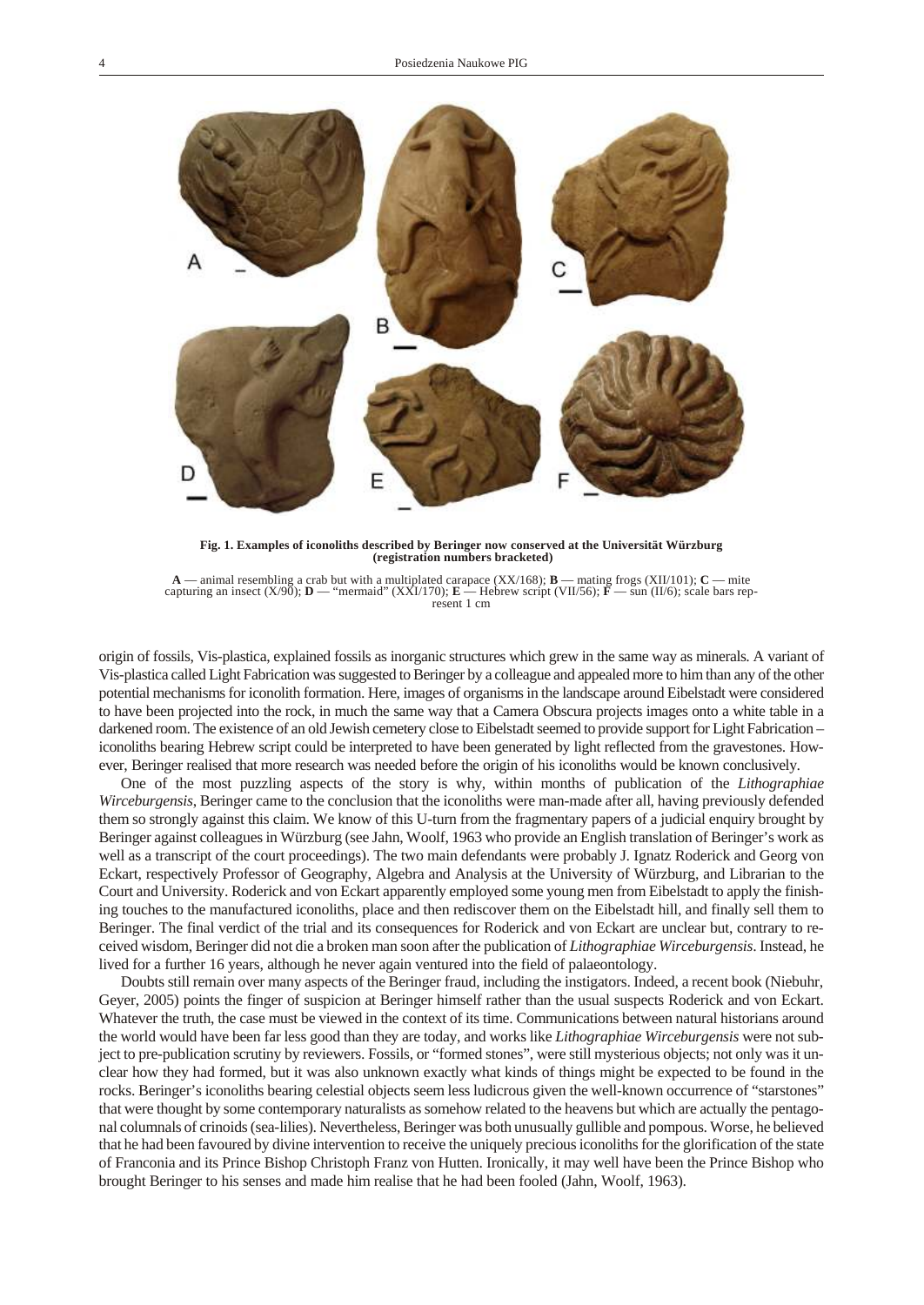# ODDZIAŁ GÓRNO L. SKI

# <span id="page-3-0"></span>Ryszard HABRYN, Anna CHMURA, Zbigniew BUŁA, Monika JACHOWICZ, Marek MARKOWIAK, Rafał SIKORA

# **Wst** pne wyniki bada w otworze badawczym Cianowice-2

Otwór Cianowice-2 w Gr bynicach, gmina Zielonki, powiat krakowski został wykonany w 2006 roku na zlecenie Ministerstwa rodowiska w ramach realizacji zadania badawczego pt. "Zintegrowany program płytkich wierce badawczych dla rozwi zania istotnych problemów budowy geologicznej Polski". Był drugim po Trojanowicach-2 odwiertem, z dwóch zaprojektowanych dla rozwi zania Problemu nr 10 (Geologiczno-strukturalne rozpoznanie strefy rozłamu Kraków–Lubliniec na odcinku krakowskim) wspomnianego wyżej zadania, którego celem było:

- sprawdzenie wiarygodności przedstawionego przez Buł (2000) poglądu dotycz cego kontaktu bloku górno 1 skiego i małopolskiego na północnych peryferiach Krakowa;
- zbadanie utworów starszego paleozoiku i prekambru w s siedztwie strefy rozłamowej Kraków–Lubliniec oddzielaj cej bloki górno 1 ski i małopolski;
- prze ledzenie rozwoju sedymentacyjno-diastroficznego utworów prekambryjskich, dolnopaleozoicznych i mezozoicznych w tym obszarze;
- wykazanie ró nic i podobie stw w ewolucji strukturalnej utworów starszych od miocenu wyst puj cych w kraw dziowych cz ciach bloków górno 1 skiego i małopolskiego;
- $-$  wyznaczenie granicy pomi dzy w/w jednostkami tektonicznymi oraz określenie jej geometrii wgł bnej na badanym odcinku.

Pełnordzeniowany otwór Cianowice-2 o gł boko ci 600,0 m został szczegółowo sprofilowany i opracowany w zakresie przewy szaj cym zało enia projektowe. Dotyczy to zwłaszcza bada stratygraficznych niezb dnych dla ustalenia wieku poszczególnych serii litostratygraficznych. Wykonana została tak e pełna dokumentacja fotograficzna rdzeni. Rdze wiertniczy został przekazany do Centralnego Archiwum Geologicznego (Magazyn Rdzeni w Kielnikach).

Uproszczony profil litologiczno-stratygraficzny wiercenia Cianowice-2 przedstawia się następująco:

| Gł boko<br>$\lceil m \rceil$ | <b>Opis litologiczny</b>                                                                                                                                                                                        |
|------------------------------|-----------------------------------------------------------------------------------------------------------------------------------------------------------------------------------------------------------------|
|                              | Czwartorz d                                                                                                                                                                                                     |
| $0.0 - 5.3$                  | Glina i less lekko piaszczysty, w sp gu z okruchami krzemieni.                                                                                                                                                  |
|                              | Jura górna                                                                                                                                                                                                      |
|                              | Oksford                                                                                                                                                                                                         |
| $5,3-44,4$                   | Wapienie, wapienie margliste i margle, szare i jasnoszare, z krzemieniami.                                                                                                                                      |
| $44,4-66,2$                  | Wapienie skaliste, szarobe owe, silnie makroporowate.                                                                                                                                                           |
| $66,2-227,1$                 | Wapienie jasnoszare, uławicone i masywne, miejscami z licznymi ciemnoszarymi krzemieniami, lokalnie z du ym<br>nagromadzeniem g bek.                                                                            |
| $227,1-231,6$                | Wapienie ciemnoszare, masywne, bez g bek i krzemieni.                                                                                                                                                           |
| 231,6-234,5                  | Wapienie gruzłowe i zlepie ce zbudowane z okruchów jasnoszarych skał w glanowych wielko ci do kilku<br>centymetrów, tkwi cych w szarozielonych glaukonitowych wapieniach piaszczystych, z rozproszonym pirytem. |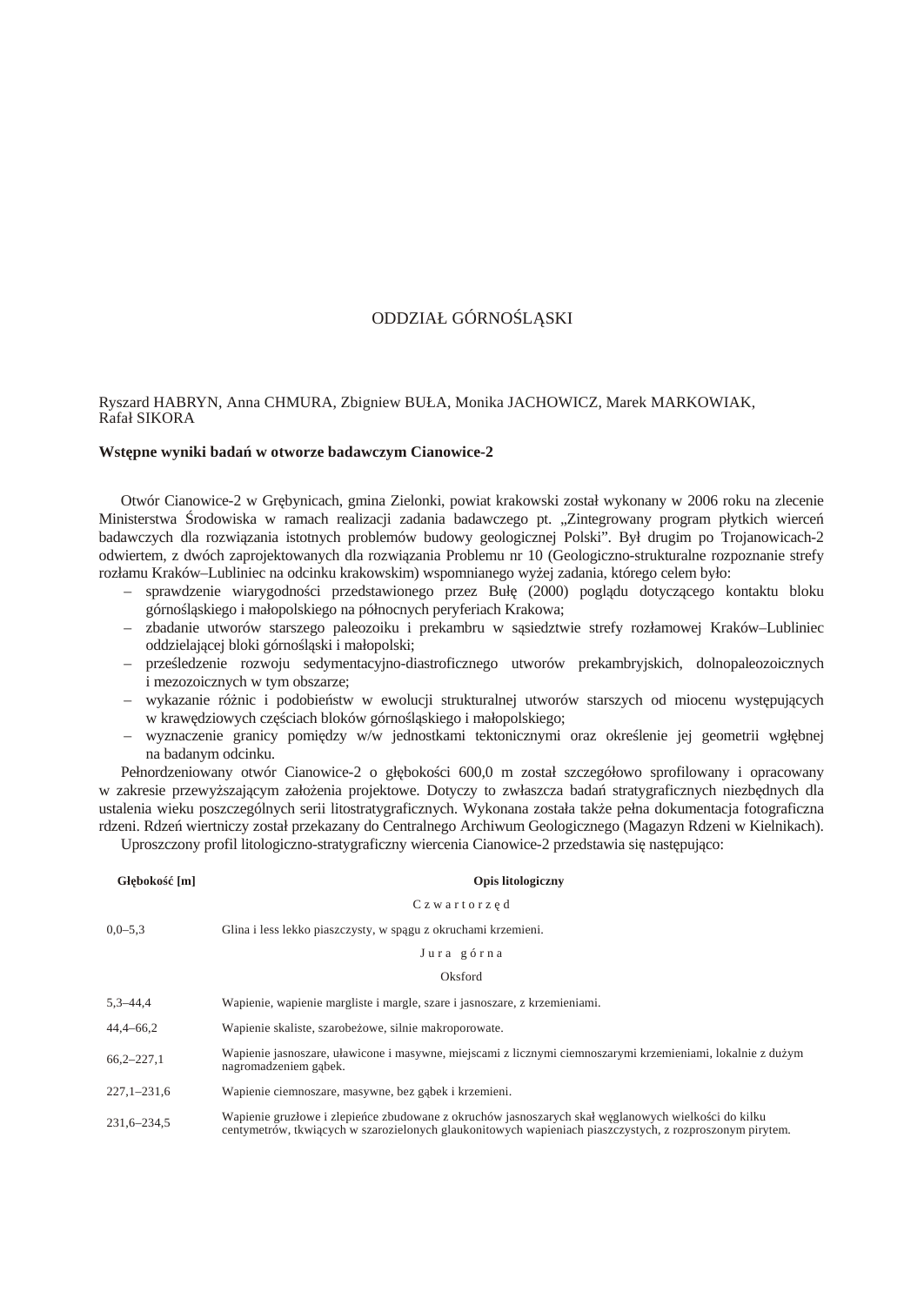| Jura | r o d k o w a (Kelowej) |  |
|------|-------------------------|--|
|------|-------------------------|--|

| 234,5-236,6     | Zlepie ce drobnoziarniste i piaskowce gruboziarniste barwy szarej, o spoiwie w glanowym, zbudowane z kwarcu<br>wielko ci do 5 mm, około 50% obj to ci skały; skaleni, kilka procent i około 40% w glanowych szcz tków<br>organicznych (belemnity, mał e) wielko ci 2–5 mm. |
|-----------------|----------------------------------------------------------------------------------------------------------------------------------------------------------------------------------------------------------------------------------------------------------------------------|
| 236, 6 - 244, 5 | Piaskowce organodetrytyczne szare, o spoiwie w glanowym, miejscami marglistym, z detrytusem muszlowym<br>wielko ci do 3 mm, z pojedynczymi ziarnami kwarcu, lokalnie przechodz ce w wapienie organodetrytyczne.                                                            |
|                 | Jura dolna? (Pliensbach $(J_1)$ ?-Baton $(J_2)$ ?)                                                                                                                                                                                                                         |
| 244,5-249,3     | Mułowce jasnoszare i szare, laminowane iłowcem (bezwapniste), lokalnie z dodatkiem czarnej substancji w glistej,<br>z wkładkami jasnoszarych piaskowców drobnoziarnistych.                                                                                                 |
| 249,3-249,9     | Wapie gruzłowy jasnoszary z ciemniejszymi przerostami piaskowca i czarnymi, cienkimi przemazami uw glonej<br>substancji ro linnej, z licznymi konkrecjami pirytu.                                                                                                          |
| 249,9-255,6     | Mułowce szaropopielate laminowane iłowcami.                                                                                                                                                                                                                                |
| 255,6-258,6     | Piaskowce drobnoziarniste, jasnoszare, o spoiwie ilastym, z przemazami uw glonej substancji ro linnej.                                                                                                                                                                     |
| 258,6-262,7     | Seria iłowcowo-mułowcowa, w sp gu nieco zapiaszczona, barwy jasnobr zowej.                                                                                                                                                                                                 |
| $262,7 - 263,6$ | Zlepie ce zbudowane z okruchów piaskowców, iłowców, piaskowców kwarcytowych i wapieni spojonych<br>substanci ilast, lokalnie z domieszk w glanów. Barwy pstre od czerwonobr zowej do szarozielonej.                                                                        |
| 263,6-263,9     | W giel brunatny czarny z zachowan struktur drewna, z du ilo ci pirytu.                                                                                                                                                                                                     |
| $263,9 - 265,3$ | Zlepie ce zbudowane ze słabo obtoczonych okruchów kwarcytów wielko ci do kilkunastu centymetrów, wapieni<br>oraz mułowców i iłowców, spoiwo ilasto-w glanowe.                                                                                                              |
| $265,0 - 265,3$ | Regolit czerwonobr zowy zbudowany z okruchów kwarcytów, wapieni i iłowców ediakaru.                                                                                                                                                                                        |
|                 | P r e k a m b r (Ediakar)                                                                                                                                                                                                                                                  |
| $265,3 - 343,0$ | Iłowce czerwonobr zowe, silnie sp kane, odcinkami pokryte g st siatk sp ka typu kakirytu, widoczne słabo<br>zachowane warstwowanie pod k tem 20-40°.                                                                                                                       |
| 343,0-386,6     | Iłowce br zowe i czerwonobr zowe, z szarozielonymi, w glanowymi i ilastymi, strefami odbarwie szeroko ci do<br>2 cm, regularnie sp kane pod k tem około 20° rzadziej 40°. Słabo zaznaczona laminacja pod katem 20–40°.                                                     |
| 386,6-436,8     | Howce br zowe i czerwonobr zowe, lokalnie w szarozielone nieregularne plamy (odbarwienia), z do licznymi<br>cienkimi wkładkami szarozielonych skarbonatyzowanych piaskowców.                                                                                               |
| 436, 8 - 437, 0 | Piaskowiec drobnoziarnisty jasnoszarozielony o spoiwie w glanowym.                                                                                                                                                                                                         |
| 437,0-600,0     | Howce br zowe i szarobr zowe partiami w szarozielone smugi i plamy. Szarozielonym odbarwieniom cz sto<br>towarzysz skupienia w glanów o kształcie soczewkowatym. Skała odcinkami silnie sp kana.                                                                           |

W projekcie prac geologicznych na wykonanie otworu zało ono, e odwiertem Cianowice-2, zlokalizowanym 6 km na NW od otworu Trojanowice-2, pod utworami jury nawiercone zostan utwory syluru przynale ne do bloku małopolskiego a mianowicie: rozpoznany m.in. w Łapczycy-2, Batowicach-2, Cianowicach-1 górnosylurski kompleks zlepie ców i piaskowców gruboziarnistych formacji z Łapczycy (fm) oraz zalegaj cy pod nim (Jerzmanowice-1, B bło-1) kompleks iłowców i mułowców formacji z Mrzygłodu (fm). Przyj to równie, e w sprzyjających warunkach uda się osięgną znane z Doliny B dkowskiej (m.in. WB-102A, DB-5) anchimetamorficzne skały prekambryjskie (ediakaru).

Budowa geologiczna okazała się odmienna od zakładanej, poniewa bezpo rednio pod utworami klastycznymi jury dolnej, otworem Cianowice-2 nawiercono 347 m kompleks iłowców ediakaru, a zatem osi gni to podło e prekambryjskie bez dolnopaleozoicznej pokrywy. Nale y przypuszcza, e wyst puj ce nieco bardziej na wschód i południe utwory górnosylurskie uległy wyklinowaniu b d zostały ci te erozyjnie.

Wyniki wiercenia Cianowice-2 wskazuj, e otwór ten prawidłowo został zlokalizowany w południowo-zachodniej, kraw dziowej cz ci bloku małopolskiego. Nawiercone zostały, dające się datowa metodami palinologicznymi, utwory prekambru – ediakaru, najstarsze rozpoznane dotychczas skały bloku małopolskiego, które nie występują we wschodniej cz ci bloku górno l skiego. Otwory Cianowice-2 i Trojanowice-2 (blok górno l ski) potwierdziły kontakt bloków górno l skiego i małopolskiego na północnych peryferiach Krakowa i pozwoliły u ci li przebieg strefy uskokowej Kraków–Lubliniec.

W dyskusji brali udział: A. Zdanowski, K. Laso i prelegenci.

Posiedzenie odbyło się w dniu 31 stycznia 2008 r.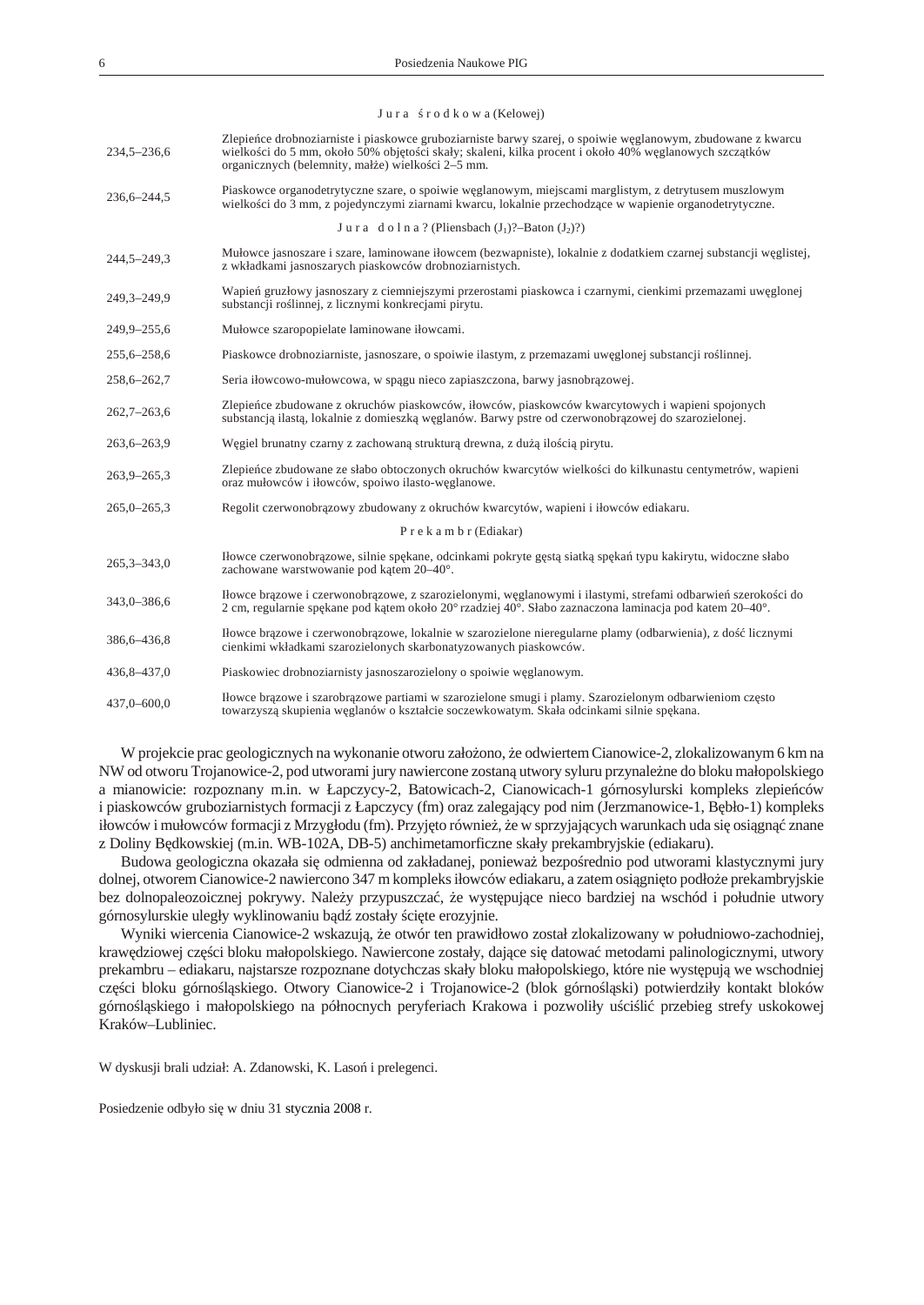# <span id="page-5-0"></span>Paweł WOZNIAK

# Dojrzało termiczna osadów dewonu górnego na podstawie bada CAI północno-wschodniego obrze enia GZW (blok górno 1 ski)

Badaniami stopnia przeobra enia materii organicznej na podstawie konodontów (metoda CAI) objęto utwory dewonu wyst puj ce w trzech rejonach – Koziegłowy–Myszków, Siewierz i Olkusz, rozpoznane w otworach wiertniczych: 27-BN, 28-BN, 32-BN, 11-WB, 36-WB, SP-124, SP-130, SP-139, Chechło 1, BK-293, BK-299, BK-326 i BK-343. Konodonty pochodziły z kolekcji autora referatu zgromadzonej w ramach prowadzonych wcze niejszych tematów badawczych, dotycz cych zagadnie zwi zanych z biostratygrafi obszaru północno-wschodniego obrze enia Górno 1 skiego Zagł bia W glowego. Ogółem przebadano ponad 1500 konodontów uzyskanych ze 167 próbek.

W celu wyznaczenia warto ci wska nika przeobra enia barwy konodontów (CAI) porównano barw poszczególnych okazów z wycechowanym wzorcem, udost pnionym dzi ki uprzejmo ci Hanny Matyi (Pa stwowy Instytut Geologiczny-Pa stwowy Instytut Badawczy w Warszawie) i Jana Malca (Pa stwowy Instytut Geologiczny-Pa stwowy Instytut Badawczy, Oddział wi tokrzyski w Kielcach). Do oznaczenia wykorzystano konodonty wykazuj ce najja niejsz barw w danej próbce. W przypadku du ych i masywnych okazów pod uwag brano ich najcie sze brzegi. Osobniki takie s zazwyczaj ciemniejsze od form cienkich i juwenilnych. Wynika to z faktu istnienia liczniejszych warstw apatytu budującego "ciało" konodonta, a co się z tym więc większej ilo ci substancji organicznej wypełniającej przestrzenie między poszczególnymi warstwami. W próbkach, w których uzyskano znacznie zróżnicowane wartości CAI, do ostatecznego okre lenia stopnia przeobra enia brano pod uwag osobniki wyst pujące najliczniej (najwy szy udział procentowy). Okazy silnie, wtórnie spłaszczone oraz o bardzo delikatnej budowie nie były rozpatrywane.

Utwory dewonu rodkowego (zwet) udokumentowane zostały tylko w jednym otworze wiertniczym 11-WB (rejon Koziegłowy–Myszków). Poziom górny *hermani-cristatus* okre*lono w przedziale gł boko ci od około* 288,00 do około 317,80 m. Frekwencja konodontów w poszczególnych próbkach jest mała, ale s one na ogół dobrze zachowane. Próbki pozytywne pochodziły ze stropowej cz ci badanego odcinka profilu, wykształconego głównie w postaci zmarmuryzowanych wapieni. Do wysokie warto ci CAI (4,0–4,5) mog by w tym przypadku spowodowane obecno ci (w bliskim s siedztwie) skał intruzywnych, tworz cych rozgał ziony system dajek i apofiz wi kszych ciał magmowych.

Wytypowane do bada CAI konodonty górnodewo skie pochodz z 12 otworów wiertniczych. Stan ich zachowania jest bardzo dobry, są też licznie reprezentowane. Statystycznie większa ilo konodontów z otworów BK-293, BK-299 oraz BK-326 (rejon Olkusza) posiadała warto CAI równą 2,0 wzrastającą niekiedy do 2,5. Przyjąto zatem, że wska nik CAI 2,0 odpowiadaj cy temperaturze od 60 do 149°C (Epstein i in., 1977) może reprezentowa tło paleotermiczne dla obszaru 1 sko-krakowskiego. Podobne wyniki uzyskały we wcze niejszych pracach Narkiewicz i Nehring-Lefeld (1993) – oznaczyły warto ci CAI konodontów dla rejonu Kluczy, które zawieraj si w przedziale 2,0–2,5. Tylko w otworze BK-90 autorki te stwierdziły ich wi ksze zró nicowanie: od 2,0 do 3,5.

W rejonie Siewierza analiza CAI przeprowadzona została w trzech otworach wiertniczych: SP-124, SP-130 i SP-139. Frekwencja konodontów jest dobra, tylko w nielicznych przypadkach do oznacze u ywano fragmentów konodontów platformowych (okazy uszkodzone) lub gał zkowych. Uzyskane w wyniku analizy warto ci wahają się w poszczególnych próbkach od 1,5 do 2,0 i odpowiadaj temperaturze od około 50 do 140°C. Najprawdopodobniej, obecny stopie dojrzało ci termicznej materii organicznej dewonu górnego w tym obszarze, zale y jedynie od pogrzebania pod nadkładem skał młodszych.

Wyra nie podwy szone warto ci CAI stwierdzono w okolicach Winowna-B dusza w otworze wiertniczym 36-WB oraz wierceniach 27-BN i 28-BN (rejon Koziegłowy–Myszków). W poszczególnych próbkach wielkości CAI wynosiły od 4,0 do 4,5. W porównaniu ze skal Epsteina odpowiada to przedziałowi temperaturowemu od 190 do powy ej 300°C. Tylko w pojedynczych badanych próbkach warto ta spadała do około 3,5–4,0 (np. próbka z gł boko ci 339,20–339,40 m, 27-BN). Nale y jednak zwróci uwag na fakt, e oznaczenia przeprowadzane były w tym przypadku na podstawie małych, cz sto uszkodzonych okazów i mogą by obarczone bł dem. Na podwy szoną warto CAI mają tu bez w tpienia wpływ intruzje skał magmowych. Nie bez znaczenia jest te blisko granicy tektonicznej Kraków–Lubliniec. Jest to strefa o szeroko ci około 0,5 km oddzielaj ca od siebie bloki górno 1 ski i małopolski, z któr więc się tak e magmatyzm stwierdzony w kraw dziowych częciach w/w bloków (Buła, 2000). Zlokalizowany w pewnym oddaleniu na północny-wschód od opisywanego rejonu otwór 32-BN, charakteryzuje si ju niskimi warto ciami CAI wynosz cymi odpowiednio od 1,0 do 1,5.

W dyskusji brali udział: M. Karwasiecka i prelegent.

Posiedzenie odbyło się w dniu 7 lutego 2008 r.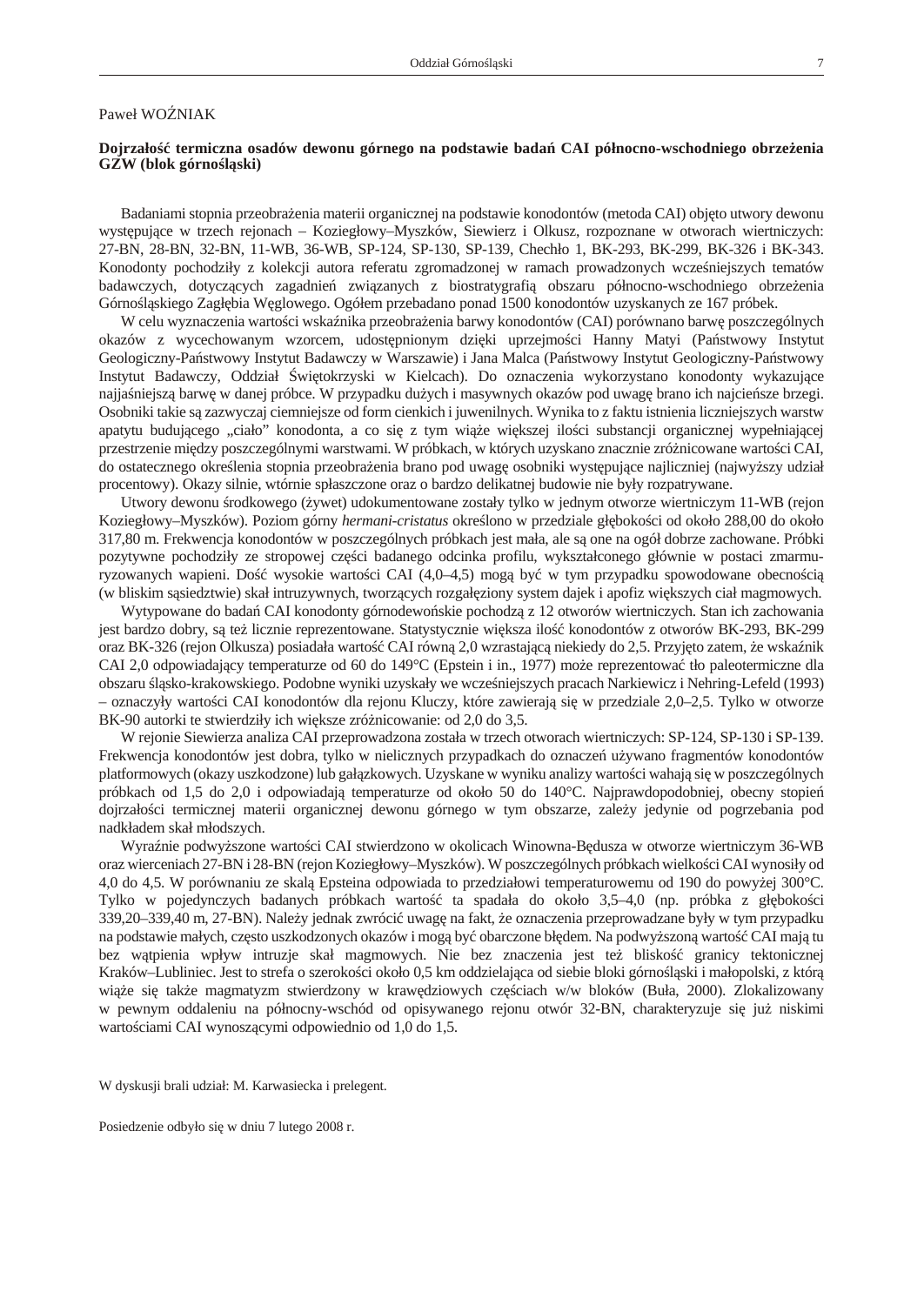### <span id="page-6-0"></span>Krzysztof LASO , Marek MARKOWIAK

#### **Geochemiczne środowisko mineralizacji typu porfirowego w rejonie krakowsko-lublinieckim**

W ediakara skim i paleozoicznym podło u rejonu krakowsko-lublinieckiego, w pobli u tektonicznej strefy kontaktu bloku górno l skiego i małopolskiego, wyst puj liczne przejawy mineralizacji polimetalicznej oraz hydrotermalnych przeobra e skał, zwi zane z waryscyjskim kwa nym magmatyzmem. Mineralizacja ta okre lona została przez większo

geologów jako mineralizacja typu porfirowego. Systematyczne badania geochemiczne rozpocz to w pocz tkach lat 80-tych w otoczeniu udokumentowanego pó niej w kategorii C<sub>2</sub> zło a Myszków. Badania te pozwoliły na wydzielenie pierwiastków wska nikowych oraz okre lenie strefowo ci geochemicznej zło a. Do pierwiastków wska nikowych mineralizacji Myszkowa zaliczono: W, Mo, Cu-Ag, Be, F, Sb, Hg, Au, Pb, Ba, As, Ag, Zn-Cd, Bi, Te oraz K, Ca i Na. Okre lona w zło u Myszków strefowo geochemiczna wykorzystywana jest przy ocenie perspektywiczno ci innych przejawów mineralizacji polimetalicznej w ediakara sko-paleozoicznym podło u całego rejonu krakowskolublinieckiego. Takie porównania wykonane zostały dla mineralizacji okolic arek i Mysłowa. W podło u tych rejonów stwierdzono moliwo wyst powania intruzji kwa nych ciał magmowych oraz zwi zanych z tymi intruzjami porfirowych ciał rudnych, a w przypadku Mysłowa tak e mineralizacji typu złó skarnowych stowarzyszonych ze zło ami typu porfirowego.

W ostatnich latach, w celu okre lenia prognozy zło owej podło a mezozoicznego NE obrze enia GZW, wykonano analizy chemiczne około 4 000 próbek skał ediakara sko-paleozoicznych na zawarto ci 27 pierwiastków, ze wszystkich dost pnych obecnie rdzeni z odwierconych w tym rejonie otworów. Uzyskane dane analityczne pozwoliły na charakterystykę geochemiczną skał oddalonych od centrów mineralizacji oraz wydzielenie kilku szerokich, koncentrycznych stref wokół intruzji, ró ni cych się pod względem geochemicznym.

Wyst puj ce w podmezozoicznym podło u przejawy mineralizacji typu porfirowego zwi zane s genetycznie z seri skał słabo metaaluminowych i peraluminowych o charakterze petrograficznym odpowiadającym wapniowo-alkalicznemu ró nicowaniu się magmy, a więc skałami z którymi związane są niskofluorowe, porfirowe zło a Mo i Mo-Cu (wg klasyfikacji Westry i Keitha, 1981). Wokół intruzji wydzielono trzy strefy:

1. Stref intensywnych zmian blisko kontaktu z intruzj (skały ciemnoszaro-zielone i czarne, w odległo ci do 700 m od intruzji);

2. Stref słabych zmian (skały szaro-zielone i szare, w odległo ci około 700–1500 m od intruzji);

3. Stref skał "pierwotnych", nie obj tych oddziaływaniem intruzji (powy ej 1500 m od intruzji).

Dla okonturowania anomalii geochemicznych oraz charakterystyki zmian termiczno-metasomatycznych skał otaczaj cych intruzj koniecznym było poznanie normalnego rzędu koncentracji pierwiastków w skałach niezmienionych (strefa 3). Obliczone dla 49 pierwiastków liczbowe warto ci tła geochemicznego oraz dolnych granic anomalii przypuszczalnych i pewnych dla skał oddalonych powy ej 1500 m od granitoidu, pozwoliły na okonturowanie anomalii geochemicznych oraz charakterystyk zmian hydrotermalnych i termiczno-metasomatycznych w strefach bli szych intruzji (strefa 1 i 2).

Geochemicznej charakterystyki procesów zachodz cych na etapie poprzedzaj cym mineralizacj hydrotermaln dokonano na podstawie analiz 33 próbek z 23 otworów wiertniczych. Pod uwagę wzięto wyniki analiz na zawarto $\frac{46 \text{ skladników: SiO}_2}{46 \text{ skladników: SiO}_2}$ Al2O3, Fe2O3, FeO, MnO, TiO2, MgO, CaO, Na2O, K2O, P2O5, SO3, CO2, TOC, Cl, i F a także Ag, As, Ba, Be, Bi, Br, Ce, Co, Cr, Cu, Ga, Hf, La, Li, Mo, Nb, Ni, Pb, Rb, Sb, Sn, Sr, Te, Th, U, V, W, Y, Zn i Zr. Uzyskane wyniki ujawniły, że w poszczególnych strefach wyst puj wahania zawarto ci licznych pierwiastków, jednak ich anomalne zawarto ci przekraczj ce dolne granice anomalii pewnych stwierdzono jedynie w strefie 1. Dotyczy to chloru (wzrost zawarto ci) oraz Sb i CO<sub>2</sub> (znaczny spadek zawarto ci). Dolne granice anomalii przypuszczalnej przekraczaj zawarto ci FeO.

O wiele ciekawiej przedstawia się zmienność chemizmu przeobrać e hydrotermalnych zaznaczających się w skałach ediakara skich w zale no ci od odległo ci od intruzji granitoidowej. Podstaw do okre lenia tej zmienno ci były wyniki 1086 analiz próbek ediakara skich skał osłony intruzji granitoidowych. Wykonane analizy chemiczne obejmują 25 pierwiastków: As, Ba, Bi, Br, Ce, Co, Cr, Cu, Ga, Hf, La, Mo, Nb, Ni, Pb, Rb, Sr, Th, U, V, W, Y, Zn, Zr oraz Au. Analizy Au wykonano jedynie dla 76 próbek.

Mimo niewielkiej grupy badanych pierwiastków ladowych, ujawnia się tu szereg pierwiastków o zawarto ciach anomalnych. Dla strefy 1 najwyra niej zaznaczaj się anomalie Bi, Cu, Mo, W, Au i w mniejszym stopniu As. Anomalie przypuszczalne tworzą Pb i Sr. Dla strefy 2 najbardziej charakterystyczne są anomalie As, Pb, Sr, Zn, w mniejszym stopniu Bi, Mo, Au, a anomalie przypuszczalne tworzą Ba i W.

Badania 96 próbek ze strefy 3 wykazały, e w skałach tych pojawiaj si anomalne zawarto ci Sr (anomalia przypuszczalna). Stront wyst puje zapewne w formie celestynu w licznych mikro yłkach w glanowych rozcinaj cych te skały.

W dyskusji brali udział: R. Habryn, A. Pacholewski, R. Sikora i prelegenci.

Posiedzenie odbyło się w dniu 10 kwietnia 2008 r.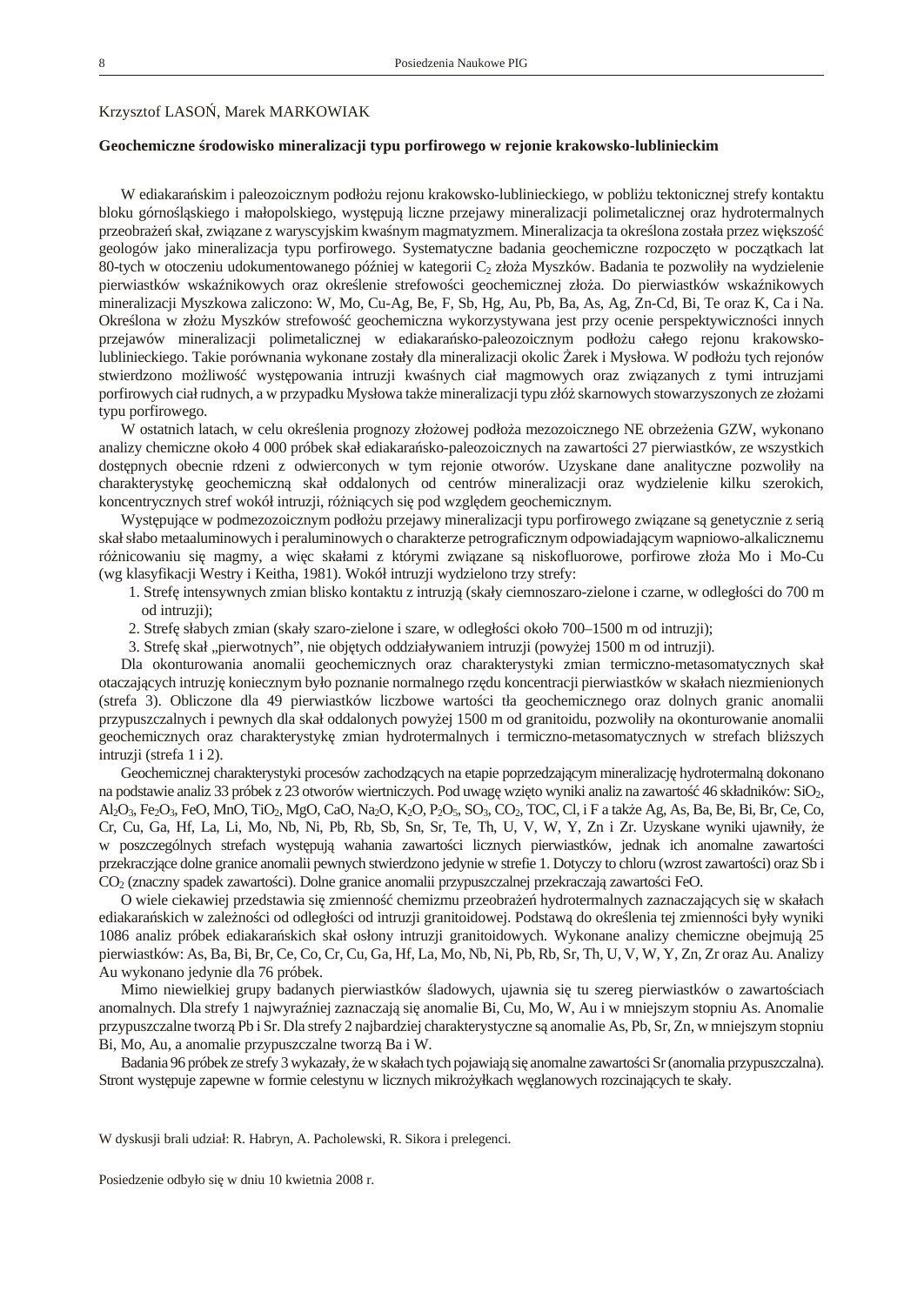<span id="page-7-0"></span>Joanna CUDAK, Anna WANTUCH, Marcin ZEMBAL, Jadwiga WAGNER

# **Wra** liwo na zanieczyszczenie i jako wód pierwszego poziomu wodono nego w rejonie arkuszy: **Jaworzno (944), Chrzanów (971), Krzeszowice (972)**

"Baza danych GIS *Mapy hydrogeologicznej Polski* w skali 1:50 000 wra liwo na zanieczyszczenia i jako wód pierwszego poziomu wodono nego", jest kolejnym etapem prac dotycz cych rozpoznania i charakterystyki pierwszego poziomu wodono nego. Celem prac nad baz danych MhP jest dokonanie rozpoznania i oceny stanu jako ciowego płytkich wód podziemnych, bezpo rednio zwi zanych z ekosystemami wód powierzchniowych oraz ekosystemami l dowymi zale nymi od wód podziemnych, w tym siedlisk sieci obszarów chronionych NATURA 2000. Pierwszy poziom wodono ny w wielu obszarach stanowi ródło zaopatrzenia w wod do picia ludno ci wiejskiej i dlatego konieczne jest ustalenie stopnia wra liwo ci płytkich wód podziemnych na zanieczyszczenia, zwłaszcza zwi zkami azotu pochodzenia rolniczego.

Opracowanie zbiorcze "Pierwszy poziom wodono ny – wrażliwości jakość obejmuje następujące warstwy informacyjne:

1. Wra liwo pierwszego poziomu wodono nego na zanieczyszczenie to warstwa przestrzenna ukazuj ca zasi g wyst powania 5-ciu klas naturalnej wra liwo ci (podatno ci) na zanieczyszczenie.

2. **Obiekty i działania antropogeniczne pogarszające stan fizykochemiczny wód pierwszego poziomu** to zweryfikowana i uzupełniona po przeglądzie terenowym baza danych MhP.

3. Zawarto zwi zków azotu w wodach pierwszego poziomu wodono nego to warstwa przestrzenna obszarów gruntów rolnych i osadnictwa opracowana na podstawie wyników polowych oznaczeń zawartości związków azotu w wodach pierwszego poziomu wodono nego i na podstawie archiwalnych analiz chemicznych.

4. Wybrane wska niki jako ci wód pierwszego poziomu wodono nego to punktowa warstwa informacyjna przedstawiaj ca warto ci wybranych wska ników fizykochemicznych wód podziemnych pierwszego poziomu wodono nego w miejscach opróbowania wykonanego w ramach prac terenowych (NO<sub>3</sub>, NO<sub>2</sub>, NH<sub>4</sub>, Cl, SO<sub>4</sub>, pH, temperatura i przewodno elektrolityczna).

Metodyka prac polegała na okre leniu klas podatno ci na podstawie czasu wymiany polowej pojemno ci wodnej gleb i skał strefy aeracji przez infiltruj ce wody opadowe (MRT). Poni ej przedstawiono algorytm oceny podatno ci naturalnej wód pierwszego poziomu wodono nego na podstawie czasu wymiany polowej pojemno ci wodnej gleb i skał strefy aeracji przez infiltruj ce wody opadowe.

# $MRT = MRTS + MRT1 + MRT2$  [lata]

MRT – sumaryczny czas wymiany polowej pojemno ci wodnej [lata]; MRTS – czas wymiany polowej pojemno ci wodnej profilu glebowego [lata]; MRT1 — czas wymiany polowej pojemno ci wodnej utworów przepuszczalnych [lata]; MRT2 – czas wymiany polowej pojemno ci wodnej utworów słaboprzepuszczalnych i izoluj cych [lata]

Parametry niezb dne do wykonania oblicze czasu polowej pojemno ci wodnej (MRT) s nast puj ce:

- $-$  mi szo strefy aeracji (mA),
- mi szo poziomów zawieszonych (mPZ),
- wielko infiltracji efektywnej  $(R)$ ,
- pojemno wodna profilu glebowego (wog),
- pojemno wodna utworów przepuszczalnych w strefie aeracji (wop),
- pojemno wodna utworów izoluj cych w strefie aeracji (woi),
- udział warstw izolujących w profilu strefy aeracji (Sp),
- obszary utrudnionej infiltracji (spadki terenu, zwarta zabudowa).

Po obliczeniu sumarycznego czasu wymiany polowej pojemno ci wodnej gleb utworów strefy aeracji MRT dokonano klasyfikacji zgodnie z tabel 1.

Tabela 1

Klasy wra liwo ci wód pierwszego poziomu wodono nego (PPW)

|            | Wra liwo                        | <b>PPW</b><br>$=$ podatno |
|------------|---------------------------------|---------------------------|
| <b>MRT</b> | Stopie podatno ci               | Klasy wra liwo ci         |
| <5         | bardzo podatne<br>bardzo wysoka |                           |
| $5 - 25$   | podatne                         | wysoka                    |
| $25 - 50$  | rednio podatne                  | rednia                    |
| $50 - 100$ | niska<br>mało podatne           |                           |
| >100       | bardzo mało podatne             | bardzo niska              |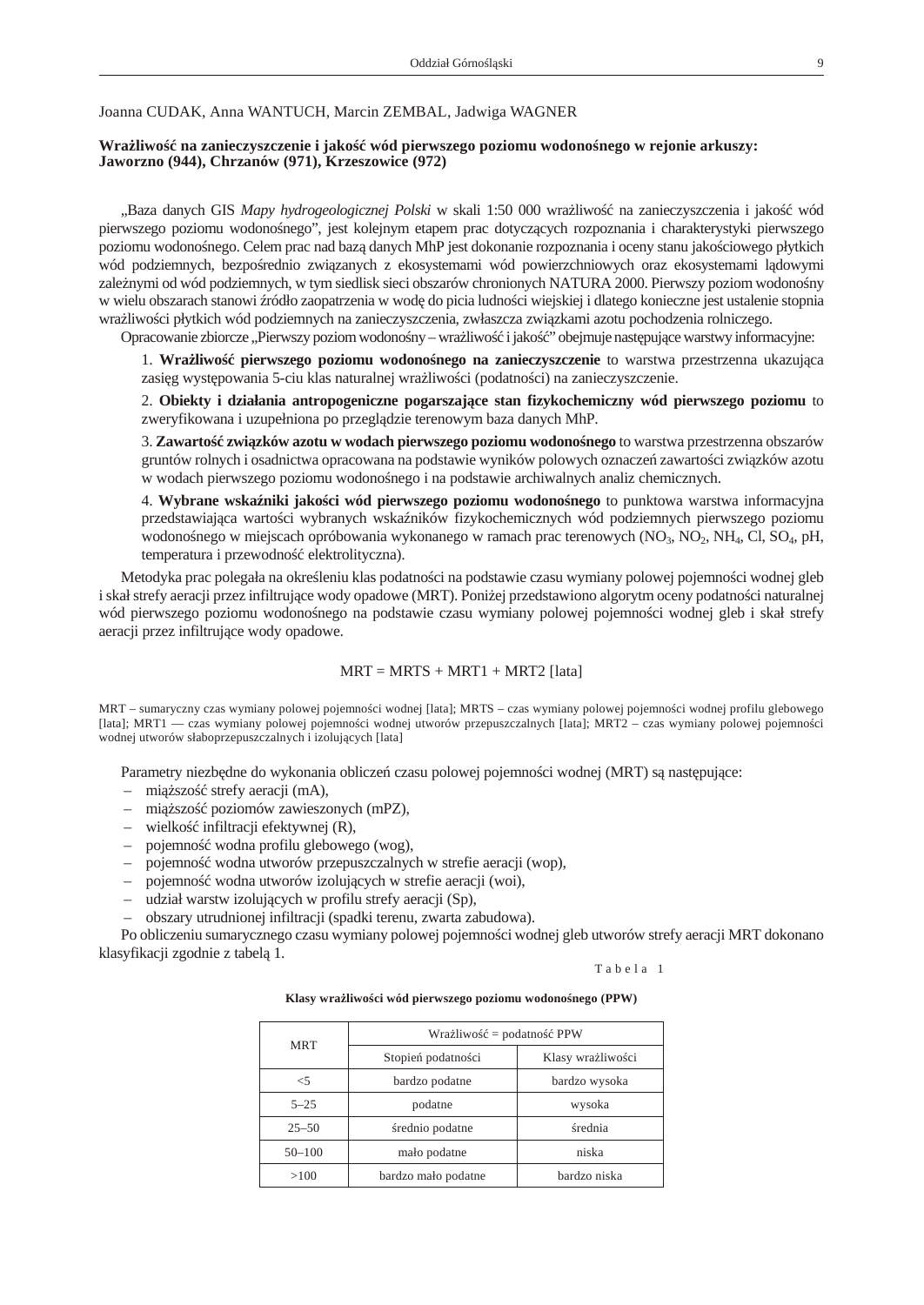<span id="page-8-0"></span>Wyniki przeprowadzonych oblicze wykazały na obszarze prezentowanych arkuszy przewag terenów o bardzo wysokim stopniu podatno ci na zanieczyszczenia. Natomiast obszary charakteryzujące się obecnością utworów izoluj cych i du gł boko ci do zwierciadła pierwszego poziomu wodono nego posiadaj ni sze stopnie podatno ci na zanieczyszczenia.

Okre lono równie zawarto zwi zków azotu w wodach pierwszego poziomu wodono nego prezentowanych arkuszy  $(NO<sub>3</sub> > 50 mg/dm<sup>3</sup> - zanieczyszczenie wód, 25 < NO<sub>3</sub> < 50 mg/dm<sup>3</sup> - obszary zagro one zanieczyszczeniem).$ 

Na obszarze prezentowanych arkuszy wyst puj obszary, na których stwierdzono podwy szone, a tak e przekroczone stęcinia jonów azotanowych, związane głównie z nieuporządkowaną gospodarką wodno-ciekową oraz nadmiernym stosowaniem na polach nawozów i rodków ochrony ro lin, a tak e niewła ciwym sposobem i terminem ich stosowania. Tradycyjne metody gospodarowania nawozami naturalnymi, przechowywanie obornika na nieizolowanym podło u, cieki i osady ciekowe u ywane na u ytkach rolnych powoduj przenikanie zanieczyszcze do gleby i st d do wód. Ogniska zanieczyszcze stwierdzone w obr bie arkuszy (oczyszczalnie cieków, stacje paliw, zakłady przemysłowe) przyczyniaj się do pogorszenia stanu jako ci wód powierzchniowych i podziemnych.

Przeprowadzono równie charakterystyk wybranych wska ników jako ci wód pierwszego poziomu wodono nego na podstawie archiwalnych analiz fizykochemicznych jak i tych wykonanych dla potrzeb opracowania (20–30 polowych oznacze nast puj cych wska ników: azotany, azotyny, amoniak, chlorki, siarczany, przewodno elektrolityczna i pH). Stęcia badanych składników wykazują się na ogół stabilnością i nie wykazują przekrocze oprócz podwy szonych st e azotanów oraz podwy szonej przewodno ci wła ciwej. Ponadnormatywne zawarto ci siarczanów, elaza, manganu i metali ci kich w piezometrach sieci monitoringowej Kopalni Piasku "Szczakowa" pochodz z infiltracji zanieczyszczonych wód Białej Przemszy (arkusz Jaworzno). Podwy szona zawarto amoniaku w studni wierconej w Przeciszowie (arkusz Chrzanów), stwierdzona ju wcze niej na podstawie archiwalnych analiz chemicznych, wskazuje na trwałe zanieczyszczenie o charakterze geogenicznym.

W dyskusji brali udział: L. Razowska-Jaworek, Z. Kaczorowski, A. Pacholewski, P. Liszka i prelegenci.

Posiedzenie odbyło się w dniu 16 maja 2008 r.

#### Lidia RAZOWSKA-JAWOREK, Anna CHMURA, Sylwester WILANOWSKI

# Wodono no doliny Rawy w aspekcie wpływu górnictwa i antropopresji

Rzeka Rawa bierze swój początek przy stawie Marcin w Rudzie  $\,$ 1 skiej, przepływa przez: wiątochłowice, Chorzów, Katowice i w Sosnowcu wpada do Brynicy.

Długo rzeki wynosi 19,6 km, a pow. zlewni wynosi 90 km<sup>2</sup>. W miastach jej koryto jest cz sto całkowicie przykryte. Rzeka jest zasilana głównie wod deszczow oraz ciekami komunalnymi i przemysłowymi.

Pierwszy projekt regulacji cz ci rzeki pochodzi z 1863 r. W 1926 roku przyst piono do regulacji, w latach 1928–1929 zbudowano na granicy Katowic i Chorzowa oczyszczalni cieków. Prawidłowe warunki przepływu wody w korycie nie utrzymały si długo. Gwałtowny rozwój miast i poło onych w jej zlewni zakładów przemysłowych spowodował katastrofalne, niekontrolowane odprowadzanie do rzeki cieków. Dodatkowo od ko ca XIX wieku zlewnia Rawy podlegała wpływom eksploatacji górniczej. Obecnie trwają prace nad odkrywaniem i rewitalizacją rzeki**.**

#### **Warunki hydrogeologiczne**

Czwartorz dowa dolina Rawy przebiega równole nikowo pasem o długo ci 15 km i szeroko ci 0,5–2,5 km, od Chorzowa poprzez Katowice do Sosnowca. Generalnie wyst pują dwa poziomy wodono ne, które tylko lokalnie rozdzielone s na 3 lub 4 warstwy. Kontakty hydrauliczne poziomów czwartorz dowych z poziomami w starszych formacjach występują na obszarach, gdzie brak nieprzepuszczalnych utworów miocenu oraz w rejonach wychodni przepuszczalnych utworów karbonu.

Jak wynika z obserwacji piezometrów w dolinie Rawy i w dolinie jej dopływu Potoku Le nego, w ostatnich latach nast piło podniesienie si zwierciadła wody w stosunku do powierzchni, co może być związane z likwidacją kopalóraz przeciekami z sieci kanalizacyjnej i wodociągowej.

Zwierciadło wód podziemnych wyst puje na gł boko ci od kilku do 30 m, najcz ciej 5–12 m. Miąższo ci warstwy wodono nej wynosz od kilku do kilkunastu metrów, ale lokalnie wyst puj obszary o wi kszej miąższo ci, która może si ga ponad 30 m. Warto wodoprzewodno ci mie ci si w zakresie od 27 do 114 m<sup>2</sup>/d, a współczynnik filtracji wynosi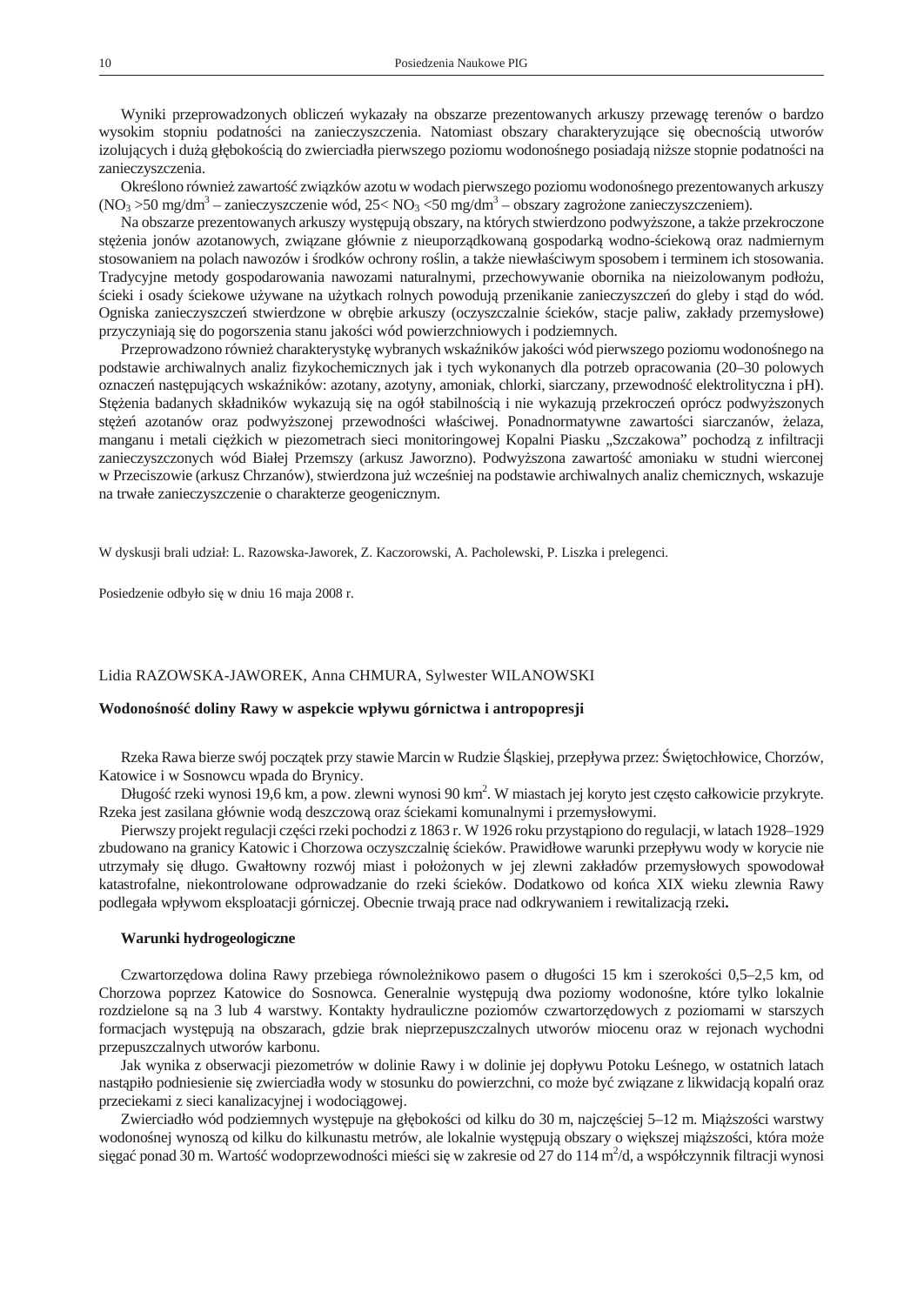<span id="page-9-0"></span>r.  $6.7 \times 10^{-5}$  m/s. Wydajno ci z pojedynczej studni mog wynosi od kilkunastu m<sup>3</sup>/h do ponad 30 m<sup>3</sup>/h. W istniej cych studniach w tym rejonie wynosz rednio około 10 m<sup>3</sup>/h. Zasoby odnawialne dla doliny Rawy oszacowano na 442  $\text{m}^3/\text{d}/\text{km}^2$ , a zasoby dyspozycyjne 330 m $\text{d}/\text{km}^2$ .

Wody z pi tra czwartorz dowego były w przeszło ci wykorzystywane do zaopatrzenia Katowic w wod.

### **Wytypowane obszary zasobne w dolinie Rawy**

W dolinie Rawy wytypowano 4 obszary o znacz cej zasobno ci wód podziemnych:

Katowice Załęc o pow. 1,5 km<sup>2</sup>, zlokalizowany w zachodniej, częci przy granicy z Chorzowem.

Katowice ródmie cie o pow. 1,0 km<sup>2</sup>, w centralnej częci Katowic, w okolicy Ronda.

Katowice Bogucice o pow. 0,6 km<sup>2</sup>, w północnej częci Katowic.

D brówka Mała–Zawodzie o pow. 0,5 km<sup>2</sup>, zlokalizowany w północno-wschodniej cz ci doliny, przy granicy Katowic z Siemianowicami 1 skimi.

W obszarach zasobnych wyst pują dwie warstwy wodono ne:

- płytsza na gł boko ci od kilku do 20 m, są to piaski rednioziarniste o m = 20 m, izolowana od powierzchni terenu kilkumetrową pokrywą glin lub mułków, w osi doliny brak izolacji. Ujmowana kilkoma studniami, których wydajno ci wynosz od kilku do kilkunastu m<sup>3</sup>/h;
- gł bsza na gł boko ci 40–50 m, są to piaski i wiry o miąższości 10–40 m, całkowicie izolowana od pierwszej kilkunastometrową warstwą mułków. Wydajno ci potencjalne studni w tej warstwie oszacowano na 10 do 50 m<sup>3</sup>/h przy zało onej depresji 5 m.

#### Jako wód podziemnych w obszarach zasobnych

Wody podziemne w dolinie Rawy nale do wód słodkich, akratopegów, słabo zasadowych, redniotwardych i twardych. W płytszych warstwach wyst puj podwy szone zawarto ci azotanów, amoniaku, chlorków i siarczanów, a w gł bszych elaza i manganu.

Poni sza tabela przedstawia zmiany składu chemicznego wód podziemnych wraz z gł boko ci w ródmie ciu Katowic.

| Gł boko | Sucha pozostało | $SO_4$ | C1  | NH <sub>4</sub> | NO <sub>3</sub> |
|---------|-----------------|--------|-----|-----------------|-----------------|
| [m]     | mg/l            |        |     |                 |                 |
| 2,9     | 2106            | 375    | 539 | 1,42            | 80,0            |
| 6,9     | 488             | 135    | 59  | 2.26            | $\theta$        |
| 15,2    | 688             | 193    | 80  | 1,29            | $\theta$        |

Pomimo intensywnego drena u górniczego, w dolinie Rawy wyst puj obszary zasobne w wody podziemne, w których potencjalnie mo na zlokalizowa studnie ujmujące poziom czwartorządowy. W obszarach zasobnych można wybudowa studnie awaryjne o wydajno ciach rz du 10–50 m<sup>3</sup>/h, w zale no ci od obszaru. Powinny one ujmowa gł bsze warstwy wodono ne. Wody z tych warstw b d wymaga prostego uzdatniania ze wzgl du na podwy szone zawarto ci elaza i manganu.

Poziomy wodono ne wyst puj ce w dolinie Rawy nie mogą by uznane za u ytkowe, ale mogą by rozpatrywane w aspekcie awaryjnego ródła zaopatrzenia ludno ci w wod.

Z istniej cych studni wierconych na terenie doliny Rawy mo liwe do zagospodarowania są dwie, oł cznej wydajno ci 16 m<sup>3</sup>/h, zlokalizowane w Katowicach Zał u.

W dyskusji brali udział: Z. Kaczorowski, J. Wagner i prelegenci.

Posiedzenie odbyło się w dniu 12 czerwca 2008 r.

### Janusz JURECZKA

### **Prace i badania naukowe Stanisława Doktorowicza-Hrebnickiego**

Stanisław Doktorowicz-Hrebnicki (1988–1974) po uko czeniu w 1912 r. Instytutu Górniczego w Petersburgu swoj działalno zawodow rozpocz ł od prac geologicznych, prowadzonych na Syberii w rejonie jeziora Bajkał. Były to prace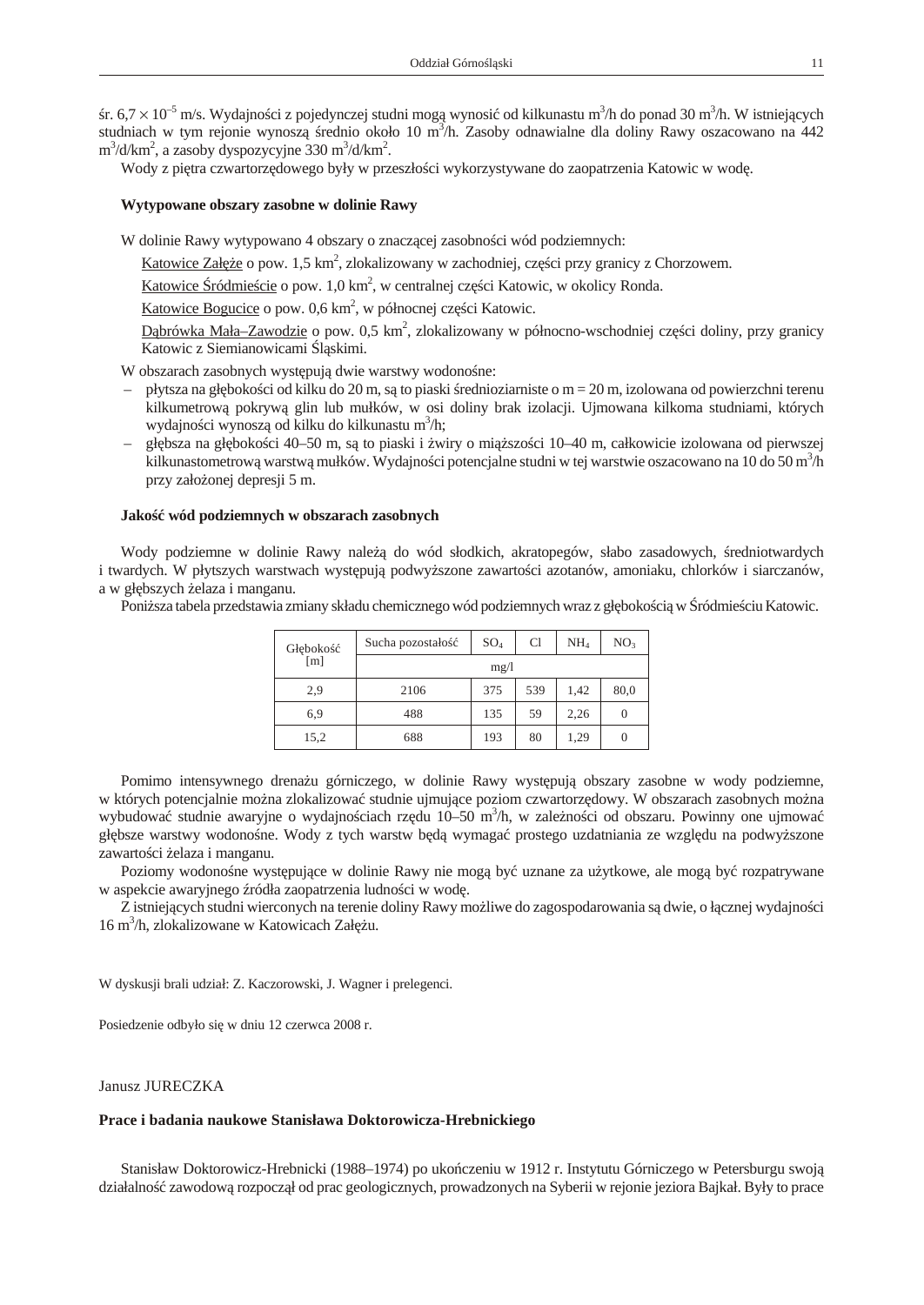<span id="page-10-0"></span>poszukiwawcze dotyczące m.in.: złóż fluorytu, wolframu i molibdenu, magnetytu oraz złota i cyny. W tym czasie (do 1922 r.) prowadził tak e badania w Azerbejd anie (zło a kobaltu) oraz na Kaukazie (zło a ropy naftowej).

W 1922 r. Stanisław Doktorowicz-Hrebnicki przyje d a do Polski i zostaje zatrudniony w Pa stwowym Instytucie Geologicznym. Pierwszych kilkana cie lat pracy (do 1939 r.) upływa mu w Stacji Terenowej PIG w D browie Górniczej w Zagł biu Górno 1 skim. Po zako czeniu wojny pracuje w Pa stwowym Instytucie Geologicznym w Warszawie, do 1954 r. jako naczelnik Wydziału Geologii W gli, a nast pnie – profesor PIG.

Główne kierunki działalno ci zawodowej Stanisława Doktorowicza-Hrebnickiego mo na ują w trzy działy:

- prace kartograficzne (kartowanie powierzchniowe oraz mapy geologiczno-strukturalne regionu górno 1 skiego, a w mniejszym zakresie tak e innych obszarów południowej Polski);
- prace związane z regionalnym rozpoznaniem budowy geologicznej GZW (szczególnie w zakresie stratygrafii utworów karbonu);
- prace o charakterze utylitarnym w zakresie geologii złó (głównie złó w gli kamiennych, a tak e w gli brunatnych, rud cynku i ołowiu, i innych).

Wykonywane przez Doktorowicza-Hrebnickiego w okresie mi dzywojennym prace kartograficzne zwi zane były z opracowaniem mapy geologicznej Polskiego Zagł bia W glowego w skali 1:25 000 (arkusze: Grodziec, Gołonóg, Wielki Chełm i S czów). Istotne znaczenie miał tu przede wszystkim arkusz Grodziec (1935), którego obja nienia stanowi monograficzne opracowanie budowy geologicznej tego regionu zagł bia. Prace kartograficzne w okresie powojennym skupiały si nad opracowaniem map geologiczno-strukturalnych Górno 1 skiego Zagł bia W glowego, opracowywanych w skali 1:25 000 i 1:50 000, a opublikowanych w postaci 7 arkuszy w skali 1:100 000 (1959–1968). Ponadto Doktorowicz-Hrebnicki brał udział w opracowaniu Przegl dowej mapy geologicznej Polski w skali 1:300 000 – arkusze: Wałbrzych, Opole, Kraków (1953–1955).

Prace zwi zane z regionalnym rozpoznaniem budowy geologicznej GZW dotyczyły głównie utworów karbonu. W tym zakresie podstawowe znaczenie miało wprowadzenie przez Doktorowicza-Hrebnickiego, wspólnie z T. Boche skim (1945, 1952), nowego jednolitego podziału stratygraficznego utworów w glono nych karbonu, opartego o liczbow nomenklatur pokładów w gla. W przemy le w glowym podział ten oraz zwi zana z nim nomenklatura pokładów w gla stosowane s (bez zmian) do czasów obecnych.

Stanisław Doktorowicz-Hrebnicki prowadził, tak e prace o charakterze utylitarnym w zakresie geologii złó, głównie w gla kamiennego (m.in. petrografia w gli koksuj cych w GZW oraz zasoby w gla w GZW i DZW), a w mniejszym zakresie tak e w gla brunatnego. Zajmował si równie innymi surowcami, m.in. zło ami rud cynku i ołowiu w rejonie olkuskim. Do mniej znanych prac Stanisława Doktorowicza-Hrebnickiego należą prace o charakterze geoturystycznym (przewodniki wycieczkowe) z rejonu Zagł bia D browskiego.

W dyskusji brali udział: J. Bugała i prelegent.

Posiedzenie odbyło się w dniu 25 września 2008 r.

#### Joanna CUDAK, Lidia RAZOWSKA-JAWOREK, Anna WANTUCH

# **Radiestezja jako jedna z metod poszukiwania wody podziemnej – prawda czy fałsz?**

Referat został opracowany na podstawie opinii wykonanej przez zespół hydrogeologów z Oddziału Górno 1 skiego Pa stwowego Instytutu Geologicznego-Pa stwowego Instytutu Badawczego, w odpowiedzi na odezw S du Rejonowego Grodzkiego w Pszczynie. Podstaw opracowania, poza własnym do wiadczeniem i wieloletni praktyk stanowiły opracowania, publikacje i podręczniki zarówno o wodach podziemnych, jak i dotycz ce radiestezji i ró d karstwa.

Autorki przytoczyły definicje poj oraz opis przyrz dów najczesiej stosowanych w radiestezji.

**Radiestezja** – oznacza post powanie zmierzaj ce do diagnozowania wybranych wła ciwo ci substancji lub rodowiska przyrodniczego, oparte na przekonaniu, e ró ne substancje i sytuacje przyrodnicze oddziałuj na organizm człowieka i daj się zaobserwowa przy pomocy odpowiednich przyrz dów. Oddziaływanie to odczuwane przez człowieka rozumiane jest jako promieniowanie emitowane przez płyn c wod, materiały, bogactwa naturalne, strefy geopatyczne, dyslokacje geologiczne, uskoki tektoniczne, po ywienie, lekarstwa, ro liny itd.

**Ró d ka** – jest to pr $t$  prosty, zakrzywiony lub rozwidlony, mo $\epsilon$  pochodzi z dowolnego drzewa (leszczyna, wierzba, wi nia, jałowiec, jemioła). Stosuje się także różdzki metalowe lub z innego materiału, długo różdzki wynosi około 40–50 cm. Radiesteta trzyma ród k w pozycji horyzontalnej na wysoko ci splotu słonecznego, ramiona s przyci ni te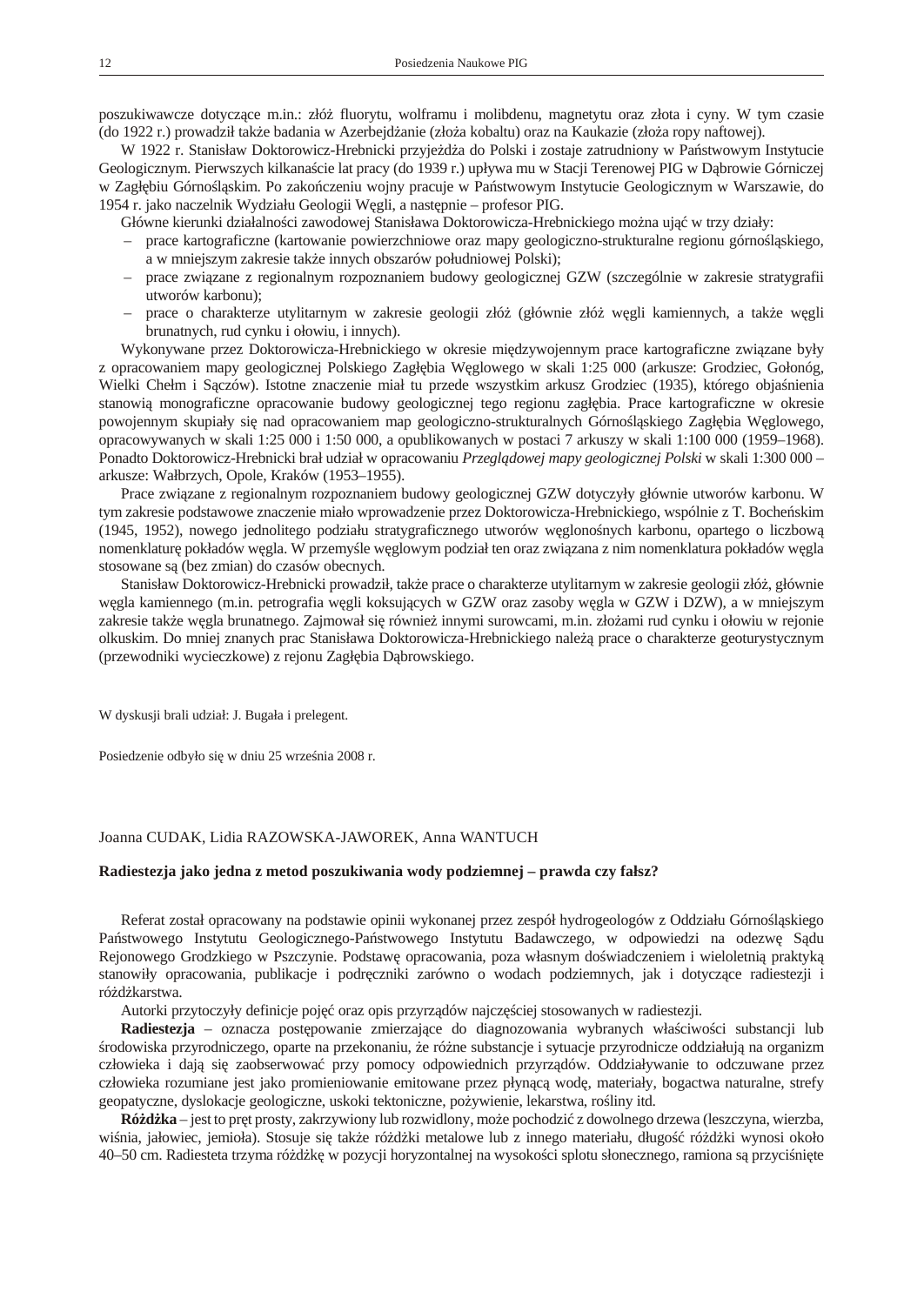do tułowia, mię napięte. Ramiona ród ki trzyma się tak, aby były lekko do rodkowo doci nięte poniewa sprzyja to odpowiednim napi ciom mięni, aby odebrany przez system nerwowy radiestety bodziec energetyczny poszukiwanej radiacji wywołał mimowolny skurcz mieni, co z kolei spowoduje zadziałanie ród ki. Praca z ród kepolega na stawianiu kolejnych pyta i oczekiwaniu odpowiedzi.

Wahadełko – do jego wykonania może by*zastosowany ka dy materiał np. złoto*, srebro, br*z*, mosiądz, aluminium, mied, elazo, szkło, bursztyn, kryształ górski, drewno a tak e inne surowce takie jak ko ci zwierz t (zwłaszcza ko słoniowa), korek, szyszki sosnowe, jodłowe i modrzewiowe, kasztany, twarde nasiona, albo guma. Kształt wahadełka zwi zany jest z celem, do jakiego ma by u yte. Spotykane s wahadełka podłu ne, kuliste, sto kowate, sercowate, o kształcie spadaj cej kropli wody. Mo na spotka te wahadełka wykonane z drutu w kształcie spirali. Waga wahadła wynosi przeci tnie 10–40 gramów.

**yła wodna** – jest to podziemny ciek wodny o ró nej szeroko ci i gł boko ci s cz cy się w warstwach piasków, wirów i innych skał. W podziemnych warstwach rozdrobnionej skały strumyki i rzeki przenikaj się na różnych gł boko ciach i krzy uj się wzajemnie. Radiesteci zakładają, e szeroko yły wodnej wynosi przeci tnie około 20 cm.

Teoria radiestezji jest sprzeczna ze stanem wiedzy kilku dziedzin nauki. Według hydrogeologów wody podziemne wyst puj w warstwach. Fizycy za dowodzą e, nawet gdyby zało y występowanie zł, to i tak nie były by ródłem szkodliwego oddziaływania fizycznego. Fizjolodzy natomiast są pewni, gdyby założyć e mogłyby wzbudzić jaki rodzaj szkodliwego promieniowania, to byłoby ono miliardy razy słabsze od progu odczuwania go przez organizm człowieka.

Żyła wodna wg naukowej definicji (*Słownik hydrogeologiczny* Kleczkowski i in., 1997) to specyficzna forma wyst powania wód podziemnych, tylko w obszarach wyst powania wód szczelinowo-krasowych, czyli ....szczelinowo-krasowa strefa zawodniona, a także przestrze kształtu rurowego w obrębie poziomu nieprzepuszczalnego, wypełniona utworami przepuszczalnymi w obr bie poziomu nieprzepuszczalnego lub słabiej przepuszczalnego (np. wiry w obr bie piasków)". Według tej definicji yły wodne mog wyst powa tylko w niektórych obszarach Polski, głównie południowej Polsce, na obszarze zajmującym kilka procent powierzchni naszego kraju. Dlatego te nale y wykluczy istnienie ył wodnych w formie, któr przypisuj jej radiesteci, poza wyjątkami opisanymi powy

Poni ej przytoczone słowa okre laj stosunek naukowców do metod stosowanych przez radiestetów:

"Niestety, nie dysponujemy adnymi dostatecznie udokumentowanymi wynikami statystycznymi, na podstawie, których mo na by oceni trafno wskaza radiestetów na terenie Polski,, prof. P. Kiszkowski.

Autorki przytoczyły kilka przykładów, które wiadcz o tym, e stosowanie metod radiestezyjnych nie zawsze przynosi oczekiwany efekt je eli badania nie s poparte szczegółowym rozpoznaniem warunków hydrogeologicznych badanego terenu.

W mie cie Formello koło Rzymu w 1979 r. przeprowadzono kontrolowany test zdolno ci ród karskich. Test polegał na tym, aby wykry wodę płynącą w ilo ci co najmniej 5 litrów na sekundę w rurze o rednicy 8 cm, znajdującej się na gł boko ci 0,5 m. Pod powierzchni placu testowego umieszczono trzy różne rury, którymi mogła płyną woda. Specjalny zawór pozwalał płyn wodzie tylko przez jedną rurą. Była ona wybierana przypadkowo bez wiedzy uczestników konkursu. aden z uczestników konkursu nawet w przybli eniu nie odgadł lokalizacji rur.

W 1949 r. Ameryka skie Stowarzyszenie Różd karzy przeprowadziło kontrolowany test polegający na wskazaniu miejsca kopania studni w pewnym terenie. W te cie wzi ło udział 27 różd karzy i 2 geologów. Należało wybraż miejsce oraz oceni gł boko, na jakiej jest woda. Wykopano nast pnie studnie w miejscach wskazanych przez uczestników testu. Nie zawiedli jedynie geolodzy, którzy posługiwali się konwencjonalnymi metodami badawczymi.

Prof. J. Je w czasie 30-letniej praktyki geotechnicznej zweryfikował, zawsze w obecno ci wiadków, ponad 150 ekspertyz ró nych radiestetów w zakresie poszukiwania wody, oceny budowy geologicznej podło a gruntowego, poszukiwania osób zaginionych. Niestety, wi kszo ekspertyz było zupełnie nietrafionych, niewiele z nich tylko z grubym przybli eniem dawało zadowalaj c odpowied.

Autorki nie próbowały wkracza w sfer odczu radiestety czy te może nie poznanych do dzisiaj mechanizmów powoduj cych ruch ró d ki, dlatego te podkre laj, e metoda ta może by stosowana tylko w dwóch przypadkach:

- gdy opiera się na szczegółowym rozpoznaniu warunków hydrogeologicznych badanego terenu, ale wtedy nie jest to tzw. czysta radiestezja tylko raczej fachowa ekspertyza,
- nie pobiera się za to zapłaty, tylko jest traktowana jak sztuka czy hobby.

W dyskusji brali udział: S. Wilk, M. Guzik, M. Zembal, P. Wo niak, A. Pacholewski i prelegentki.

Posiedzenie odbyło się w dniu 20 listopada 2008 r.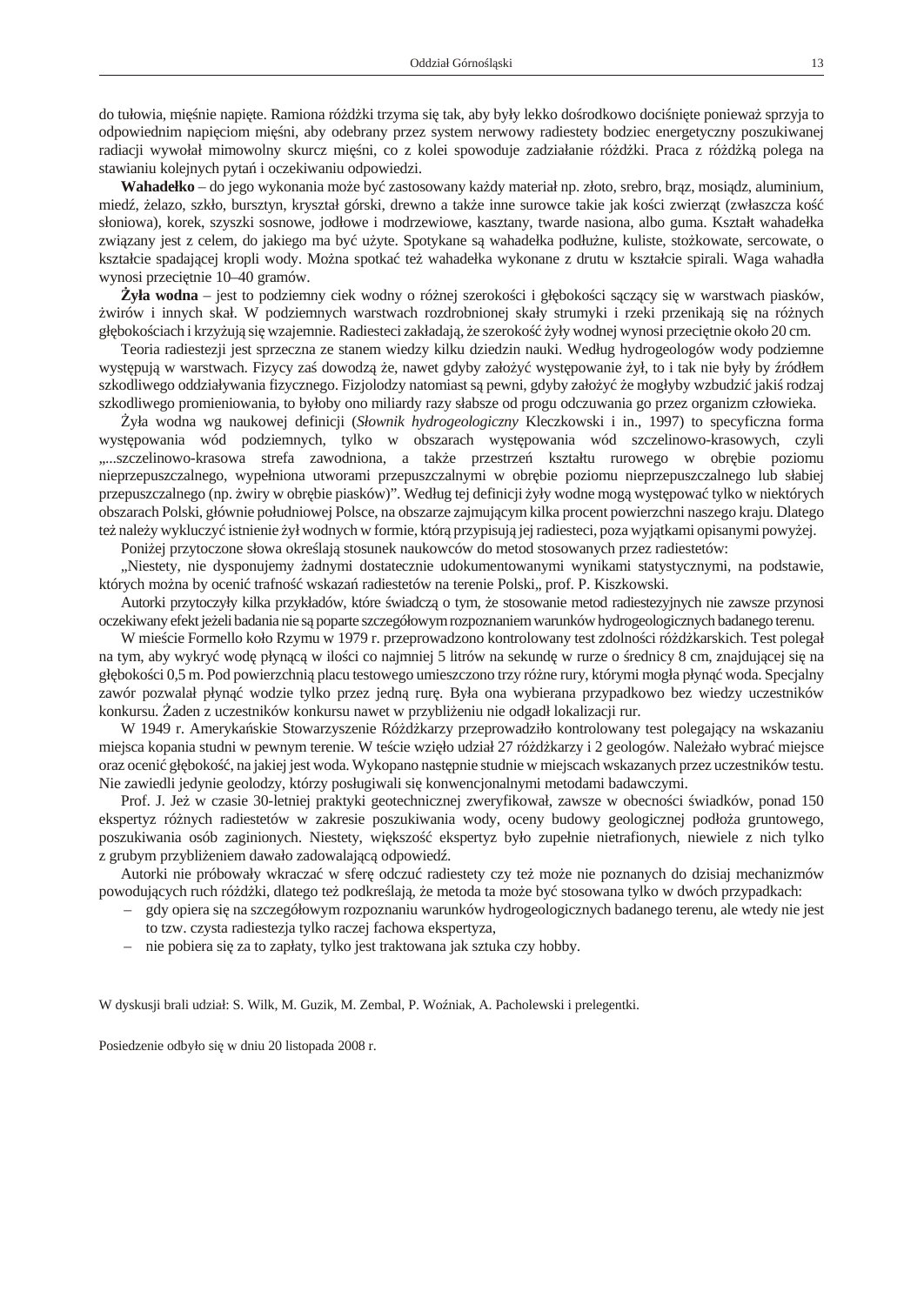# ODDZIAŁ WI TOKRZYSKI

# <span id="page-12-0"></span>Jan MALEC

#### **Uwarunkowania sedymentacji osadów na pograniczu kambru i ordowiku w jednostce łysogórskiej**

W regionie łysogórskim Gór wi tokrzyskich, na formacji łupków z Gór Pieprzowych, w ciąło ciągłymentacyjnej le utwory kambru górnego (furgonu) i dolnego ordowiku: formacji piaskowców z Wi niówki (obejmują tak e doln cz formacji łupków z Klonówki) i formacji iłowca z Brzezinek. W obrębie ostatniej jednostki występują osady z pogranicza kambru i ordowiku. Badania autora wykazały, e piaskowce i mułowce formacji z Wi niówki reprezentuj facje kanałowe, wokółkanałowe i międzykanałowe zwi zane z depozycją na obszarze głębokomorskich stożków, a mułowce i iłowce formacji z Brzezinek – odpowiadają facjom basenowym.

We wschodniej cz ci regionu łysogórskiego, iłowce formacji z Brzezinek zaz biaj się najprawdopodobniej z formacją łupków z Gór Pieprzowych, tworząc łącznie jedną sekwencją depozycyjną osadów basenowych od kambru rodkowego po wczesny ordowik. Ci gło sedymentacji osadów kambru rodkowego, górnego (furgonu) i najni szego ordowiku wskazuje, e ich obszar alimentacyjny znajdował się w bezpo rednim s siedztwie z basenem łysogórskim do wczesnego ordowiku, do pogranicza tremadoku i arenigu, a utwory te osadzone zostały w jednymcyklu depozycyjnym. W basenie łysogórskim, kres gł bokomorskiej sedymentacji formacji piaskowców z Wi niówki nast pił w wyniku spadku aktywno ci orogenicznej obszaru ródłowego oraz podniesienia poziomu wód oceanu wiatowego najprawdopodobniej na pograniczu kambru i ordowiku.

W regionie łysogórskim, na iłowcach formacji z Brzezinek, lekko wapnistych w cz ci stropowej, z konkrecjami wapieni i cienkimi wkładkami wapieni detrytycznych, le y konkordantnie z luk stratygraficzną obejmującą dolny arenig – formacja z Pobroszyna, złożona z wapieni organodetrytycznych, syderytów, fosforytow, ooidów szamozytowych, drobnoziarnistych zlepie ców z otoczakami skał w glanowych i pyłowców kwarcowych, z przewarstwieniami iłowców wapnistych z graptolitami. Utwory te uwa ane były za płytkomorskie, powstałe w efekcie transgresji morskiej (Tomczyk, Turnau-Morawska, 1967).

Zaleganie płytkomorskich osadów w glanowych na iłowcach gł bokomorskich wskazuje, e formacja z Pobroszyna nie jest seri transgresywn lecz regresywn. Pojawienie się w profilu ordowiku osadów w glanowych spowodowane zostało obni eniem poziomu morza w dolnym– rodkowym arenigu. Osady te wiadcz o powstaniu we wczesnym ordowiku płytkowodnej platformy węglanowej na peryferiach basenu łysogórskiego. Nagromadzony na skłonie platformy lito- i biogeniczny materiał okruchowy był grawitacyjnie resedymentowany w gł bsze partie basenu. wiadczy o tym wyst powanie przewarstwie iłowców pelagicznych z graptolitami w ród zaburzonych osadów w glanowych z wymieszan faun bentoniczn, oboczne zaz bianie się płytkomorskich w glanów z iłowcami pelagicznymi, które le zgodnie sedymentacyjnie na seriach w glanowych. Niewielka miąższo (od kilkudziesi ciu centymetrów do kilku metrów) redeponowanych osadów formacji z Pobroszyna wskazuje na ograniczon produktywno w glanów na obszarze platformy i jej mał aktywno tektoniczne.

W profilu ordowiku regionu łysogórskiego, od pogranicza tremadoku i arenigu do pó nego lanwirnu, w ród osadów w glanowych stwierdzono kilka luk stratygraficznych, wi zanych z tektoniczn faz sandomierske. Według autora, luki te maj charakter lokalnych lub regionalnych nieci gło ci sedymentacyjnych. W basenie łysogórskim, do strefy Biłgoraj–Narol na wschodzie, udokumentowano niemal kompletny zapis sukcesji osadów ordowiku (Modli ski, Szyma ski, 2005; Drygant i in., 2006; Trela, 2006). Obecno luk stratygraficznych w różnych cz ciach profilu dolnego– rodkowego ordowiku na obszarze jednostki łysogórskiej wskazuje, e ich geneza zwi zana była zarówno z lokalnymi procesami tektonicznymi na obrze ach basenu jak i uwarunkowaniami o zasi gu ponadregionalnym. Na powstanie luk stratygraficznych zło yło si najprawdopodobniej współdziałanie kilku czynników: powstanie izostatycznej równowagi pomi dzy basenem łysogórskim a jego płytkomorskim obrze em, mała "produktywno" osadów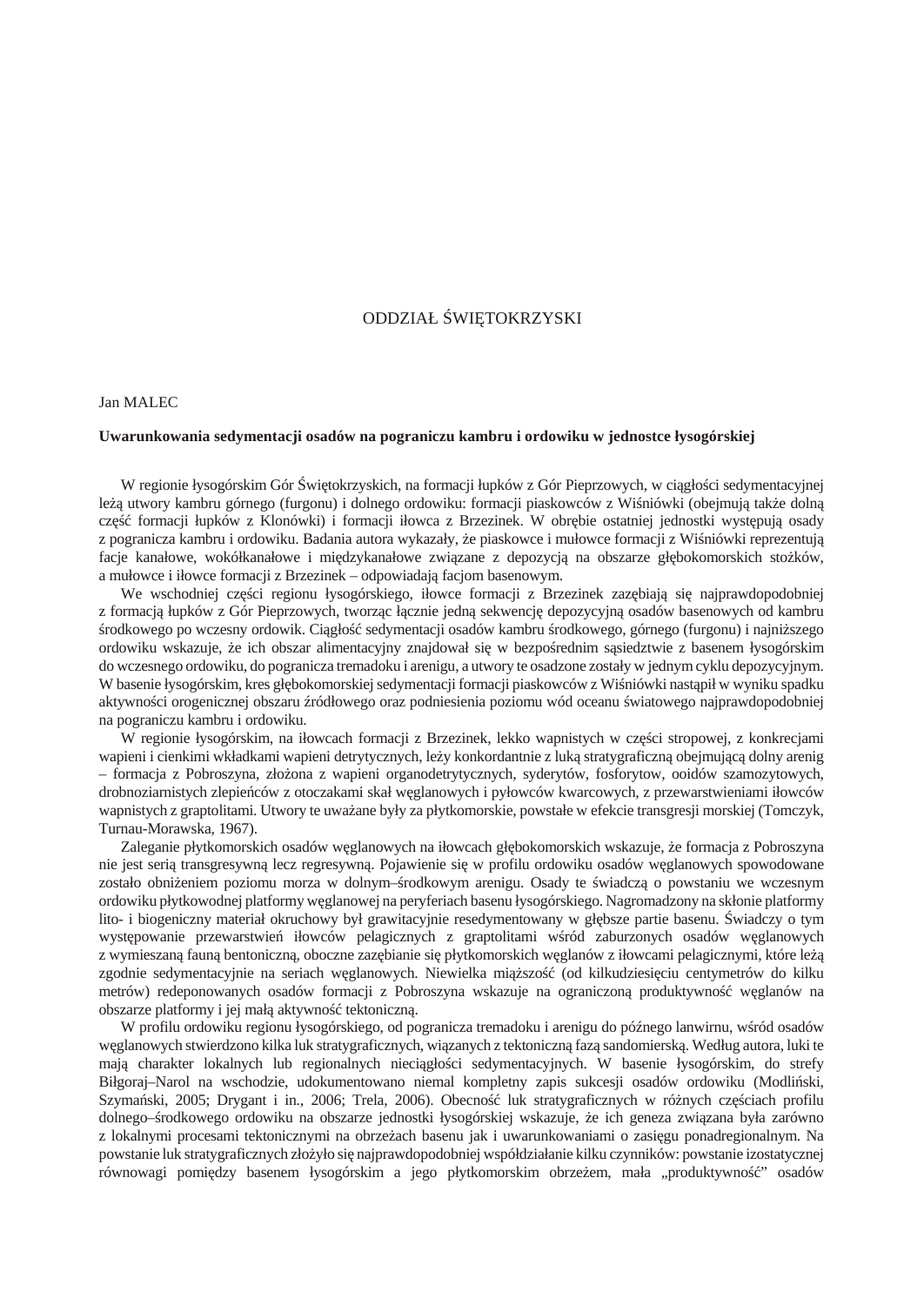<span id="page-13-0"></span>na platformie węglanowej, niskie tempo sedymentacji osadów pelagicznych w basenie łysogórskim i ich okresowa niedepozycja zwi zana z eustatycznymi wahaniami poziomu wód oceanicznych, lokalna erozja osadów pelagicznych spływami grawitacyjnymi z obrze a platformy w glanowej.

Od rodkowego do pó nego kambru, basen łysogórski graniczył z obszarem orogenicznym o du ej aktywno ci tektonicznej. Taki charakter geotektoniczny obszaru alimentacyjnego wyklucza stabiln platform wschodnioeuropejsk jako ródło materiału terygenicznego osadów formacji piaskowców z Wi niówki. wiadcz o tym tak e rozbie ne datowania geochronologiczne łyszczyków z kambru rodkowego platformy wschodnioeuropejskiej oraz z kambru rodkowego i górnego (furgonu) regionu łysogórskiego. Dane te wskazuj, e podło em basenu łysogórskiego nie był pasywny skraj kratonu wschodnioeuropejskiego. Obszarem orogenicznym nie była równie północna cz bloku małopolskiego, obejmuj ca region kielecki Gór wi tokrzyskich. W stosunku do regionu łysogórskiego, z ci gło ci sedymentacji osadów pomi dzy kambrem a ordowikiem w rodowisku gł bokomorskim, w regionie kieleckim, terygeniczne osady dolnego ordowiku – górnego tremadoku, le z niezgodno ci erozyjn i luk stratygraficzn na dolnym lub górnym kambrze. Rozbie ne datowania izotopowe kambryjskich łyszczyków z regionu łysogórskiego i kieleckiego eliminuj ten ostatni jako obszar ródłowy osadów kambru regionu łysogórskiego. Powy sze dane wskazuj, że od kambru środkowego do wczesnego ordowiku, basen łysogórski nie graniczył ani z platformą wschodnioeuropejską ani z masywem małopolskim. Zlokalizowany był w bli ej nieokre lonej pozycji paleogeograficznej na obszarze odr

jednostki geotektonicznej, odległej od kratonu wschodnioeuropejskiego i masywu małopolskiego.

W dyskusji brali udział: S. Salwa, W. Trela, Z. Szczepanik, M. Studencki i prelegent.

Posiedzenie odbyło się w dniu 6 lutego 2008 r.

Jerzy G GOL

## **Tadeusz Dybczyński (1886–1944) i bibliografia jego prac**

Tadeusz Dybczy ski urodził si 12 stycznia 1886 r. w Warszawie, zgin ł, walcz c w powstaniu warszawskim, 13 wrze nia 1944 r.

W latach szkolnych T. Dybczy ski wakacje sp dzał zwykle u krewnych w Bodzentynie. Jako zamiłowany piechur i turysta poznał wtedy i pokochał Góry wi tokrzyskie. W 1904 r. odbył w drówkę ("…zawin wszy bielizne i zapasowe ubranie w tłomoczek, który nosi miałem w paskach przez plecy, wzi wszy na wszelki wypadek rewolwer do kieszeni, mapy topograficzne...") od Bodzentyna przez Łysogóry, Kielce, Cheiny, Jedrzejów, Miechów, Ojców, Olkusz, Debrow Górnicz do Cz stochowy. Opis tej wyprawy to pierwsze publikacje Dybczy skiego (1905, 1909).

W 1908 r. T. Dybczy ski rozpocz ł studia geologiczne na Uniwersytecie Jana Kazimierza we Lwowie. Równocze nie konspirował. Był członkiem "Eleusis", "Zwi zku Młodzie y Polskiej Zet", współzało ycielem "Zarzewia" (i twórc nazwy). Z "Zarzewia" wyst pił jednak w jesieni 1910 r., zakładaj c własną organizacją – "Zakon Zbawienia Polski", której został Mistrzem. Działał te w "Polskich Dru ynach Strzeleckich".

Niepozorny, niski student, przyjaciel zało yciela polskiego harcerstwa Andrzeja Małkowskiego, był – jak wspomina Stefan M karski ("Skaut", Londyn, nr 14, 1972) – urodzonym konspiratorem, fanatykiem i egocentrykiem, który jednak "...miał szczególny dar nawi zywania kontaktu duchowego z powierzonymi mu w konspiracji chłopcami. Przemawiał umiej tnie do ich wyobra ni narodowej, a przenikliwe jego oczy, wpatruj ce si w rozmówc spoza binokli – fascynowały młodych słuchaczy…". Dybczy ski był te – jak si zdaje – prekursorem współczesnych metod nawi zywania kontaktu z młodzie, grał bowiem na gitarze. Na zebraniach "Zakonu" Mistrz był nie tylko wspaniałym narratorem, lecz tak e akompaniował na gitarze piewom patriotycznych pie ni.

Aresztowany przez władze carskie został skazany na Sybir. Przebywał tam, w Tomsku i w kraju narymskim, od 1915 r., sk d go – jak pisał – "...uwolniła dopiero rewolucja obalaj ca carat i wkrótce sama obalona przez bolszewizm". Spostrze enia z pobytu na Syberii opublikował w pracy "*Kraj narymski i jego przyroda*" (1924) oraz wykorzystał w powie ci dla młodzie y "*W poprzek Sybiru*" (1928, wznowienie 1937). Po powrocie z zesłania kontynuował studia paleontologiczne na Uniwersytecie Lwowskim pod kierunkiem Józefa Siemiradzkiego i uwie czył je doktoratem. Przedmiotem jego bada były górnodewo skie amonity z glinianek ("dołów Siekluckiego") na terenie Kielc. Dybczy ski wykreował 2 nowe rodzaje amonitów: *Protornoceras* i *Polonoceras* oraz opisał 15 nowych gatunków. Kolekcję kilkunastu tysi cy okazów badacz przekazał do zbiorów Pa stwowego Instytutu Geologicznego.

T. Dybczy ski krótko pracował jako asystent na Uniwersytecie Warszawskim. Nast pnie po wi cił się pracy pedagogicznej na prowincji. Był m.in. nauczycielem i dyrektorem gimnazjum w Stopnicy w Kieleckiem (1923–1928 r.)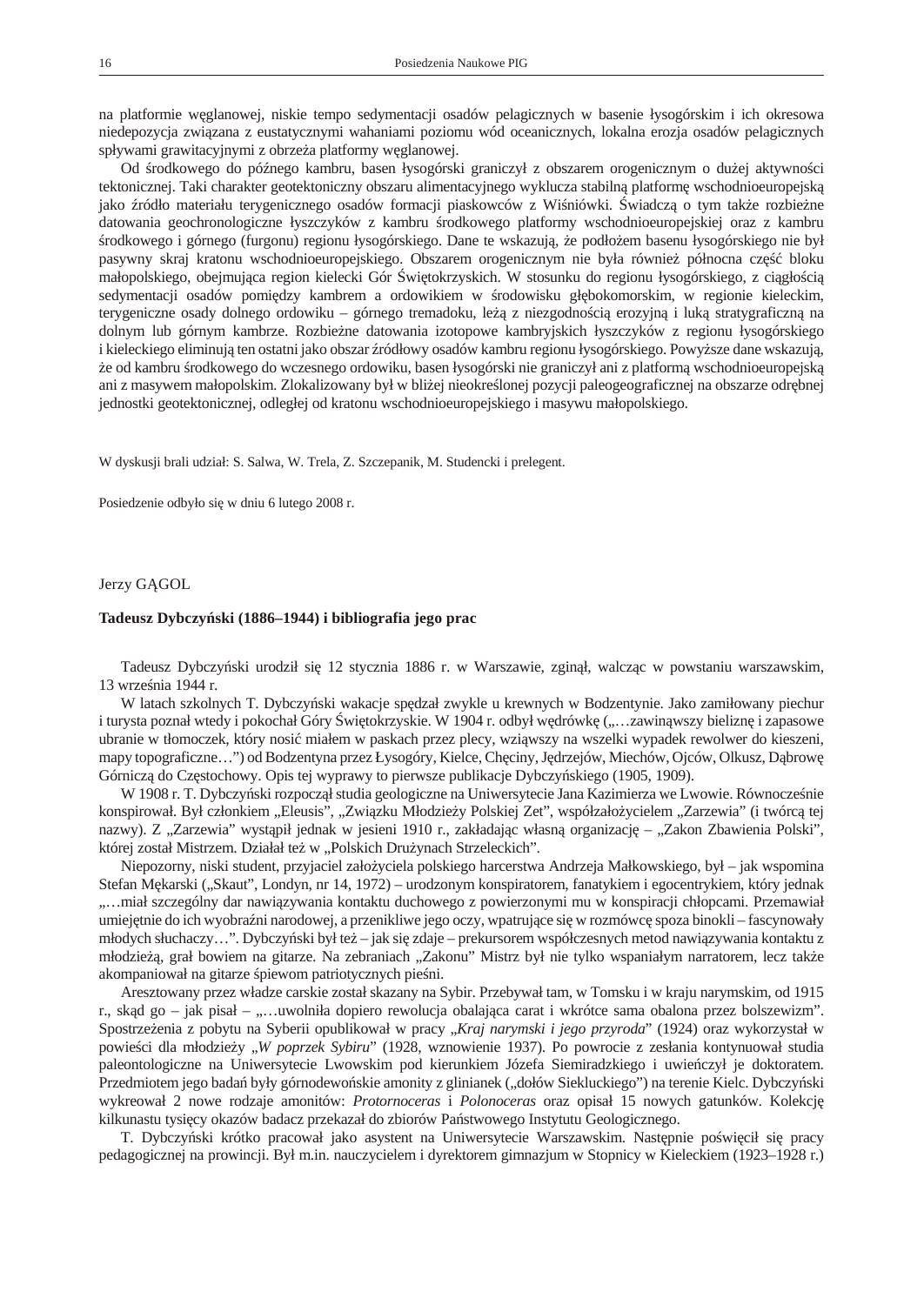i gimnazjum w Łasku (1931–1932 r.). Zaszczepiał młodzie y ideały harcerskie oraz miło do ojczystej ziemi i historii. Propagował krajoznawstwo i turystyk.

T. Dybczy ski był autorem pierwszych przewodników turystycznych po Górach wi tokrzyskich (1912, 1919, 1924) oraz licznych publikacji krajoznawczych. Był tak e autorem tomów "Ameryka Południowa", "Ameryka rodkowa" i zeszytu "Półwysep Bałka ski" Wielkiej Geografii Powszechnej, opublikowanej w latach 1933–1939 przez wydawnictwo Trzaski, Everta i Michalskiego.

W ród prac T. Dybczy skiego popularyzuj cych geologi nale y wymieni w szczególno ci "Skarby kopalne ziem *polskich*" (1920) oraz powieść "*Tajemnice Łysogór*" (1937). Bohaterowie jego wcześniejszej powieści "*W poprzek Sybiru*" odbywaj tu pod kierunkiem geologa Tadeusza T czy skiego (*alter ego* autora) geologiczn wycieczkę po Górach wi tokrzyskich (w trakcie której spotykaj tak e zast p w druj cych harcerzy ze Stopnicy).

Wspaniał, popularną monografią Krainy Gór więtokrzyskich, prezentującą przyrodą, historią i folklor regionu, jest ksi ka "Kraina Puszczy Jodłowej" (1939). To jakby realizacja postulatu Stefana eromskiego: trzeba napisa "…m dr po yteczną i piękną księżką o swojej ziemi (…) od Przedborza do Opatowa i od Iły do Stopnicy…" ("Snobizm i postęp", 1923).

T. Dybczy ski był te wielkim miło nikiem marszałka J. Piłsudskiego. Jego szkic pt. "Józef Piłsudski jako publicysta i historyk" (1934), wznowiony został w podziemnej oficynie wydawniczej w 1988 r. T. Dybczy ski był onaty z Władysław z domu Manteres. W powstaniu warszawskim poległy jego dwie córki: Zosia ps. "Zosia" (ł czniczka) i Alicja ps. "Ala" (sanitariuszka).

Posta Tadeusza Dybczy skiego – geologa, geografa, krajoznawcy, pedagoga, działacza narodowowyzwole czego, popularyzatora "Krainy Gór wi tokrzyskich" – jest dzi całkiem zapomniana. Prelegent przedstawił bibliografi (na pewno jeszcze niekompletn) prac T. Dybczy skiego oraz zaprezentował rzadkie dzi pozycje z tej listy, które udało mu si zgromadzi w zbiorach prywatnych.

#### **Bibliografia prac Tadeusza Dybczyńskiego**

# **Druki zwarte**

- Z teki turysty. Opis 88-o milowej pieszej podróży po kraju. Warszawa 1909 M. Arct. 18,5 cm, s. 163 [1], fot.
- Wiadomo ci pocz tkowe z paleontologii. Z rysunkami. Warszawa 1910 M. Arct. 16°, s. 156, rys. 50. Ksi ki dla wszystkich nr 518.
- Tania podróż po kraju. Zajmujący opis pieszej podróży. Warszawa 1911 M. Arct. 19 cm, s. 163 [1], il.
- Przewodnik po Górach wi tokrzyskich (Łysogórach). Warszawa 1912 M. Arct. 18 cm, s. 120 [2], m. 1.
- Góry wi tokrzyskie. Warszawa 1919 M. Arct. 20,5 cm, s. 58, tabl. 2. Nasz Kraj nr 6.
- Skarby kopalne ziem polskich. Warszawa 1920 (1919) M. Arct. 20,5 cm, s. 63, m. 1, tabl. 2. Nasz Kraj nr 10.
- Przewodnik po Łysogórach (Ilustrowany przewodnik po Łysogórach). Warszawa 1924 (1923) Polskie Towarzystwo Krajoznawcze. 17 cm, s. 229, m. 4, il. 10.
- Orlim lotem. Wspomnienia z pieszej wycieczki wakacyjnej po Łysogórach, Olkuskiem, Ojcowie, Krakowie i Tatrach. Zamo $1924$  Zygmunt Pomara ski i spółka. 20,5 cm, s.136
- Wycieczka do Puław i Kazimierza. Warszawa 1926. s. 27.
- W poprzek Sybiru. Powie podrónicza. Warszawa-Kraków 1928 Wyd. J. Mortkowicza. 19 cm, s. 60+58+62+64+68 [10].
- Wycieczka do Buska, Stopnicy i Solca. Warszawa 1928 Polskie Towarzystwo Krajoznawcze. Biblioteczka Wycieczkowa nr 6.
- Józef Piłsudski jako publicysta i historyk. Szkic popularny. Warszawa 1934 Związek Rezerwistów. 22 cm, s. 143.
- Tajemnice Łysogór. Lwów 1937 PWKS. 18,5 cm, s. 181, il. 36. Okładka Wacław Siemiątkowski.
- W poprzek Sybiru. Powie podró nicza. Wydanie drugie. Lwów 1937 Pa stwowe Wydawnictwo Ksi ek Szkolnych. 18,5 cm, s. 312. Ilustracje Wacława Siemi tkowskiego.
- Wielka geografia powszechna. Ameryka rodkowa (t. 13, z. 2). Warszawa [1937] Trzaska, Evert i Michalski. 29 cm, s.114, il.
- Wielka geografia powszechna. Ameryka Południowa (t. 14). Warszawa [1938] Trzaska Evert i Michalski. 29 cm, s. 605, m. 37, il. 438.
- Kraina Puszczy Jodłowej (Góry wi tokrzyskie). Lwów [1939] Pa stwowe Wydawnictwo Księck Szkolnych. 23,5 cm, s. 240, m. 9, il. 151.
- Wielka geografia powszechna. Półwysep Bałkański (t. 8, z. 3). Warszawa [1939] Trzaska, Evert i Michalski. 29 cm, s. 138, il. 353, mapy.
- Józef Piłsudski jako publicysta i historyk. Szkic popularny. Łód 1988 Oficyna Wydawnicza. 17–18 cm, s. 5–133. [reprint z oryginału (1934)]

## **Artykuły w czasopismach**

– Z teki turysty. Naokoło Świata **4**, 1905, s. 373–374, 382–385, 394–396, 407–409, 418–421, 429–432, 442–445, 449–451, 461–469, 474–476, 486–488, 502–505, 515–517, 526–528, 540–545, 560–563, 568–571, 585–587, 589–591.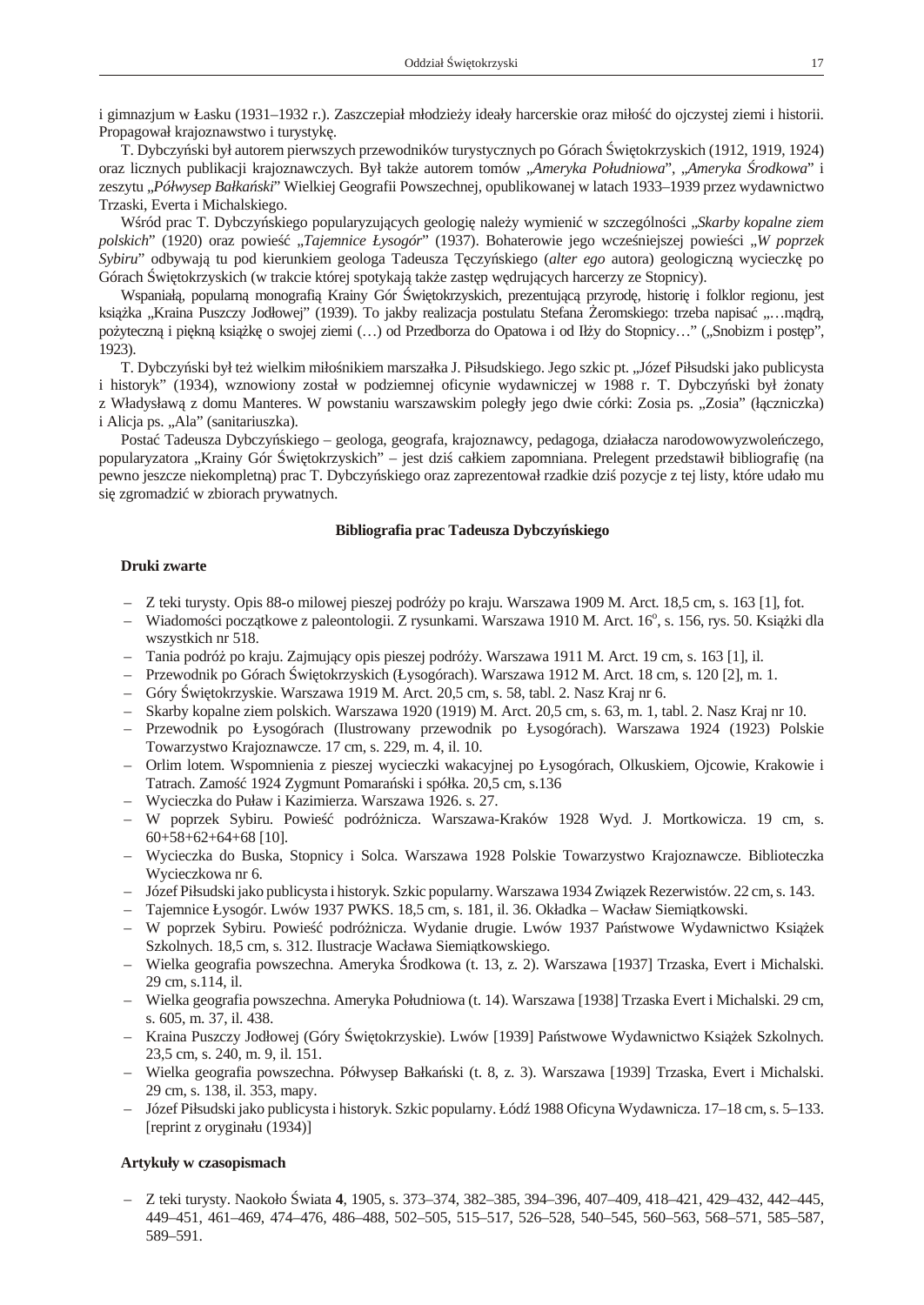- <span id="page-15-0"></span>– O dawnych epokach lodowcowych. *Wszech wiat* **30**, 1911, s. 97–102, bibliogr. poz. 7.
- Przyczynek do fauny górnego Dewonu Kielc. *Kosmos* **36**, 1911, s. 465–476.
- Amonity górnego Dewonu Kielc. Wiadomość tymczasowa. *Kosmos* **38**, 1913, s. 510–525, tabl. 2.
- Uwagi o budowie muszli amonitów. *Kosmos* **46**, 1921, s. 582–596, tabl. 1.
- Kraj narymski i jego przyroda. *Przyroda i Technika* **6**, 1924.
- Nieznanym szlakiem. *Ziemia* **11**, 1926, s. 170–173, fot. 2.
- Stopnica. *Ziemia* **13**, 1928, nr 14, s. 216–219, fot. 3.
- Gmina Wolica w powiecie stopnickim. *Ziemia* **14**, 1929, nr 7, s. 97–99, fot. 2.
- Miasto Chmielnik w kieleckiem. *Ziemia* **14**, 1929, nr 14, s. 236–238, fot. 3.
- Pacanów i gmina pacanowska. *Ziemia* 14, 1929, nr 15–16, s. 257–260, fot. 3.
- Busko kieleckie. *Ziemia* **16**, 1931, nr 12, s. 218–220.
- Rabsztyn. *Ziemia* **16**, 1931, nr 3, s. 50–52, fot. 2.
- Wieś Kościuszkowska Rogoźno Zamek w Ziemi Chełmińskiej. *Ziemia* **16**, 1931, nr 2, s. 31–35, fot. 4.
- Wspomnienie [o Aleksandrze Janowskim]. *Ziemia* **16**, 1931, nr 23–24, s. 390–392, fot. 2.
- Łask. *Ziemia* **17**, 1932, nr 10–12, s. 275–278, fot. 2.
- Wspomnienia z prac konspiracyjnych w latach 1908–1913. *Niepodległość* VIII, 1933, nr 2, 3.
- Co nazywa Górami wi tokrzyskimi. *Radostowa*, 1938, nr 7/8, s. 122–127.

### Recenzje informacyjne (prace zrecenzowane przez T. Dybczy skiego)

- LENCEWICZ S. Dzieje górnej Lubrzanki (Czarnej Nidy) w czwartorzędzie. 1913. *Kosmos*, 1914, XXXIX, s. 215.
- SOBOLEW D. Zamietka o kieleckom i rejnskom diewonie i tektonikie Jewropy. 1912. *Kosmos*, 1914, XXXIX, s. 210–212.
- SOBOLEW D. O wierchniem neodiewonie Łagowa. 1912. *Kosmos*, 1914, XXXIX, s. 212–213.
- SOBOLEW D. O wierchniem neodiewonie okrestnostiej Kielec. 1911. *Kosmos*, 1914, XXXIX, s. 213–214.
- WEDEKIND R. Beiträge zur Kenntnis des Oberdevon am Nordrande des Rheinischen Gebirges. 1913. *Kosmos*, 1914, XXXIX, s. 214.
- WEDEKIND R. Die Goniatitenkalke des unteren Oberdevon von Martenberg bei Adorf. 1911. *Kosmos*, 1914, XXXIX, s. 214–215.

# **Inne**

- Polskie Bogactwa Kopalne. Mapa w skali 1:1 500 000. Warszawa 1921 Min. Wyzn. Rel. i Ośw. Publ. [mapa cienna]
- 1 sk Górny. Warszawa 1921 Polskie Towarzystwo Krajoznawcze. 22 cm, s. 60 [1]. [tekst do pogadanek z przezroczami]
- Łysogóry. Warszawa 1923 Polskie Towarzystwo Krajoznawcze. 20 cm, s. 16. [tekst do pogadanek z przezroczami]

W dyskusji brali udział: G. Herman, S. Zbroja, M. Kuleta, W. lusarek, M. Studencki i prelegent.

Posiedzenie odbyło się w dniu 27 lutego 2008 r.

#### Jerzy G GOL, Gertruda HERMAN

#### **Od szybu w Gadawie do odwiertu Dobrowoda G-1 koło Buska Zdroju**

Nadradca górniczy Wilhelm Gottlob Ernst Becker (?–1836), górnik i geolog, absolwent Akademii Górniczej we Freibergu, od 1818 r. prowadził na zlecenie Dyrekcji Górniczej w Kielcach szeroko zakrojone i kosztowne poszukiwania soli kamiennej w Królestwie Polskim, na Ponidziu. W 1827 r. uko czył najgł bszy wówczas w Europie szyb poszukiwawczy w Szczerbakowie (396 m). Wykonał tak e wiercenia w N kanowicach, Pobiedniku, Złotnikach, Czernichowie, W sowie, Biórkowie Małym, Goszczycach, Marszowicach, Zalesiu. Nie uwie czył swych poszukiwa sukcesem. Zmarł w czasie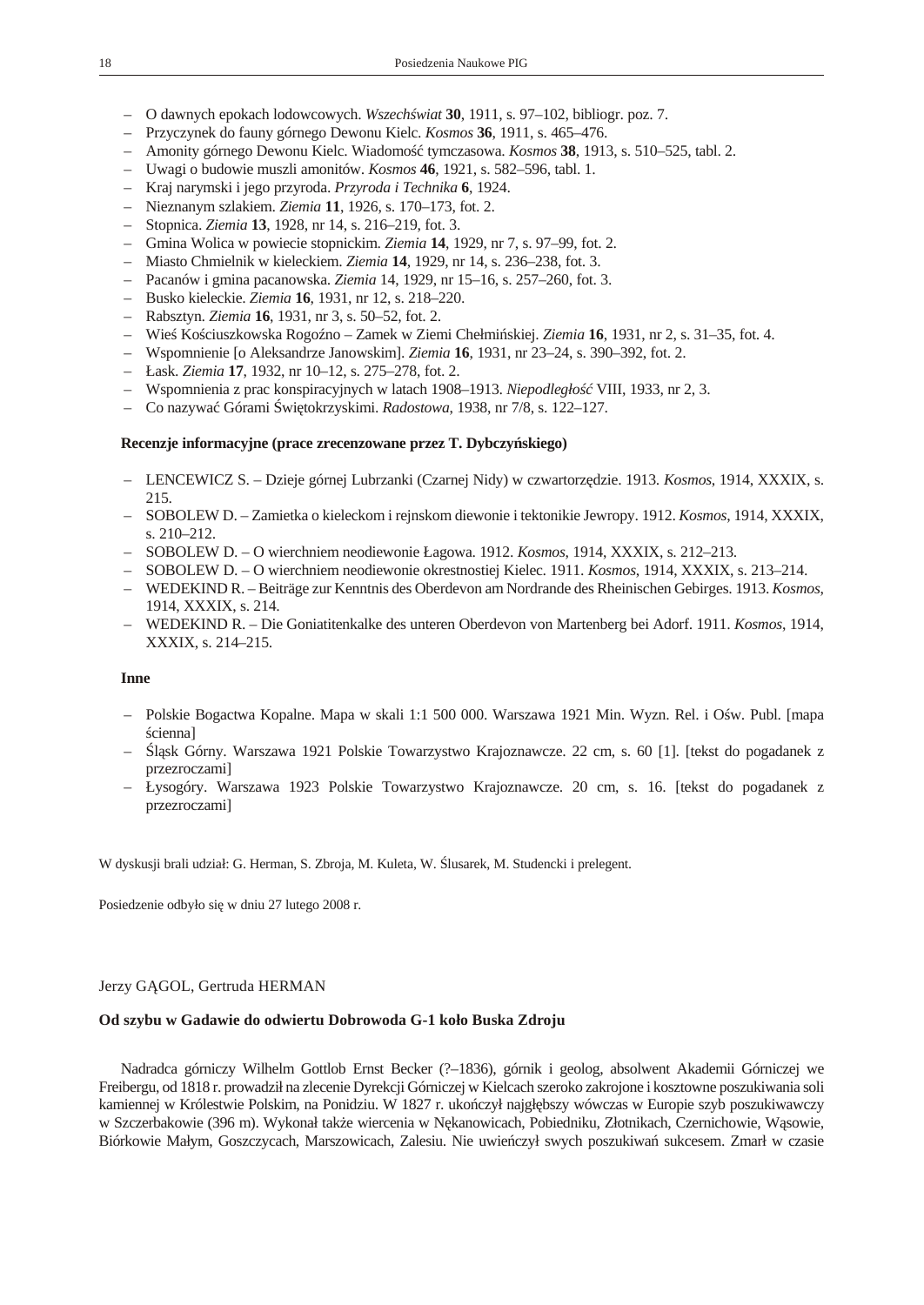<span id="page-16-0"></span>realizacji wiercenia w Biórkowie Wielkim. Wyniki cz ci swoich bada opublikował w 1830 r. w wydanej we Freibergu ksi ce "Ueber die Flötzgebirge im südlichen Polen, besonders in Hinsicht auf Steinsalz und Soole".

Cztery szyby poszukiwawcze Beckera nie poszły jednak w zapomnienie. Szyb w Solcu dał początek uzdrowisku. Działa do dzi ("Szyb Solecki"), wymieniono mu tylko w latach 1958–1961 obudow, nadwer on przez ponadstuletnią prac czerpi cych wod kubłów. Wspomniany ju szyb w Szczerbakowie zamienił się w słone ródło z unikatow słonolubn ro linno ci w jego otoczeniu. Bezmy lna melioracja terenu zniszczyła to ródło. Zostało zasypane spychaczem w latach siedemdziesi tych ubiegłego wieku. Niemniej w 1995 r. ustanowiono u ytek ekologiczny "Słone ródło w Szczerbakowie". Na ł ce wyst puj tu m.in.: muchotrzew solniskowy (*Spergularia salina*), sitowiec nadmorski (*Bulboschoenus martimus)* i przewiercień wąskolistny (cienki) (*Bupleurum tenuissimum*). Szyb w Owczarach koło Buska zlokalizowany był na terenie, który w 1959 r. został uznany za rezerwat słonoro lowy "Owczary". I tutaj ochronie rezerwatowej ro linno ci halofilnej nie posłu yła melioracja i zakaz wypasu bydła (Łajczak, 2000, 2001).

Do dzi pozostał szyb w Gadawie. Słona woda zakonserwowała nawet drewniane belki jego wie cowej, pełnej obudowy. Wła ciciel terenu, pan Stanisław Wójcik, oczy cił otwór i nakrył go prowizorycznie siatkę, eby ktoś do niego nie wpadł. Szyb miał gł boko 23 sążnie i 74,5 cala miary reśkiej, tj. około 45 m. Na tej gł bokości z 6-calowej szczeliny w marglach kredowych wytrysn ła woda mineralna (Pusch, 1836).

Według analizy wykonanej przez prof. Adama Kitajewskiego (1789–1837) woda uj ta w szybie gadawskim miała mineralizację 1,2115% (Pusch, 1836). W 1993 r. prelegenci po raz wtóry oddali do analizy próbkę wody z szybu (Herman, G gol, 1994 [1592/94 CAG]). Analiza wykonana przez Centralne Laboratorium Chemiczne PIG wykazała nast pujące zawarto ci jonów (w mg/dm<sup>3</sup>): Ca – 548,2, Mg – 287,5, Na – 2730,0, K – 73,5, HCO<sub>3</sub> – 421,0, Cl – 4925,0, SO<sub>4</sub> – 3505,0,  $Sr - 11,72$ , Li – 0,91, F – 1,0, SiO<sub>2</sub> – 17,7. Jest to 1,3% woda chlorkowo-sodowa, siarczkowa, analogiczna do wód tego typu występujących w Busku i w Solcu.

Stanowiska halofitów na Ponidziu są unikatowe. Pierwszy opisał je prof. Wojciech Jastrz bowski (1799–1882), który prowadził tu badania botaniczne w latach trzydziestych XIX w. W ród halofitów znalezionych wokół dawnego szybu w Gadawie, obok gatunków wymienionych wy ej, wyst puj cych w Szczerbakowie, wspomnie nale y tak e: łobod oszczepowat (Atriplex hastata var salina), komonic skrzydlastostr kow (*Lotus siliquosus*), nostrzyka z bkowanego (*Melilotus dentata*), mannicę odstającą (*Puccinellia dystans*), oczeret Tabernemontana (*Schoenoplectus tabernaemontani*) (Trzci ska-Tacik, 1988). Botanicy zgłosili Wojewódzkiemu Konserwatorowi Przyrody w Kielcach konieczno obj cia ochron siedliska halofitów w Gadawie (Trzci ska-Tacik, 1995). Szyb w Gadawie jest interesuj cy tak e jako zabytek techniki i zabytek przyrody nieo ywionej.

Kiedy przedstawiciel Sanatorium "Włókniarz" w Busku Zdroju zwrócił się do Oddziału więtokrzyskiego PIG–PIB o wskazanie lokalizacji wiercenia w celu poszukiwa wody leczniczej, prelegenci nie mieli w tpliwo ci, e to musi by koło Gadawy, w połowie odległo ci mi dzy Buskiem i Solcem, daleko poza obszarami górniczymi obu uzdrowisk.

Wykonane w 2006 r. – w my l tych wskazówek – w odległo ci około kilometra od szybu gadawskiego wiercenie Dobrowoda G-1 (Chowaniec i in., 2006 [4035/2008 CAG]; Chowaniec i in., 2008; Zuber i in., 2008) potwierdziło w pełni przewidywania prelegentów. Udokumentowano zasoby eksploatacyjne w ilo ci 8,0 m<sup>3</sup>/h przy depresji 14,6 m 1,4% wody chlorkowo-sodowej, siarczkowej, jodkowej (Chowaniec i in., 2006). Uzyskano samowypływ (niemal 5-metrowy słup ponad powierzchni terenu). Samowypływ jest charakterystyczny dla wszystkich uj buskich wód. Pisał ju o tym ks. Józef Osi ski (1782). Niestety, jest to zjawisko krótkotrwałe (Herman, G gol, 2005, 2006).

Woda z odwiertu Dobrowoda G-1 została Rozporz dzeniem Rady Ministrów z 8 kwietnia 2008 r. (DzU z 2008 r., nr 66, poz. 404) zaliczona do wód leczniczych.

Zgodnie z tradycj uj cia wód leczniczych w uzdrowiskach nazywa si ródłami i nadaje im imiona (w Busku Zdroju s to: Michał, Anna, Wiesława, Ignacy, Andrzej, Piotr, Henryk, Małgorzata, a w Solcu Zdroju: Malina i Karol). Prelegenci jeszcze przed wykonaniem odwiertu koło Gadawy zaproponowali nowemu ujęciu imię Gertruda. w. Gertruda z Nivelles (626–653) jest m.in. patronką chorych i podróżujących oraz opiekunką kotów. A mówi się, że koło gadawskiego szybu nadradcy Beckera, na Czernielowie, spotka mo na niekiedy o wicie dziewczyn ubran w mnisi habit (niektórzy twierdz, e tylko w kus włosienic), z pastorałem, w towarzystwie siedmiu czarnych kotów.

W dyskusji brali udział: M. Kuleta, S. Zbroja, M. Kos, T. Mły czak, A. Juszczyk i prelegenci.

Posiedzenie odbyło się w dniu 19 marca 2008 r.

# Jan PRA AK

# **Formy ochrony wód podziemnych w planie przestrzennym południowej cz ści miasta Kielce**

Ochrona wód podziemnych w Kielcach ma na celu zapewnienie mieszka com wody dobrej jako ci z eksploatowanych komunalnych uj wód podziemnych. Formy ochrony zalecane w opracowanym przez Oddział wi tokrzyski PIG–PIB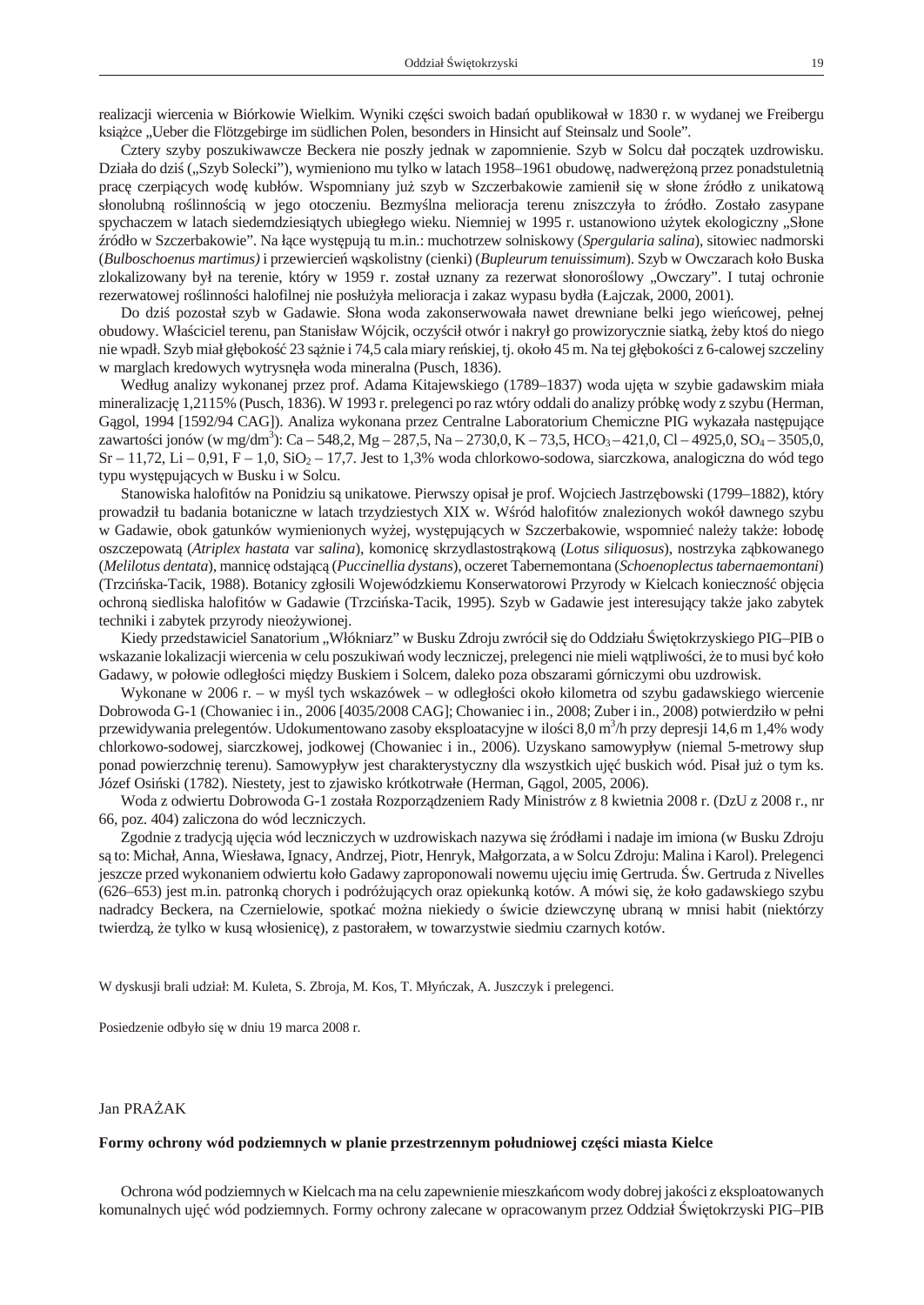<span id="page-17-0"></span>"Studium form ochrony wód podziemnych w rejonie ulic Posłowickiej i Nastole" s adresowane do autorów planu przestrzennego. Uwzgl dniaj one prawnie ustanowione wymogi ochrony dla stref ochronnych uj wód podziemnych oraz potrzeb ochrony GZWP 418 Gał zice–Bolechowice–Borków. Ustalono dla o miu wydzielonych obszarów funkcjonalnych obejmuj cych wspólnie istniej ce i planowane zagospodarowanie terenu (lasy, ekosystemy dolin rzecznych, rolnicza przestrze produkcyjna, ziele miejska, zabudowa mieszkaniowa, tereny przemysłowe, cmentarze, drogi, rzeka Chodcza).

Planowane zagospodarowanie terenu Miasta Kielce w rejonie ulic Posłowickiej i Nastole niew tpliwie wpłynie na zasoby eksploatacyjne komunalnych uje wód podziemnych w Dyminach oraz stopie ich potencjalnego zagroenia zanieczyszczeniem:

- 1. Zabudowa terenu i kanalizacja deszczowa spowoduj zmniejszenie zasilania dewo skiego zbiornika wód podziemnych przez infiltruj ce opady atmosferyczne. Omawiany teren jest bowiem obszarem alimentacji wód podziemnych eksploatowanych przez uj cia komunalne w Dyminach i planowane do podł czenia uj cie w Sukowie. Zabudowa wpłynie na zmniejszenie ich zasobów eksploatacyjnych, które na obecnym etapie jest trudne do oszacowania. Przy proponowanych procentach powierzchni działek, które mogą by zabudowane szacuje się, e zasoby eksploatacyjne uj komunalnych w Dyminach mog ulec zmniejszeniu o około 10–15%, niezale nie od ich zmniejszenia powodowanego oddziaływaniem odwodnie s siednich wyrobisk górniczych.
- 2. Działalno wielu obiektów, które istnieją i powstaną na tym terenie będzie stanowię, szczególnie w sytuacjach ekstremalnych potencjalne zagro enie dla jako ci wód podziemnych. Mogą to by np. katastrofy, awarie urządze oczyszczaj cych cieki, awarie przepompowni cieków lub ich kolektorów, niekontrolowane wycieki substancji szkodliwych ze zbiorników stałych lub cystern samochodowych na drogach itp. Są to sytuacje przed którymi nigdy nie mo na się zabezpieczy w 100%. Prawdopodobie stwo ich wyst pienia mo na jednak znacznie ograniczy stosuj c proponowane w niniejszym studium formy ochrony terenu.
- 3. Nale y zrezygnowa z lokalizacji nowego cmentarza w Połowicach.

Do najwa niejszych działa ochronnych nale:

- 1. Obj cie kanalizacj sanitarną całego terenu przeznaczonego pod zabudowe mieszkaniową i przemysłową.
- 2. Odprowadzenie wszystkich cieków sanitarnych i przemysłowych z nowo powstaj cych zakładów do oczyszczalni cieków w Sitkówce. W przypadku zakładów istniej cych, które posiadaj ju własne oczyszczalnie wymaga, aby cieki były zrzucane wył cznie do wód powierzchniowych o stałym przepływie wody i posiadały po oczyszczeniu najwy ej II klas jako ci wód powierzchniowych. Je li wskutek obni enia zwierciadła wód podziemnych odbiornik (rzeka, ciek) ulegnie osuszeniu poni ej zrzutu cieków to powinny one byódprowadzane do oczyszczalni w Sitkówce.
- 3. Odprowadzanie wód deszczowych wył cznie do rzek i cieków powierzchniowych o ciątym przepływie wody. Przed zrzutem do odbiornika powinny by one podczyszczone do II klasy jako ci wód powierzchniowych.
- 4. Przestrzeganie proponowanego procentowego udziału zabudowy i terenów utwardzonych w powierzchni działek mieszkaniowych i przeznaczonych pod zabudow przemysłow.
- 5. Ochrona terenu przed lokalizacją nowych przedsię wziętopacych znaczę co oddziaływa na rodowisko.
- 6. Dopuszczenie ewentualnego budownictwa wielorodzinnego dopiero po obj ciu terenu kanalizacj sanitarn i deszczow.

W dyskusji brali udział: M. Kos, G. Herman, T. Mły czak, K. Machowska i prelegent.

Posiedzenie odbyło się w dniu 9 kwietnia 2008 r.

# Tomasz MŁY CZAK

# Wyst powanie i hydrodynamika pierwszego poziomu wodono nego (PPW) na obszarze arkusza Morawica

Obszar arkusza Morawica le y na pograniczu Wy yny Kielecko-Sandomierskiej i Niecki Nidzia skiej. W północnej cz ci wyst puje sub region Gór wi tokrzyskich obejmujący wychodnie paleozoiczne, podczas gdy na południu zaczyna si Pogórze Szydłowskie z utworami mezozoicznymi i neoge skimi. W tym południowym subregionie przebiega rozległa dyslokacja tektoniczna o kierunku NW–SE, która spowodowała nieznaczne wyniesienie i odsłoni cie paleozoiku w okolicach Zbrzy i Straszniowa.

Na terenie omawianego arkusza skały przedczwartorz dowe buduj wyniesienia morfologiczne, które porozcinane s dolinami rzek: Czarnej Nidy, Bobrzy, Lubrzanki, Belnianki oraz ich dopływami. Obszar arkusza Morawica obejmuje fragmenty trzech regionów hydrogeologicznych: rodkowomałopolskiego (z wyrónionym subregionem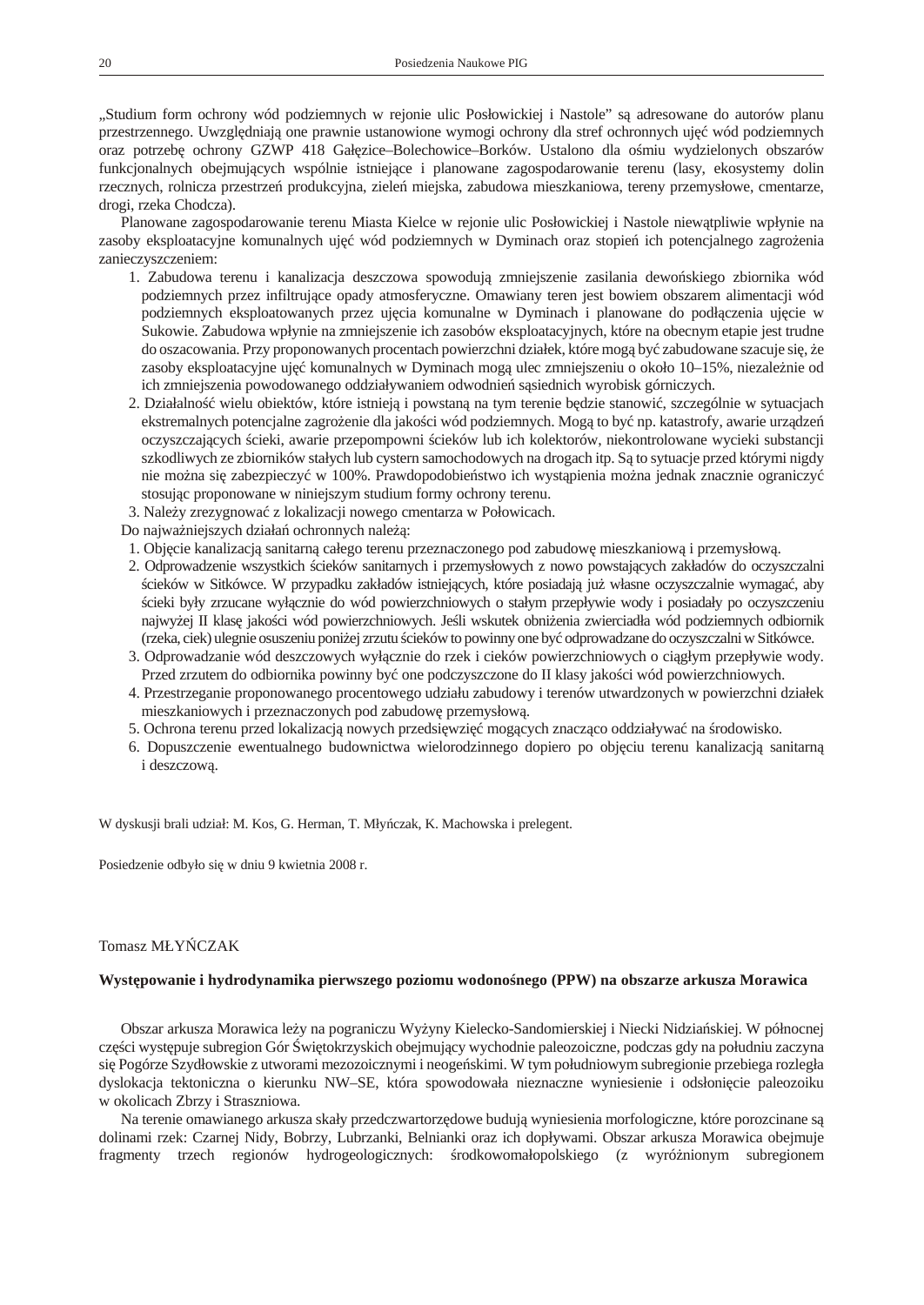wi tokrzyskim), przedkarpackiego (z rejonem chmielnicko-staszowskim) i nidzia skiego. Zbiorniki wód podziemnych o znaczeniu u ytkowym wyst puj w utworach czwartorz dowych (zwi zanych z dolinami rzecznymi), neoge skich, mezozoicznych: kredy, jury i triasu oraz paleozoicznych: permu i dewonu. Skały starszego paleozoiku: kambru, ordowiku, syluru, dewonu dolnego oraz dewonu górnego – famenu i karbonu, triasu górnego i jury rodkowej uznano, jako pozbawione warstw wodono nych, podobnie jak na ark. Morawica *Mapy hydrogeologicznej Polski*. Osady czwartorz dowe na wysoczy nie, wykształcone głównie w postaci lodowcowych i wodnolodowcowych piasków i piasków ze wirami nie spełniaj kryteriów PPW. Jest to spowodowane tym, e zalegaj one w postaci odizolowanych płatów o małej miąższo ci. Zawodnione są jedynie sporadycznie w spągowych partiach i stanowią tylko lokalne poziomy zawieszone na ni ej le cych półprzepuszczalnych glinach zwałowych, utworach zastoiskowych lub ilastej zwietrzelinie pokrywaj cej garby starszego podło a.

Dla terenu arkusza przeprowadzono rejonizacj warunków wyst powania pierwszego poziomu wodono nego (PPW) w zale no ci od relacji pomiędzy PPW a GUPW (głównym u ytkowym poziomem wodono nym wydzielonym na planszy głównej MhP), stratygrafii i litologii, dominuj cego typu zwierciadła wody (swobodne lub napi te) oraz poło enia geomorfologicznego utworów stanowi cych pierwszy poziom wodono ny.

Pierwszy poziom wodono ny w osadach czwartorz dowych zwi zany jest z dolinami rzek: Czarnej Nidy, Bobrzy, Lubrzanki, Belnianki oraz z ich dopływami. Wody porowe występują w osadach piaszczysto-wirowych o miąższości od kilku do 30 m. Pierwszy poziom wodono ny w dolinach rzecznych przewa nie nie jest głównym u ytkowym poziomem wodono nym. Wyj tek stanowi jednostka w północno-zachodniej cz ci arkusza, w której wodono ne piaski i wiry zalegaj na bezwodnych utworach dolnego kambru. Gł boko wyst powania poziomu wodono nego jest niewielka. Najcz ciej mie ci si w przedziałach 1–2 m i 2–5 m p.p.t. i mniej ni 1 m p.p.t. Przedział 5–10 m p.p.t. jest spotykany tylko lokalnie w brze nych strefach jednostki. Na przewa aj cym obszarze PPW w utworach czwartorz dowych posiada dobry kontakt hydrauliczny z niej leżymi poziomami wodono nymi w utworach starszego podłoża. Miejscami jest on jednak ograniczony przez le ce pod nim czwartorz dowe gliny zwałowe lub mułkowo-ilaste osady zastoiskowe. Zwierciadło wód podziemnych ma charakter swobodny. Na wzniesieniach skał starszego podło a wyst puj lokalnie poziomy wód zawieszonych w utworach czwartorz dowych. W dolinach rzecznych wyst puj miejscami podmokło ci o charakterze okresowym, które nale do ekosystemów l dowych zale nych od wód podziemnych. Obni enie zwierciadła wód podziemnych mogłoby negatywnie wpłyn na ich istnienie.

Pierwszy poziom wodono ny w utworach starszych od czwartorz du reprezentuj sp kane wapienie, dolomity, margle, opoki, piaskowce i zlepie ce odsłaniające się na wysoczy nie polodowcowej z licznymi garbami starszego podło a, na której cienka i nieci gła pokrywa piaszczystych utworów plejstocenu najczewiej nie spełnia kryteriów PPW.

Pierwszy poziom wodono ny w utworach neogenu wyst puj cy w wapieniach i marglach jest jednocze nie głównym u ytkowym poziomem wodono nym. Wyst puje w południowym skraju arkusza Morawica. PPW wyst puje na gł boko ciach 1–2, 2–5 lub 5–10 m p.p.t., a zwierciadło wody ma charakter swobodny.

W południowo-zachodnim naro u arkusza rozci ga si na bardzo niewielkim obszarze jednostka kredy górnej. Wody podziemne wyst puj w opokach, wapieniach i marglach na gł boko ci 20–50 m p.p.t. Zwierciadło wody ma charakter swobodny, lokalnie napi ty. Ze wzgl du na bardzo niewielki obszar wyst powania utworów kredy górnej na badanym terenie, parametry hydrogeologiczne przyj to przez analogi do stwierdzonych na s siednim arkuszu Ch ciny.

PPW w wapieniach i marglach górnej jury wyst puje na rozległym obszarze w południowej cz ci arkusza Morawica. Zwierciadło wody ma na ogół swobodny charakter. Lokalne napi cie zwierciadła wody powoduj płaty glin zwałowych lub ilasta zwietrzelina w stropie wapieni. W zale no ci głównie od morfologii terenu pierwszy poziom wyst puje przewa nie na gł boko ci 20–50 m p.p.t., a lokalnie przekracza 50 m p.p.t. W obni eniach terenu zwierciadło wody wyst puje na gł boko ciach 5–10 i 10–20 m p.p.t. W południowo-zachodniej cz ci zaznacza się brak kontaktu hydraulicznego pomi dzy wodami powierzchniowymi a podziemnymi.

Pierwszy poziom wodono ny wyst puj cy w wapieniach, marglach i piaskowcach triasu dolnego i rodkowego wyst puje w dwóch fragmentach po obu stronach doliny rzeki Bobrzy i siedmiu fragmentach w południowo-zachodniej cz ci arkusza, na południe od doliny Czarnej Nidy. Zwierciadło wody napinaj lokalnie półprzepuszczalne osady czwartorz dowe (gliny zwałowe) lub przewarstwienia ilaste w utworach triasu dolnego. W zale no ci od morfologii terenu lub miąższo ci półprzepuszczalnych osadów czwartorz dowych PPW występuje na różnych głębokościach od 1–2 m do ponad 20 m p.p.t.

W północno-zachodniej cz ci arkusza PPW wyst puje w zlepie cach, wapieniach i marglach górnego permu. Górnopermska jednostka hydrogeologiczna składa si z trzech fragmentów le cych po obu stronach doliny rzeki Bobrzy. PPW w zale no ci od morfologii terenu i miąższo ci półprzepuszczalnych osadów czwartorz dowych, które jednocze nie lokalnie napinaj zwierciadło wody, wyst puje na gł boko ciach 10–20 m p.p.t. i 20–50 m p.p.t. Na niewielkim obszarze, po zachodniej stronie doliny Bobrzy gł boko zwierciadła wody wynosi 5–10 m p.p.t.

Pierwszy poziom wodono ny wyst puj cy w wapieniach i dolomitach rodkowego i górnego dewonu zwi zany jest z trzema strukturami geologicznymi, z których najwi ksz jest synklina gał zico-bolechowicko-borkowska obejmuj ca rozległy obszar w północnej cz ci arkusza Morawica. W południowo-wschodniej cz ci arkusza PPW zwi zane jest z synklin skrzelczyck natomiast w rejonie Zbrzy–D bskiej Woli z antyklin zbrza sk (południowo-zachodnia cz arkusza Morawica). Zwierciadło wód podziemnych ma charakter swobodny i lokalnie naporowy. Warstwami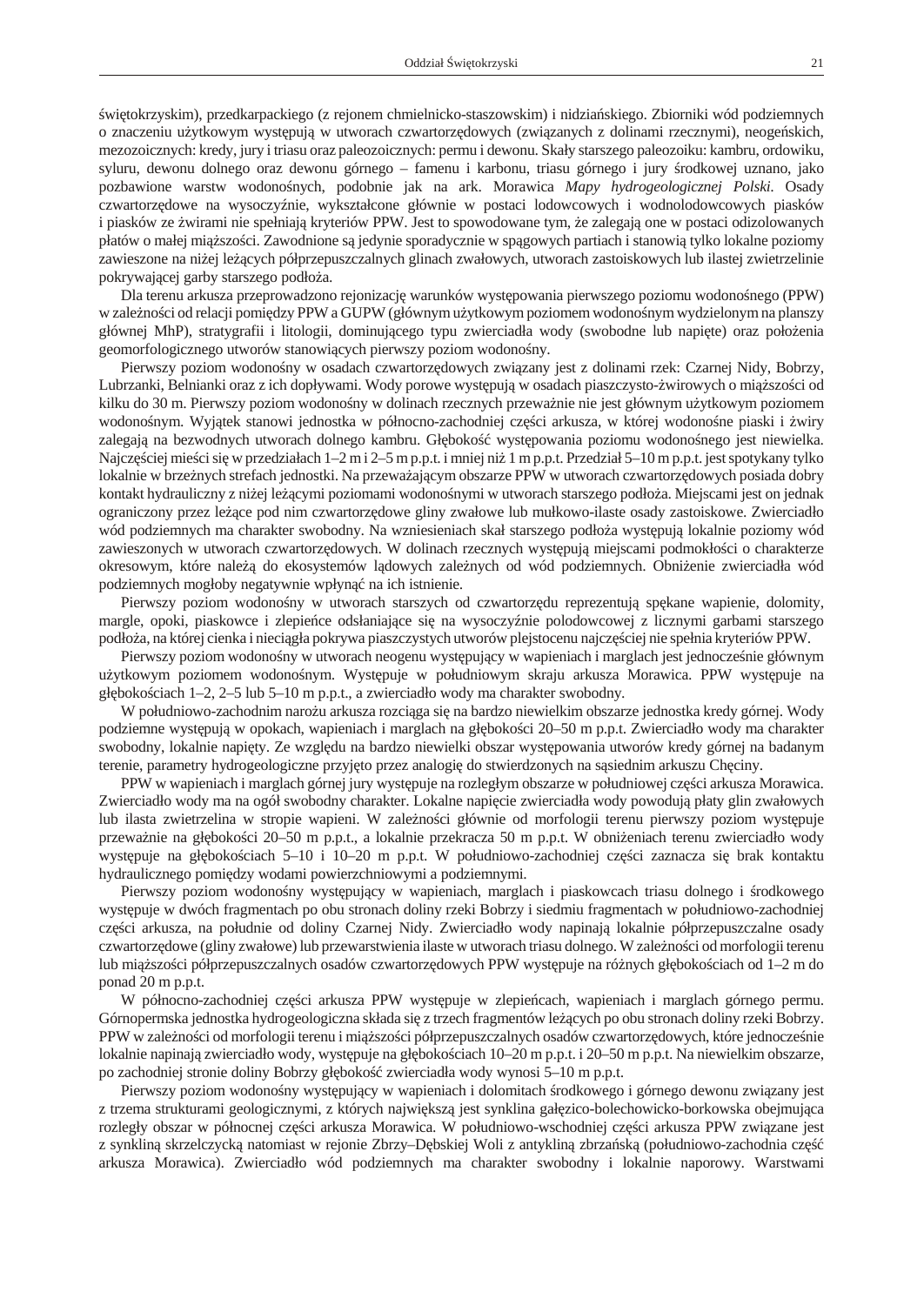<span id="page-19-0"></span>napinaj cymi są leżące na wapieniach i dolomitach gliny zwałowe lub mułowcowo-ilaste osady zastoiskowe, w których cz sto wyst puj lokalne poziomy zawieszone. Na przewa aj cym obszarze PPW wyst puje na gł boko ci poni ej 20 m, płycej spotykane jest tylko lokalnie. W pobli u dolin rzecznych zwierciadło wód podziemnych wyst puje w przedziale gł boko ci 5–10 m p.p.t. oraz 2–5 m p.p.t. Nale y jednocze nie zaznaczy, e w odwadnianych przy pomocy rz pia wyrobiskach górniczych PPW wyst puje na gł boko ci poni ej 1 m.

Zasilanie pierwszego poziomu wodono nego jest bardzo zró nicowane. Wynika to ze skomplikowanych warunków hydrogeologicznych na obszarze arkusza. Dominuje zasilanie bezpo rednie na wychodniach warstw wodono nych, a w przypadku poziomów przedczwartorz dowych równie i po rednie, przez nadkład osadów czwartorz dowych. W stanowi cych strefy drena u dolinach rzecznych, czwartorz dowy PPW jest zasilany tak e przez wody dopływaj ce z ni ej le cych poziomów starszych.

W naturalnych warunkach hydrogeologicznych strefami drena u wód podziemnych na badanym terenie były rzeki i cieki powierzchniowe. Sytuacja ta uległa zmianie w północno-wschodniej cz ci arkusza Morawica (synklina gał zico-bolechowicko-borkowska) z chwil rozpocz cia odwadniania kopal . Odwadniane wyrobiska górnicze i uj cia wody w istotny sposób wpłyn ły na zmian pola hydrodynamicznego i warunki wodne. W ich otoczeniu zwierciadło wód podziemnych uległo obni eniu powoduj c wytworzenie si rozległego leja depresji, zmniejszenie dopływu do rzek lub ich infiltrację na niektórych odcinkach.

W dyskusji brali udział: J. Pra ak, G. Herman, K. Machowska, M. Kos i prelegent.

Posiedzenie odbyło się w dniu 16 kwietnia 2008 r.

# Andrzej ROMANEK

# Struktury alpejskie w zachodniej cz ci Gór wi tokrzyskich

Trzon paleozoiczny Gór wi tokrzyskich z trzech stron otaczaj skały permomezozoiczne. Ich geometria na znacznych obszarach odbiega od stylu tektonicznego trzonu paleozoicznego. Ni sze warto ci nachyle warstw odzwierciedlaj mniejszy stopie zaanga owania tektonicznego utworów permomezozoicznych. Jednocze nie koncentracja upadów o wy szych warto ciach wokół wydłu onych stref sugeruje zwi zek z tektonik dysjunktywn. Taka sytuacja ma miejsce w obr bie północnego i północno-zachodniego obrze enia mezozoicznego Gór wi tokrzyskich. Uzasadnia to uj cie tego obszaru w ramy jednej regionalnej jednostki tektonicznej – płyty północno wi tokrzyskiej. Podobn charakterystyk tektoniczną jak płyta północno więtokrzyska odznacza się obszar na południowym zachodzie nale cy do synklinorium miechowskiego.

Między jednostkami tektonicznymi regionalnej rangi – synklinorium miechowskim z jednej strony i trzonem paleozoicznym Gór wi tokrzyskich oraz płyt północno wi tokrzysk z drugiej, biegnie strefa intensywnie stektonizowana o szeroko ci około 10 kilometrów, rozci gaj ca si wzdłu kierunku NW–SE, zbudowana z licznych struktur fałdowo-uskokowych o zbli onej rozci gło ci, nazwana stref południowo wi tokrzyskiego pasa fałdów.

Płyt północno wi tokrzysk tworz skały jurajskie i triasowe oraz w znikomym stopniu pojawiające się na podczwartorz dowej powierzchni na obrze ach trzonu paleozoicznego Gór wi tokrzyskich utwory górnopermskie. Cech charakterystyczn obserwowan w tych osadach jest połogie zaleganie ławic, zaburzone jedynie lokalnie w pobli u przebiegu stref dyslokacyjnych. Stosownie do drugorz dnych cech strukturalnych w obr bie płyty północno wi tokrzyskiej mo na wydzieli mniejsze struktury tektoniczne: płyt szydłowieck, niekła sk, radoszyck i zapadlisko strawczy skie.

Od południowej granicy arkusza od okolic Strojnowa ku północnemu zachodowi po rejon Czermna ci gnie si pas wychodni utworów permu, triasu i jury. Skały s sfałdowane. Tworz fałdy asymetryczne o kilkukilometrowych promieniach, rozci gło ci kilku- i kilkunastu kilometrów z cz sto unduluj cymi osiami. Charakterystyczna jest niekonsekwencja strukturalna. Na kierunku osi antyklin pojawiaj si synkliny i odwrotnie. Obecne s uskoki podłu ne i poprzeczne. Głównymi jednostkami strukturalnymi południowo wi tokrzyskiego pasa fałdów s: synklina Maleszowej, antyklina Lisowa, synklina Ostrowa, antyklina Zbrzy, synklina Bolmina, antyklina Mieczyna, synklina Lasocina, antyklina Gnie dzisk, synklina Fanisławic, synklina Wielebnowa oraz szereg drobnych form antyklinalnych i synklinalnych podrz dnych w stosunku do wy ej wspomnianych i towarzysz cych im lub samodzielnych. W ród tych ostatnich uwag zwracaj struktury wyst pujęce na pograniczu z synklinorium miechowskim. Szczególnie charakterystyczna jest równoległo ich osi do osi synklinorium miechowskiego i zwi zany z tym kulisowy charakter struktur.

Na południowy zachód od Gór wi tokrzyskich rozpo cieraj si wychodnie osadów kredowych buduj ce północno-wschodnie skrzydło rozległego synklinorium miechowskiego. W pobli u j dra, w profilu otworu wiertniczego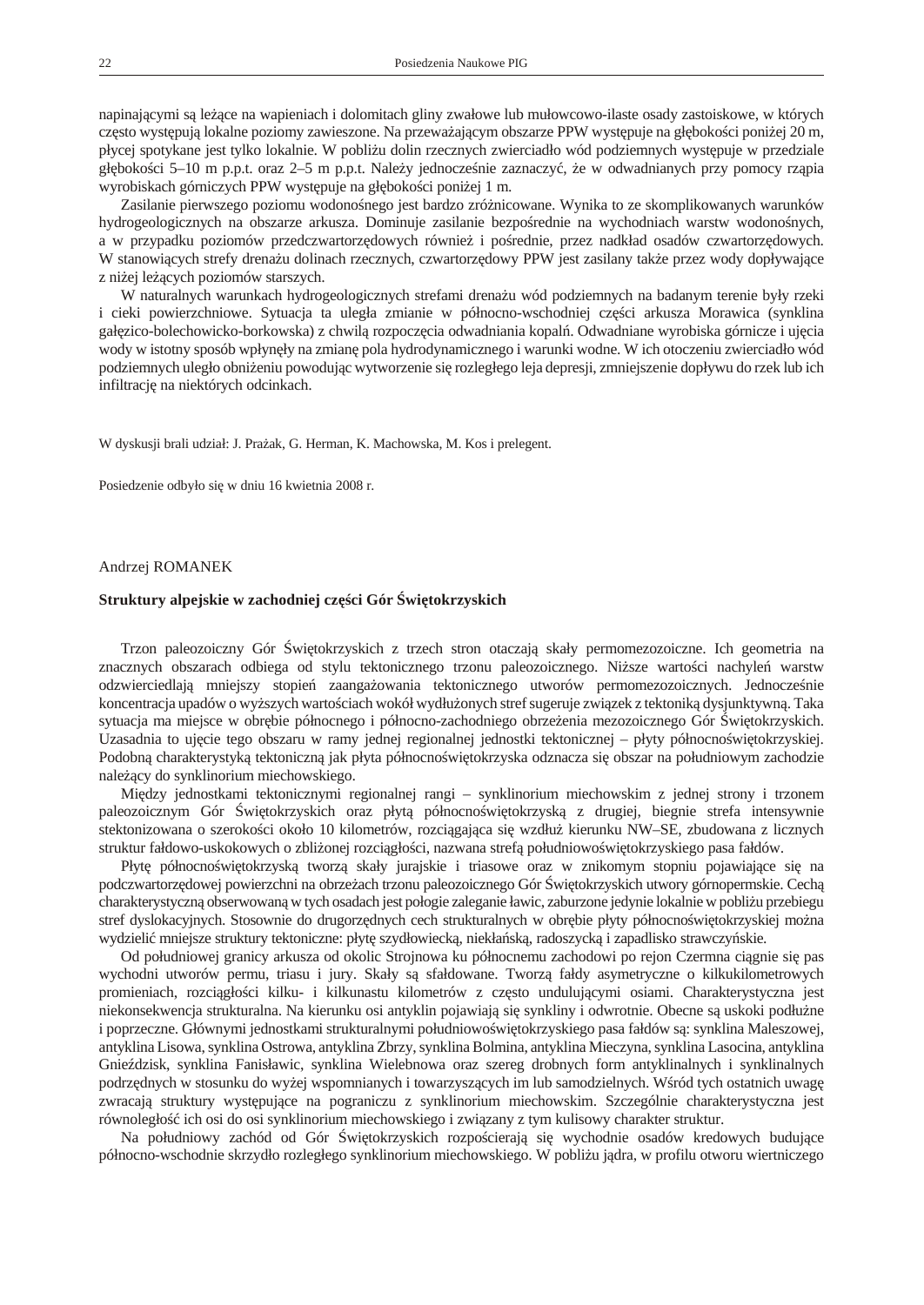<span id="page-20-0"></span>J drzejów IG 1 kilkustopniowe nachylenia ławic skał kredowych zawieraj się w granicach bł du pomiarowego. Ku północnemu wschodowi czyli Górom wi tokrzyskim rosną, pod Mokrskiem i Mnichowem do 12° i dalej w strefie kontaktu ze skałami jurajskimi do 25°. J dro synklinorium miechowskiego zbudowane jest ze skał mastrychtu, skrzydła reprezentuj ni sz cz profilu kredowego po osady albu i cenomanu wł cznie. Regularno budowy synklinorium zakłócona jest drugorz dnymi fałdami o niewielkich amplitudach i relatywnie du ych promieniach. W obr bie synklinorium miechowskiego rozpoznano nieliczne uskoki o najczęciej poprzecznym do jego przebiegu kierunku. Maj one charakter zrzutowo-przesuwczy owocuj cy zmian szeroko ci i przebiegu granic poszczególnych wychodni. Za pomoc bada geofizycznych uzasadniono obecno fragmentów stref dyslokacyjnych zbli onych do podłu nych.

W dyskusji brali udział: S. Salwa, M. Studencki, Z. Złonkiewicz i prelegent.

Posiedzenie odbyło się w dniu 23 kwietnia 2008 r.

## Katarzyna BIAŁECKA

#### Wra liwo na zanieczyszczenie i jako wód pierwszego poziomu wodono nego (PPW) na obszarze arkusza Kielce

Warstwy informacyjne bazy danych GIS *Mapy hydrogeologicznej Polski* 1:50 000 "Wra liwo na zanieczyszczenie i jako wód pierwszego poziomu wodono nego" stanowi kontynuacj prac dotycz cych rozpoznania i charakterystyki pierwszego poziomu wodono nego. Warstwa informacyjna "Wra liwo na zanieczyszczenie PPW" przedstawia zasi gi wyst powania 5-ciu klas naturalnej wra liwo ci (podatno ci) pierwszego poziomu wodono nego na zanieczyszczenie. Klasy wra liwo ci wyznaczono na podstawie czasu wymiany polowej pojemno ci wodnej gleb i skał strefy aeracji przez infiltruj ce wody opadowe (MR). Do wykonania oblicze czasu MRT wykorzystano: miąższość strefy aeracji i poziomów zawieszonych, współczynnik infiltracji efektywnej opadów, pojemno wodną profilu glebowego, pojemno wodn utworów przepuszczalnych w strefie aeracji, pojemno wodną utworów izoluj cych w strefie aeracji i udział warstw izoluj cych w strefie aeracji.

Spo ród naturalnych czynników kształtuj cych podatno na zanieczyszczenie, najwi kszy wpływ na jej przestrzenne zró nicowanie ma rodzaj i wykształcenie litologiczne utworów strefy aeracji oraz gł boko wyst powania pierwszego poziomu wodono nego. Na arkuszu Kielce stopie podatno ci na zanieczyszczenie jest bardzo zró nicowany przestrzennie. Wynika to przede wszystkim z bardzo skomplikowanej budowy geologicznej, a co za tym idzie także skomplikowanych warunków wyst powania i kręcia wód podziemnych.

Najbardziej podatne na zanieczyszczenie s wody:

- w dolinie rzeki Bobrzy w granicach tarasu bałtyckiego, gdzie stref aeracji tworz piaski i wiry, a zwierciadło wody zalega od 1 do 5 m p.p.t.;
- w dolinie rzeki Lubrzankipierwszy poziom wodonośny występuje w piaskach i żwirach czwartorzędowych na gł boko ci  $1-2$  m p.p.t.;
- na wysoczy nie czwartorz dowej poziom wodono ny stabilizuje się w piaskach z domieszkę głazów (lodowcowych i wodnolodowcowych) na gł boko ci głównie od 1–5 m p.p.t. w dolinach mniejszych rzek i cieków, i od 5 do 10 m p.p.t. na pozostałym obszarze.

Mniej podatne na zanieczyszczenie s wody w dolinie rzeki Bobrzy i jej dopływów (w północnej cz ci arkusza) i wokół wychodni poziomów rodkowo- i górnodewo skich.

Je eli szacunkowy czas (MRT) wymiany wody w profilu strefy aeracji wynosi od 25 do 50 lat, wówczas poziom wodono ny jest rednio podatny na zanieczyszczenie. Tego typu wody wyst puj:

- lokalnie w naprzemianległych piaskowcach, mułowcach triasu dolnego (północna cześci arkusza);
- $-$  na obszarach gdzie w strefie aeracji wyst puj piaski czwartorz dowe i w 50% utwory słaboprzepuszczalne;
- gdzie PPW zalega w wapieniach i dolomitach dewonu rodkowego i górnego (franu) w przedziałach gł boko ci 10–20 i 20–50 m n.p.m., a strefę aeracji tworzą piaski czwartorzędowe i w 50% półprzepuszczalne gliny zwałowe i mułkowo-ilaste osady zastoiskowe.

Je eli przybli ony czas dotarcia zanieczyszczenia do PPW wynosi ponad 100 lat, wówczas stopie podatno ci jest bardzo niski. Na arkuszu Kielce najmniej podatne na zanieczyszczenie s wody gdzie:

- pierwszy poziom wodono ny wyst puje w przedziałach gł boko ci 10–20 i 20–50 m n.p.m, w naprzemianległych warstwach piaskowców, iłowców i mułowców triasu dolnego, które charakteryzuj się duż zmienno ci litologiczn<sub>i</sub> i są dodatkowo poprzemieszczane wzdłu licznych uskoków, a w profilu strefy aeracji znajduje się 30% utworów słaboprzepuszczalnych;
- pierwszy poziom wodono ny zbudowany z piaskowców i zlepie ców permu górnego zalega głównie na gł boko ci 10–20 m p.p.t., natomiast utwory słaboprzepuszczalne stanowi rednio 30% w profilu strefy aeracji;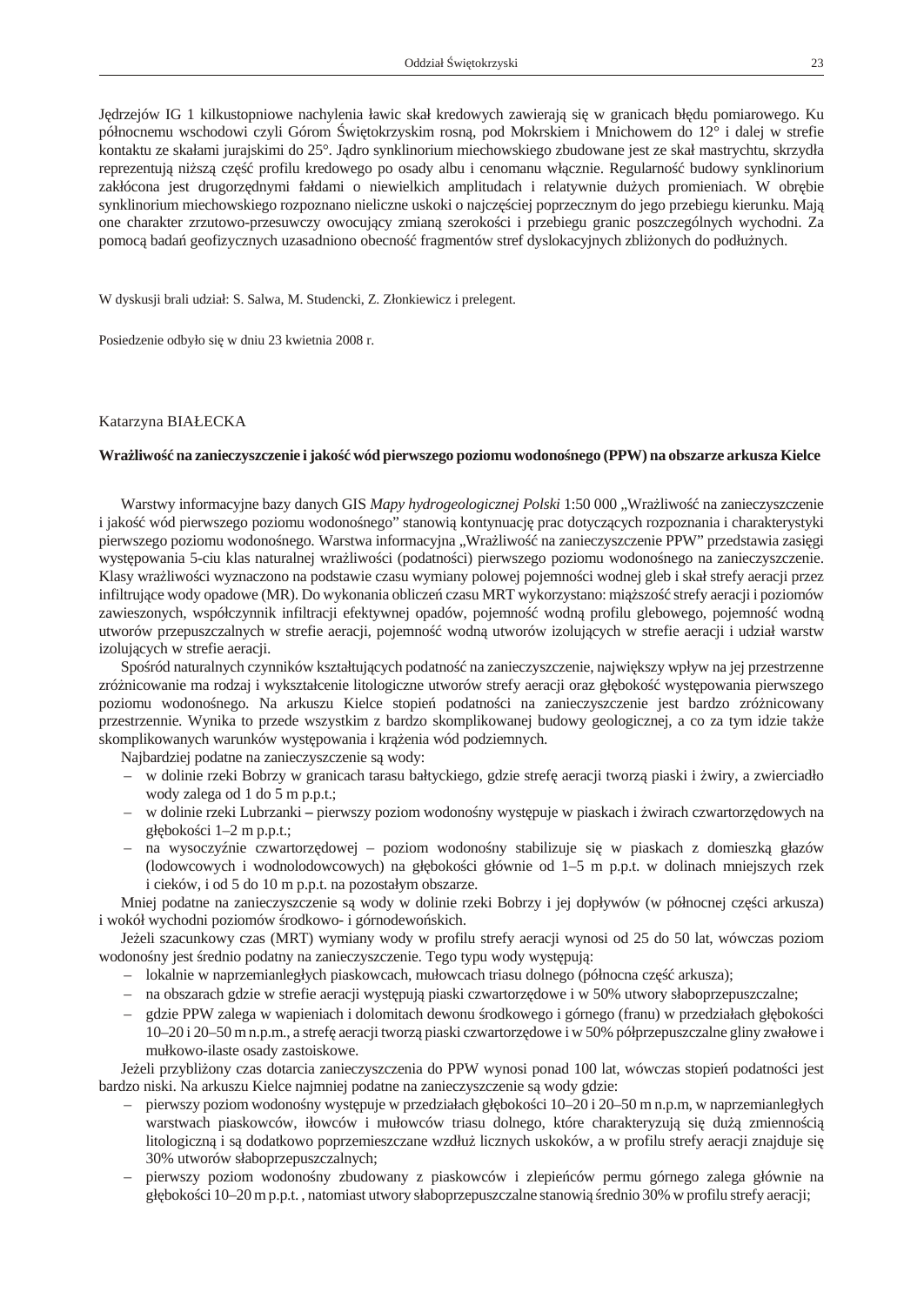- w strefie aeracji pierwszego poziomu wodono nego w utworach dewonu rodkowego i górnego (franu) występuj słaboprzepuszczalne utwory czwartorz dowe (gliny zwałowe i ilaste utwory zastoiskowe), które w profilu stanowi od 50 do 90%. Równie zwarta zabudowa miejsko-przemysłowa powoduje zmniejszenie infiltracji efektywnej co ma dodatkowy wpływ na zmniejszenie czasu migracji zanieczyszcze;
- pierwszy poziom wodono ny wyst puje w poł czonych poziomach karbonu dolnego i wy szej części poziomu górnodewo skiego (famenu) zbudowanych z naprzemianległych warstw wapieni, margli i łupków marglistych. S one jednocze nie słabo rozpoznane, a gł boko wyst powania w nich zwierciadła wody podano orientacyjnie, jako 20–50 m n.p.m, w nawi zaniu do poziomów s siednich.

Na warstwie informacyjnej "Wra liwo na zanieczyszczenie" zaznaczono równie obiekty i działania stwarzaj ce potencjalne zagro enie dla wód pierwszego poziomu wodono nego. S to głównie zakłady przemysłowe i stacje paliw (22 czynne) zlokalizowane na terenie miasta Kielce. Wokół wielu ognisk prowadzone s monitoringi lokalne jako ci wód podziemnych. Cze z tych obiektów spowodowała ju zanieczyszczenie gruntu i wód podziemnych. Wi kszo ze stwierdzonych zanieczyszcze rodowiska gruntowo-wodnego dotyczy głównie obiektów powstałych przed rokiem 1990. Stosowane wówczas instalacje nie zawsze spełniały normy rodowiskowe, a regulacje prawne dotycz ce ochrony rodowiska dopiero zaczynały okre la obowi zujące normy ochronne. Obiekty, które powstały w ostatnich 10-ciu latach s ju tak wykonywane, aby ograniczy do niezb dnego minimum szkodliwe oddziaływanie na rodowisko.

Jednym z najwi kszych zagro e dla uj cia wód poziomu rodkowo- i górnodewo skiego w Kielcach-Białogonie jest teren byłego Zakładu Gospodarki Produktami Naftowymi CPN (obecnie własno Orlenu). Na terenie tego zakładu zidentyfikowano zanieczyszczenie gruntu i wód podziemnych produktami naftowymi na obszarze 3 ha, a prace oczyszczaj ce trwały od 1989 do 2000 roku. Obecnie prowadzony jest tam tylko monitoring lokalny jako ci wód podziemnych na kierunku ich spływu do poło onych w odległo ci około 350 m studni uj cia komunalnego Kielce-Białogon.

Szczególnym ogniskiem zanieczyszczenia s wody rzeki Silnicy (V klasa jako ci wód), które infiltruj do wód podziemnych w obrębie leja depresji ujęcia komunalnego Kielce-Białogon. Podobna sytuacja ma także miejsce w rejonie uj cia w Zagna sku, gdzie infiltruj zanieczyszczone wody rzeki Bobrzy (III klasa jako ci wód w punkcie pomiarowym w Bugaju) do wód poziomu dolnotriasowego.

Du e zagro enie dla jako ci wód podziemnych, szczególnie w płytkim poziomie czwartorz dowym stanowi gospodarstwa indywidualne. Brak zbiorczej kanalizacji sanitarnej, nieszczelne szamba przydomowe oraz niezorganizowane zrzuty cieków bytowych do gruntu lub do wód powierzchniowych s przyczyn lokalnych zanieczyszcze wód m.in. zwi zkami azotu.

Warstw informacyjn "Jako wód pierwszego poziomu wodono nego" wykonano w oparciu o wyniki własnych bada terenowych. W wodach najbardziej zasobnych poziomów wodono nych (T<sub>1</sub>, D<sub>2</sub>, 3) na obszarze arkusza, brak jest przekrocze dopuszczalnych własno ci fizykochemicznych ustalonych dla wody przeznaczonej do spo ycia przez ludzi. Wody tych poziomów są wodami dobrej jako ci, zwłaszcza je li chodzi o wska niki mogące wskazywa na działalno

człowieka, takie jak azotany, azotyny, amoniak, chlorki, siarczany. W trakcie opróbowania terenowego zaobserwowano, e stenia tych wska ników w wodach rodkowo- i górnodewo skich i dolnotriasowych ujmowanych przez studnie wiercone mieszcz się w granicach dopuszczalnych wartości okre $\log N$  w Rozporządzeniu Ministra rodowiska (Dz. U. Nr 241, poz. 2093 i Dz. U. Nr 32/2004, poz. 284). Azotyny w 11-stu studniach wyst puj poni ej granicy oznaczalno ci, a w pozostałych 5-ciu mieszcz się w granicach od 0,011 mg/dm<sup>3</sup> do 0,039 mg/dm<sup>3</sup>. Amoniak w 5-ciu studniach występuje poniej 0,05 mg/dm<sup>3</sup>, a w 11-stu zawiera się w przedziale od 0,067 mg/dm<sup>3</sup> do 0,184 mg/dm<sup>3</sup>. Zawarto siarczanów waha si od 12,2 mg/dm<sup>3</sup> do 180,1 mg/dm<sup>3</sup>. Steżenia chlorków wynoszo od 5,9 mg/dm<sup>3</sup> do 160 mg/dm<sup>3</sup>. Lokalnie w studni nr 49 w Zalesiu, która ujmuje wody dewonu rodkowego, obserwuje si podwy szone warto ci azotanów – 29,85 mg/dm<sup>3</sup>. Podobne warto ci azotanów (29,60 mg/dm<sup>3</sup>) stwierdzono w studni nr 112 w mi sku-Wyrowcach ujmuj cej wod z utworów dolnego triasu. Zanieczyszczenie azotanami ma w nich charakter lokalny i pochodzi ze zwartej zabudowy wiejskiej nie obj tej kanalizacją.

Podwy szone st enia azotanów (33,55 i 35,80 mg/dm<sup>3</sup>) zaobserwowano równie w wodzie ze ródeł dolnotriasowych (nr 2 i 3). Wynika to przede wszystkim ze spływu nawozów z pól uprawnych.

Wody poziomów czwartorz dowych s generalnie złej jakości. We wszystkich opróbowanych studniach czwartorz dowych stwierdzono przekroczenia dopuszczalnych zawartości azotanów (nawet siedmiokrotne). W pozostałych studniach wyniosły od 68,45 mg/dm<sup>3</sup> do 146,20 mg/dm<sup>3</sup>. Stężenia chlorków wyniosły od 25,4 mg/dm<sup>3</sup> do 191,9 mg/dm<sup>3</sup> i nie przekroczyły dopuszczalnej granicy – 250 mg/dm<sup>3</sup>. Na podobnym poziomie utrzymywały si st enia siarczanów – od 18,8 mg/dm<sup>3</sup> do 78,6 mg/dm<sup>3</sup>.

Niemal we wszystkich przypadkach w s siedztwie zanieczyszczonych studni kopanych dominuje zabudowa wiejska i rolnicze u ytkowanie terenu, co w poł czeniu z płytkim wyst powaniem zwierciadła wody sprzyja szybkiemu przenikaniu związków azotu do wód podziemnych. Najwi kszy wpływ na wysokie stępnia azotanów ma nieodpowiednie składowanie obornika, brak kanalizacji, czy te ogólnie zły stan sanitarny gospodarstw. Zanieczyszczenie wód czwartorz dowych zwi zkami azotu okre lono jako lokalne, gdy brak informacji potwierdzaj cych przestrzenny charakter tego zanieczyszczenia.

W dyskusji brali udział: J. Pra ak, G. Herman, T. Mły czak i prelegentka.

Posiedzenie odbyło się w dniu 30 kwietnia 2008 r.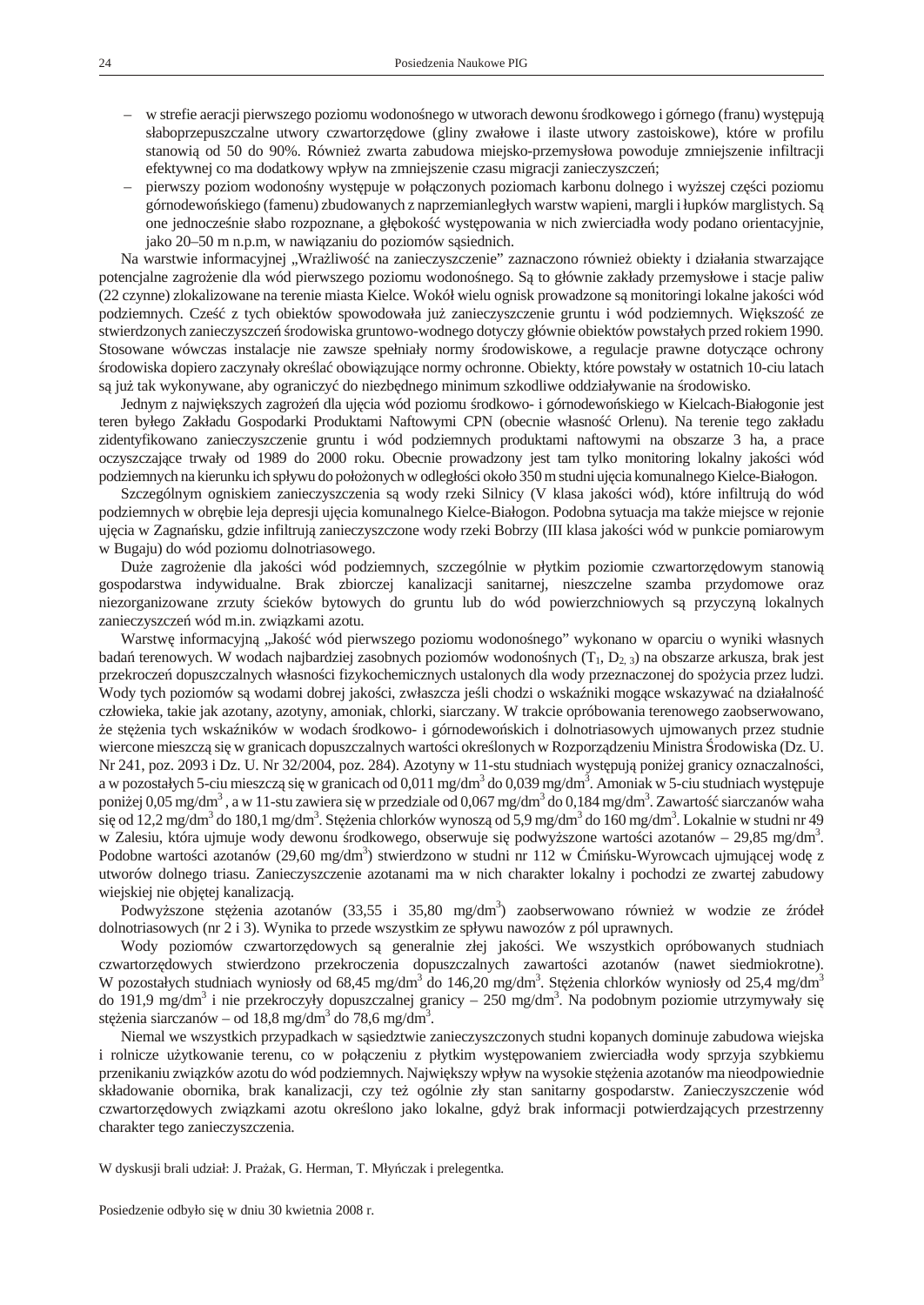# <span id="page-22-0"></span>Gertruda HERMAN

# Warunki wyst powania i hydrodynamika pierwszego poziomu wodono nego na obszarze arkusza Opole **Lubelskie** *Mapy hydrogeologicznej Polski* **w skali 1:50 000**

Mapa *Pierwszego poziomu wodono nego – wyst powanie i hydrodynamika* charakteryzuje pierwsz od powierzchni terenu warstw wodono n i stanowi kontynuacj prac dotycz cych *Mapy hydrogeologicznej Polski* 1:50 000. Badania pierwszego poziomu wodono nego wynikają z wdra ania Ramowej Dyrektywy Wodnej i Dyrektywy Azotanowej Unii Europejskiej.

Według hydrogeologicznego podziału regionalnego obszar arkusza Opole Lubelskie obejmuje południowo-zachodnią cz regionu lubelsko-podlaskiego. Wody podziemne o znaczeniu u ytkowym występują w utworach czwartorzędowych i górnokredowych. Poziom czwartorz dowy, poł czony hydraulicznie z poziomem górnokredowym, występuje w dolinie rzeki Wisły. Poziom ten stanowi piaszczysto- wirowe osady rzeczne o miąższo ci kilkunastu metrów, lokalnie około 20 m. Górnokredowy poziom wodono ny reprezentuj sp kane margle i opoki z wkładkami wapieni. Jest to poziom szczelinowy i porowo-szczelinowy. Wodono ne utwory czwartorz dowe w dolinach dopływów Wisły (Kr pianki, Kamiennej, Chodelki i Leonki, Wrzelowianki i Wynicy) mają małą miąższości od 2 do kilku metrów.

W trakcie prac terenowych pomierzono gł boko zwierciadła wody pierwszego poziomu wodono nego w 117 studniach kopanych, 12 studniach wierconych oraz wydajno 8 ródeł.

Wykonano identyfikacj pierwszego poziomu wodono nego w stosunku do głównego poziomu u ytkowego wydzielonego na planszy MhP. Jednostki wydzielono na podstawie kryterium stratygraficzno-litologicznego, geomorfologiczno-hydrodynamicznego oraz charakteru zwierciadła.

Na mapie wydzielono 4 jednostki wyst powania pierwszego poziomu wodono nego. W dwóch jednostkach pierwszy poziom wodono ny jest jednocze nie głównym poziomem u ytkowym. Jest to obszar wzniesie zbudowanych z margli i opok górnokredowych z nieci gł pokrywą utworów czwartorz dowych po obydwu stronach doliny Wisły. Jedn jednostk wyznaczono w dolinie Wisły, gdzie pierwszy poziom wodono ny jest jednocze nie głównym poziomem – poł czonym hydraulicznie – w utworach czwartorz dowo-górnokredowych. W jednej jednostce, składaj cej się z kilku fragmentów (w dolinach Chodelki, Leonki, Wrzelowianki i Wynicy), pierwszy poziom wodono ny w piaszczystych utworach czwartorz dowych nie stanowi głównego poziomu u ytkowego. Na wzniesieniach skał górnokredowych wyznaczono kilka niewielkich obszarów występowania poziomów wód zawieszonych w utworach czwartorzędowych. Mięcszo zawodnionych osadów wynosi 0,5–3 m. Natomiast w rejonie wsi Wrzelowiec-O arów udokumentowano poziom zawieszony w utworach górnokredowych ponad pierwszym górnokredowym poziomem wodono nym. Poziom ten jest prawdopodobnie podparty słabo przepuszczalnymi przewarstwieniami margli ilastych w obr bie w glanowego kompleksu wodono nego.

W granicach wydzielonych jednostek wykre lono hydroizohipsy ze zró nicowaniem typu zwierciadła wody (swobodne/napi te) i gł boko pierwszego poziomu wodono nego (stan z maja–czerwca 2005 r.). Pomiary zwierciadła wody na obszarze arkusza prowadzono w okresie wysokich stanów retencji wód podziemnych. Na mapie zaznaczono równie powierzchniowe przejawy wód podziemnych – podmokło ci i ródła. W badanym rejonie nie stwierdzono znacz cego obni enia zwierciadła wywołanego eksploatacj uj wód podziemnych.

W obszarze bada zwierciadło pierwszego poziomu wodono nego wyst puje na rz dnych od 125 m n.p.m. (w dolinie Wisły – NW cz arkusza) do 180 m n.p.m. (na wysoczy nie – E cz arkusza). Odpływ wód podziemnych odbywa si generalnie w kierunku drenuj cych rzek Wisły, Kamiennej i Wy nicy. Zwierciadło wód podziemnych przewa nie ma charakter swobodny, rzadko jest naporowe. Gł boko do zwierciadła jest bardzo zróżnicowana i wynosi od poniej 1 m (dolina Wisły i jej dopływów) do około 70 m p.p.t. (wysoczyzna).

W dyskusji brali udział: J. G gol, K. Machowska, M. Kos i prelegentka.

Posiedzenie odbyło się w dniu 7 maja 2008 r.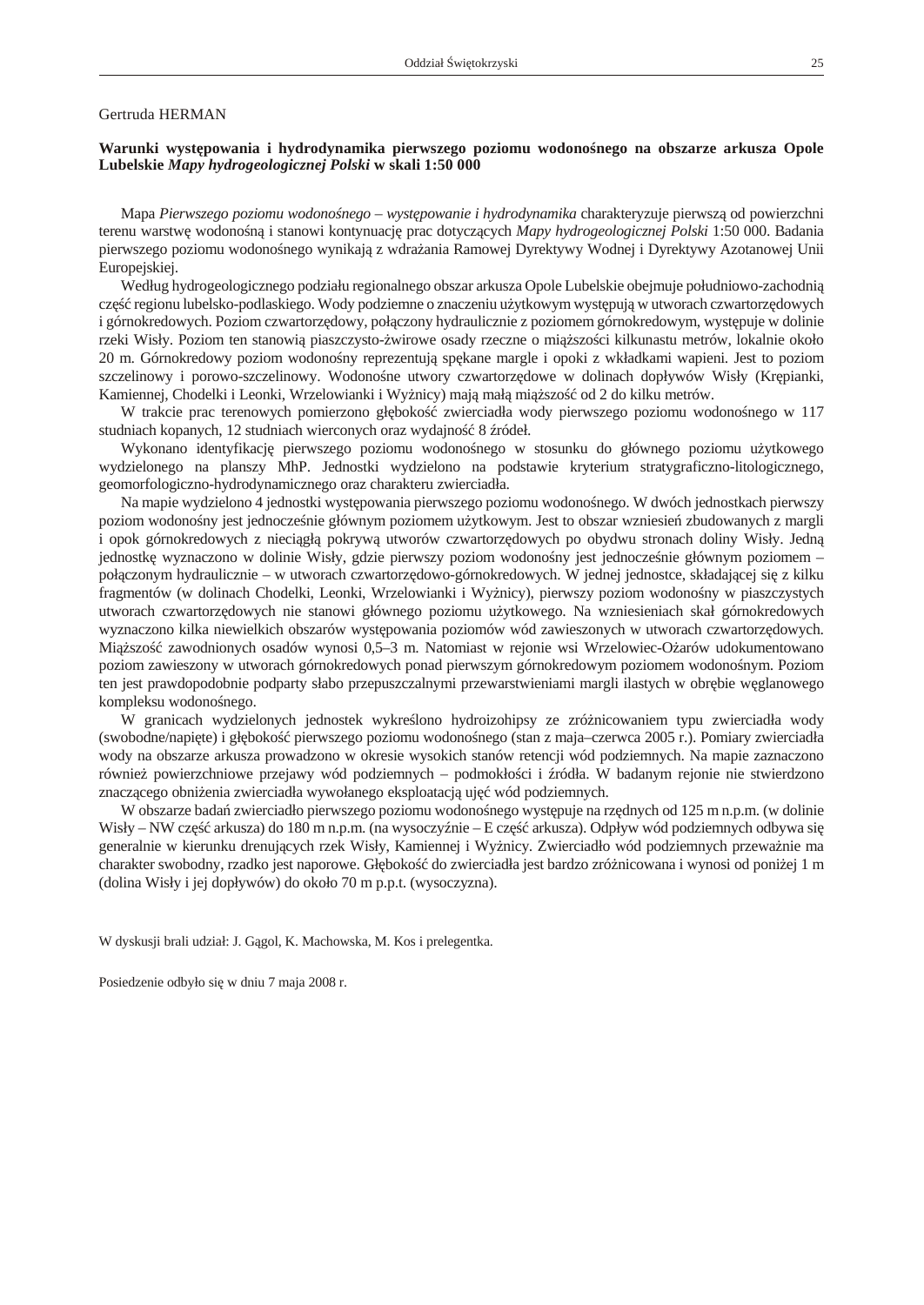#### <span id="page-23-0"></span>Sylwester SALWA

## Wyniki analizy strukturalnej paleozoicznych rdzeni wiertniczych z południowo-wschodniego obrze enia Gór wi tokrzyskich

Przedmiotem analizy strukturalnej były otwory wiertnicze z obszaru południowo-wschodniego obrze enia Gór wito krzy skich, które w większo ci charakteryzuj się niską przydatno ci do bada tektonicznych. Podstawowym ograniczeniem jest niewielka długo rdzeni z osadów paleozoicznych, która w niemal wszystkich rozpatrywanych otworach wynosi od kil ku do kil kunastu, rzadziej kil kudziesi ciu metrów. Dost pne do bada rdzenie wykazują czę sto na długich odcinkach znaczny stopie zwietrzenia. Wyj tkiem s otwory nawiercaj ce silnie zdiagenezowane (lub słabo zmetamorfizowane) zielono-brunatne iłowce. Badane rdzenie podlegały w przeszło ci opróbowaniu, co dodatkowo zmniejszyło ilo dost pnego materiału skalnego. Nie bez znaczenia jest tak e ró ny stopie uzysku rdzenia w trakcie samego wiercenia.

Nast pnym utrudnieniem ograniczaj cym warto analizy strukturalnej jest monotonia litologii obserwowanych skał. Brak charakterystycznych poziomów korelacyjnych i w wielu otworach brak wkładek skał grubokruchowych, utrudnia okre lenie czy warstwy są w poło eniu normalnym, czy odwróconym.

Tylko w nielicznych otworach (np. Baranów 54, D browica 168, Grochowiaki 117, Krzcin S-7, Niekrasów 74, Ostrówek 128) warto k ta upadu warstw nie przekracza 30°. W pozostałych analizowanych rdzeniach skały paleozoiczne upadaj pod stromymi (do pionowych wł cznie) k tami, najcz ciej przekraczaj cymi 50°. Powoduje to, e rzeczywista mi szo przewiercanych skał cz sto nie przekracza 1 metra, co dodatkowo utrudnia jak kolwiek analiz strukturaln wy kraczaj c poza analiz upadu warstw. Nadmieni nale y, e aden z charaktery zowanych rdzeni wiertniczych nie był orientowany przestrzennie wzgl dem północy, co uniemo liwia porównanie nawet otworów le cych niemal w bez porednim s siedztwie.

Najstarszymi objawami aktywno ci tektonicznej na obszarze bada s struktury synsedymentacyjne. Głównie s to fałdy syn sedymentacyjne, stwierdzone w rdzeniach z otworów: Józefowo 1, Mikołajów 85, Pliskowola 36, Pliskowola 76, Sobów E-3. Są to formy o amplitudach nie przekraczających kil kunastu centymetrów. Dodatkowo w otworze wiertniczym Józefowo 1 stwierdzono, tak e obecno niewielkich, przedwychy leniowych i wczesnodiagenetycznych uskoków normal no-zrzu to wych. Rejestrują one nie wielkie przemieszczenia, o amplitudach do kilku centy metrów.

Wymienione powy ej struktury nie maj charakteru ci le tektonicznego, ale ich powstanie jest efektem wstrz sów sej smicznych w trakcie ruchów tektonicznych. Tektonika była więc odpowiedzialna za uru chomienie słabo skonsolidowanych osadów, ale o kierunku przemieszczenia decydowała morfologia dna zbiornika sedymentacyjnego oraz siła grawitacji.

Charakterystycznym zjawiskiem ci le zwi zanym z litologi skał wyst puj cych w badanych rdzeniach, jest brak spka. Wynika on z braku wyst powania grub szych warstw pia skowców mogących za rejestrowa regularne spę kania.

Powszechnie wyst puj cym przejawem tektoniki w analizowanych otworach s lustra tektoniczne wyst puj ce w płaszczy nie warstwowania sedymentacyjnego. Dokumentuj one przemieszczenia mi dzyławicowe zachodz ce w trakcie wystramiania serii skalnych. Zwi zane z nimi rysy tektoniczne najcz ciej s upadowe lub sko ne, pod niewielkimi k tami wzgl dem upadu warstw. Najsilniej zlustrowane w ten sposób skały stwierdzono w otworach: Bukie 159, Dymitrów Mały 146, Jastkowice 131, K pa Rzeczycka 26, Mucharzów 78, Padew 52, Pilchów X-13, Przewóz 139, Turbia P-11, Turebskie Góry P-14. W wi kszo ci z wymienionych otworów, oprócz luster tektonicznych, w płaszczy nie warstwo wania sedymentacyjnego wyst puj, tak e lustra wzdłu powierzchni zorientowanych niskok towo wzgl dem uławicenia. Brak jednoznacznych wska ników kinematycznych uniemo liwia precyzyjne okre lenie zwrotu przemieszczenia wzgl dnego.

Odr bn kategori stanowi lustra tektoniczne zwi zane z uskokami stromymi i pionowymi, przecinaj cymi wychylone warstwy. Ich obecno stwierdzono jedynie w kilku otworach: Mokrzyszów N-3, Nowiny G-13 i Obojna P-13. Wyst puj ce na ich powierzchniach rysy tektoniczne s poziome lub zanurzaj si pod niewielkim k tem. Podobnie jak w przypadku wy ej opisanych luster tektonicznych, tak e i tu brak jest jednoznacznie czytelnych wska ników kinematycznych umo liwiaj cych odczytanie zwrotu wzgl dnego przemieszczenia. Jedynie w otworze Obojna P-13 warunkowo przyj to lewoskr tno przemieszczenia w oparciu o kryterium wcinania sp ka opierzaj cych. Lustra te powstały po wychy leniu warstw skalnych, w warunkach sko nej lub podłu nej, pofałdowej, prostej przesuwczo ci.

W analizowanych otworach wiertniczych nie stwierdzono wi kszych form fałdowych. W znacznym stopniu wynika to zapewne z wymienionych na wst pie ogranicze, zwłaszcza niewielkiej miąższo ci nawierconych skał. Tym niemniej w kilku otworach: Ja lany 44, Koło 104 i Pliskowola 76, stwierdzono zmienno k ta upadu, sugeruj c szerokopromienne zafałdowania serii skalnych.

Do wyj tkow pozycj w ród analizowanych profili zajmuje pochodz cy z otworu Pilchów X-13 rdze o długo ci 36 m. Wyst puj ce w nim czarne iłowce, mułowce i heterolity charakteryzuj się znacznym stopniem diagenezy oraz niskim stopniem zwietrzenia. Pod wzgl dem litologicznym są one identyczne ze skałami zaliczanymi do formacji łupków *z Gór Pieprzowych*. W obr bie stromo (60–70°) ustawionych warstw skalnych, stwierdzono wyst powanie niewielkich mezofałdów, o amplitudach rz du kilku centymetrów. Osie tych struktur sγniemal poziome, a wergencja ich powierzchni osiowych pozwala okre li zwrot przemieszczenia jako nasuwczy. Fałdy wyst puj ponad powierzchniami stref uskokowych ulokowanych w płaszczy nie warstwowania. Z deformacjami tektonicznymi powi zane s słabe przejawy yłowej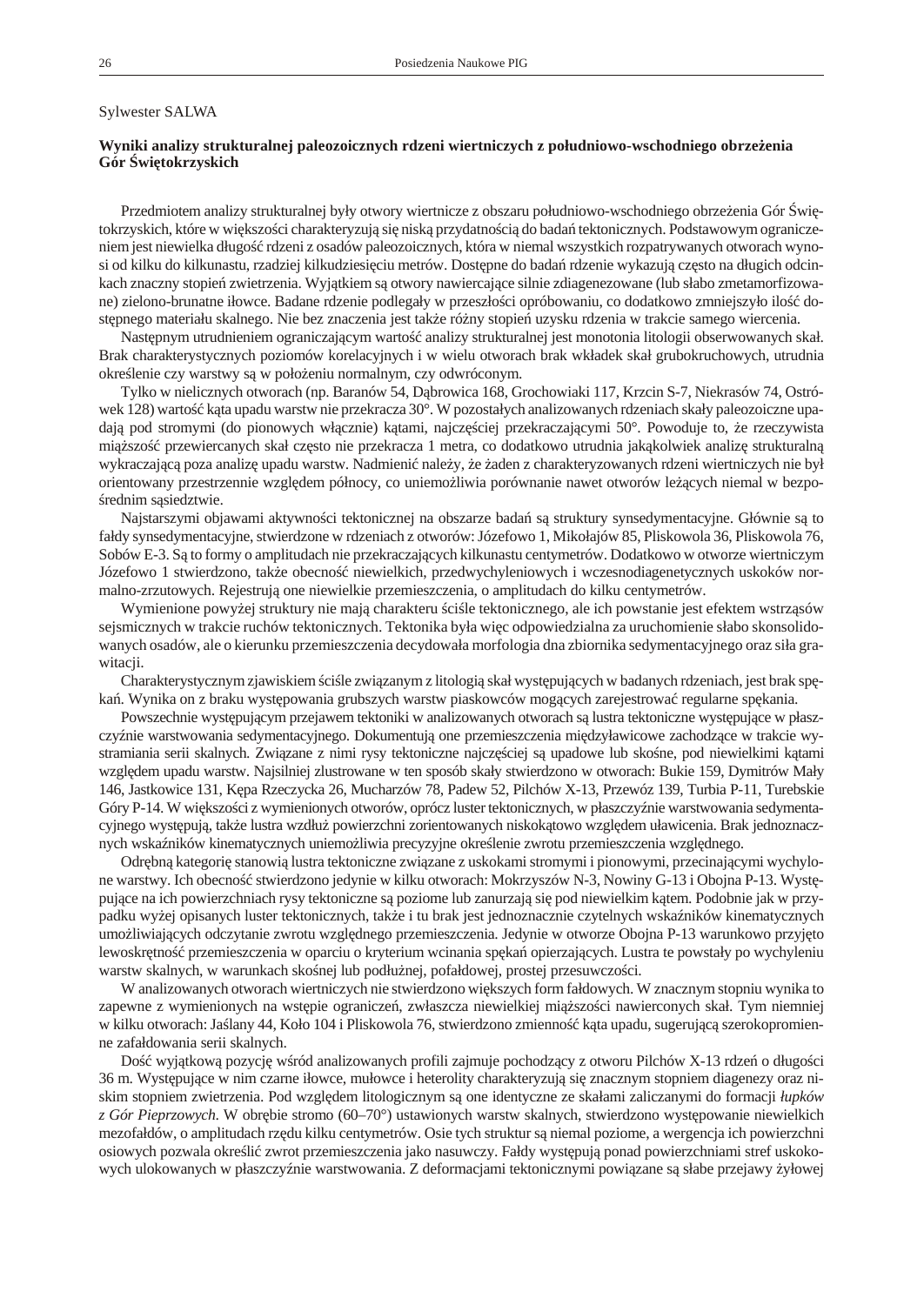<span id="page-24-0"></span>mineralizacji kwarcowej. W podobnych warunkach stwierdzono obecno cienkich ył kwarcowych w otworze K pa Rzeczycka 26. Struktury te powstały w warunkach kompresji fałdowej działaj cej na warstwy pocz tkowo zapewne poziome, a nast pnie wy chy lone pod nie wielkim k tem. Prawdopodobnie nale y je wiąza z opisanymi powy ej lustrami tektonicznymi ulokowanymi w płaszczy nie warstwowania sedymentacyjnego.

Obecno stylolitów o pochodzeniu tektonicznym (tek to nostylolitów) stwierdzono jedynie w otworze Przyborów 1. Wyst puj one w słabo wychy lonych wa pieniach (do 30°), a to warzysz im liczne yłki w glanowe, lokalnie tak e lustra tektoniczne zarówno pionowe jak i po uławiceniu.

W dyskusji brali udział: M. Studencki, Z. Szczepanik, W. Trela i prelegent.

Posiedzenie odbyło się w dniu 21 maja 2008 r.

### Jan MALEC

#### **Znaczenie stratygraficzne mikrofauny dewonu z profilu otworu B kowa IG 1**

W profilu otworu B kowa IG 1, utwory dewonu nawiercono pod jur na gł b. 1398,0–2433,8 m. Badaniom poddano 39 próbek pochodz cych z gł b. 1434,7–2418,0 m na obecno mikroszcz tków mał oraczków. W wię k szo ci z nich stwierdzono zró nicowane zespoły skamieniało ci nale ce do glonów, otwornic, liliowców, tentakulitów, mał oraczków, sklerytów strzykw, mszywiołów, igieł g bek, z bów ryb, małów i limaków. Najliczniejsze s okazy mał oraczków, liliowców i tentakulitów.

Szcz tki glonów, reprezentowane przez l gnie ramienic znaleziono na gł b. 2022,8–2034,1 m. Nale one do gatunku Karpinskya oscolensis (Samoilova), wyst puj cego w towarzystwie otwartomorskiej fauny tentakulitów, liliowców i mał oraczków. Obecno tego tak so nu w profilu B kowej – to trzecie sta nowisko w dewonie z rejonów Europy. Gatunek ten opisany został po raz pierwszy w górnym ywecie Platformy Rosyjskiej, a pó niej w Górach wi tokrzyskich, w najni szej cz ci górno ywec kich warstw sit ków cza skich (Racki, Racka, 1981).

Otwornice nale ce do rodzaju *Tolypammina* udokumentowano na gł b. 1554,5–1557,5 m. Szcz tki liliowców stwierdzono w wię kszo ci badanych próbek z głęb. 1434,7–2418,0 m. Najliczniej wystę pują na głęb. 1992,5–2094,9 m, gdzie repre zen to wa ne są przez przed sta wi cie li ro dza jów *An thi no cri nus, Eu rax, Fa ce to cri nus*, *Lan do no mor pha lus*, *Sta no cri nus iTjeecrinus* (wg oznacze E. Głuchowskiego). Stosunkowo liczne szcz tki tentakulitów znajdowano na długim odcinku badanych osadów, na gł b. 1447,6–2393,0 m, z by ryb znaleziono na gł b. 2150,4–2252,5 m, natomiast skleryty strzykw z rodzaju *Eocaudina* na gł b. 2089,7 m.

Okazy mał oraczków udoku mentowano na gł b. 1525,6–2151,4 m. Wyró niono w ród nich nast puj ce tak sony: *Acra tia in te gra* Roz hde stven skaya, *Am phis si tes re me si* Po kor ny, *Ba ir dio cy pris de li be ra tus* Żbi kow ska, *Jen ningsi na*  $cavernosa$  (Polenova), *Parapribylites hanaicus* (Pokorny), *Polyzygia symmetrica* Gürich, *Ropolonellus kettneri* (Pokorny), *Uchtovia refrathensis* (Krömmelbein), *Acratia* sp., *Bufina* sp., *Cryptophyllus* sp., *Cytherellina* sp., *Favulella* sp., *Gerbec ki tes* sp., *Svan tovi tes* sp., *Or tho cy pris* sp. i *Sch ne ider i na* sp.

Najliczniejszy zespół mał oraczków, licz cy 16 taksonów pochodzi z gł b. 1833,5–2094,9 m. Spo ród nich, najdłu szy zasi g stratygraficzny ma gatunek *Polyzygia symmetrica* Gürich, udokumentowany na gł b. 2046,0–2052,0 m. W dewonie Europy, takson ten znany jest od eiflu do najni szego franu. W dewonie Polski, opisywany był z górnego eiflu i górnego ywetu Gór wi tokrzyskich oraz z górnego ywetu Pomorza Zachodniego. Krótszy zasi g stratygraficzny ma gatunek *Ropolonellus kettneri* (Pokorny), rozpoznany na gł b. 1975,5–1981,5 m. W profilach dewonu, takson ten opisywany był z osadów górny eifel-górny ywet. W Górach wi tokrzyskich znany jest od górnego eiflu do górnego ywetu, a na Pomorzu Zachodnim notowany był w górnym ywecie. Górny zasi g wyst powania tego gatunku nigdzie nie przekracza granicy ywet/fran. Gatunek *Amphissites remesi* Pokorny, w profilach dewonu znany jest głównie z ywetu, cho w niektórych notowano go, tak e w najwy szym eiflu. Znacznie krótszym zasi giem stratygraficznym charakteryzuje si *Jenningsina cavernosa* (Polenova), rozpoznana w profilu B kowej na gł b. 2022,8–2094,9 m. W profilach dewonu, gatunek ten notowany jest tylko w górnym zywecie. Opisywany był z górnego zywetu Podola i Platformy Rosyjskiej, oraz górnego

ywetu Pomorza Zachodniego i z otworu Szwejki IG 3, zlokalizowany koło Nowego Miasta nad Pilic $\,$ . Z górnego  $\,$ ywetu Pomorza Zachodniego znany jest gatunek *Bairdiocypris deliberatus* bikowska i *Acratia integra* Rozhdestvenskaya. Ostatni z nich opisany został po raz pierwszy w górnym ywecie Baszkirii. Wa ne znaczenie stratygraficzne posiada gatunek *Uchtovia refrathensis* (Krömmelbein) napotkany na gł b. 1829,5–2094,9 m, ktróry w profilach dewonu zachodniej Europy notowany był w górnym ywecie. Na obszarze Polski, opisany został w górnym ywecie Pomorza Zachodniego oraz w regionie południowym Gór wi tokrzyskich, gdzie wyst puje głównie w górno yweckich warstwach z Ja wicy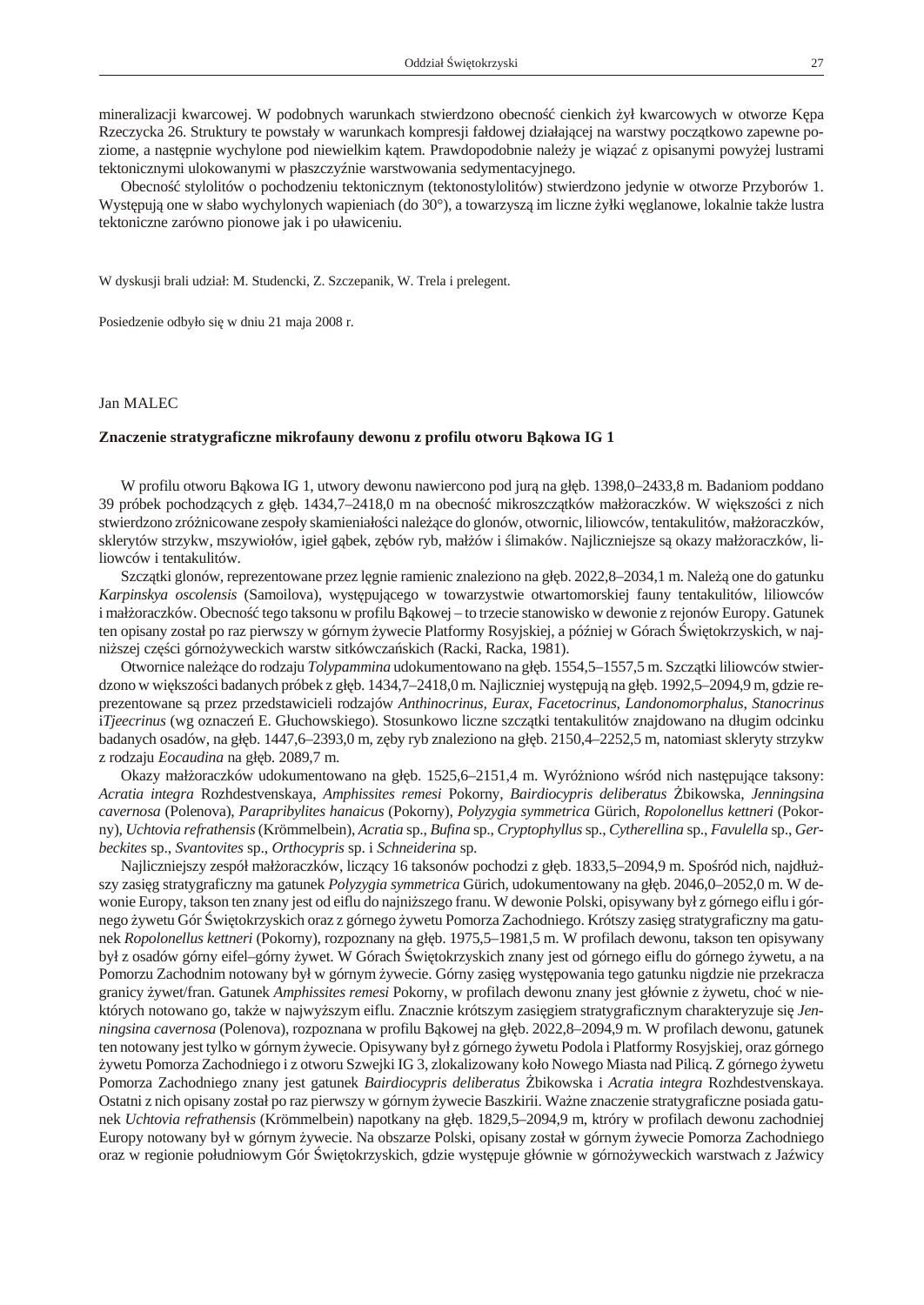<span id="page-25-0"></span>i sporadycznie w najni szym franie dolnych warstw sitkówcza skich. W profilu B kowej, na gł b. 1531,6 m stwierdzono obecno mał oraczków z rodzaju *Favulella*. Rodzaj ten uznany jest jako charakterystyczny dla pogranicza ywetu i franu oraz dolnego franu.

Omówiony powy ej zespół mał oraczkowy z gł b. 1833,5–2094,9 m, w profilu B kowej wyst puje w obr bie dwóch kompleksów litostratygraficznych. W serii iłowców szarych z ramienionogami, wyró nionej przez Pajchlow (1975) na gł b. 1996,5–2099,3 m, oraz w dolnej i rodkowej cz ci serii wapieni i iłowców z jamochłonami z gł b. 1711,4–1996,5 m. Z zasi gów stratygraficznych mał oraczków wynika, e utwory te nale do ywetu, najprawdopodobniej ywetu rodkowego i górnego. Mał oraczki z rodzaju *Favulella* wyst puj w obr bie serii iłowców zielonawych z Lingula, wyró nionych przez Pajchlow (*op. cit.*) na gł b. 1462,7–1554,6 m. Ich obecno w tych utworach wskazuje, e seria ta le y na pograniczu ywetu i franu lub w najni szym franie.

W sp gowej cz ci profilu B kowej, na gł b. 2431,5–2433,8 m nawiercono seri piaskow cow, któr zaliczano do eiflu. Z pozycji stratygraficznej le cych wy ej osadów wynika, e piaskowce te nale do dolnego ywetu. Podobn pozycj stratygraficzn maj silikoklastyczne warstwy wi tomarskie z regionu łysogórskiego Gór wi tokrzyskich, kompleks piaskowcowy z gł b. 5036,5–5048,0 m w otworze Szwejki IG 3 (Malec i in., 1996) oraz osady mułowcowe z wkładkami piaskowców, wyst puj ce na gł b. 1497,5–1534,9 m w otworze Ostałów 1 ( akowa i in., 1986).

Korelacja litostratygraficzna utworów dewonu w otworze B kowa IG 1 z sekwencj dewonu w regionie łysogórskim wskazuje, e przewa aj ca cz dewonu z B kowej, w zakresie gł b. 1462,7–2431,5 m, odpowiada warstwom nieczulickim. Jedynie piaskowce nawiercone w sp gowej cz ci tego otworu nale y uzna za ekwiwalent litostratygraficzny warstw wi to marskich, a cz stropow, reprezentowan przez wapienie z jamochłonami, margle i iłowce (z gł b. 1398,0–1462,7 m), mo na korelowa z warstwa mi kostomłocki mi.

W dyskusji brali udział: Z. Szczepanik, A. Romanek, W. Trela i prelegent.

Posiedzenie odbyło się w dniu 28 maja 2008 r.

### Zbigniew SZCZEPANIK

#### **Akritarchy kambru w podło u miocenu SE obrze enia Gór wi tokrzyskich**

Obszarem, w którym prowadzono badania, było południo wo-wschodnie obrze enie trzonu paleozoicznego Gór witokrzyskich (pomi dzy Staszowem, Sandomierzem, Tarnobrzegiem i Stalow Wol), w strefie gdzie skały paleozoiczne znajduj si pod przykryciem osadów miocenu (fig. 1). W obszarze tym, w trakcie prac zwi zanych z rozpoznaniem i doku mentacj złó siarki wy konano wiele otworów wiertniczych, w których spągu prawie zawsze nawiercano skały staropaleozoiczne (fig. 1). Skały te, poza nielicznymi wyj tkami (Moczydłowska w: Kowalczewski i in., 1985), nie były do tej pory przedmiotem bada paleontologicznych.

Celem prowadzonych bada było rozpoznanie zespołów mikroflory akritarchowej w dost pnym materiale i próba wykorzystania uzyskanych informacji do ustalenia wieku wyst puj cych tu skał oraz okre lenia stopnia dojrzało ci materii organicznej.

Z uwagi na du y materiał rdzeniowy i ograniczone rodki, prowadzone badania mogły mie jedynie charakter rekonesansowy. Pobierano od jednej do mak symalnie trzech próbek skalnych z wybranych profili, staraj c się objęch serwacjami mak symalnie du y obszar. Stan zachowania skał (ubytki rdzenia i silna destrukcja w efekcie krystalizacji siarkosoli w skrzynkach z rdzeniami), równie w znacznym stopniu ograniczał mo liwo ci bada. Ostatecznie w trakcie realizacji programu przebadano 85 próbek z 56 otworów (fig. 1).

Prace prowadzono z u yciem klasycznej metody palinologicznej obejmującej trawienie skał w silnych kwasach, filtracj maceratu na polimerowych membranach, flotacj uzyskanego materiału w cieczy ci kiej. Z uzyskanych maceratów przygotowano preparaty gliceryno- elatynowe, które badano mikroskopowo w wietle przechodz cym.

W trakcie realizacji bada uzyskano stosunkowo skromny i z reguły bardzo słabo zachowany materiał palinologiczny. W zdecydowanej wi kszo ci badanych próbek nie stwierdzono obecno ci oznaczalnej mikroflory, gdy akritarchy udawało si odnale , to stopie zatarcia cech tak sonomicznych był tak du y, e niemo liwe było oznaczenie na poziomie gatunkowym, a cz sto nawet rodzajowym. W obr bie analizowanych skał, stosunkowo najbogatszych i wzgl dnie dobrze zachowanych zespołów, dostarczyły otwory wiertnicze z centralnej cz ci badanego obszaru (fig.1), gdzie w otworach wiertniczych wyst puj skały mułowcowo-ilaste II oddziału kambru, a nieco na północ od nich iłowce, najstarszych pi ter oddziału III (fig. 2), ale nawet tutaj, ilo palinomorf w standardowym preparacie nie przekraczała kilkudziesi ciu okazów. Zdecydowanie gorsze wyniki osi gni to w cz ci północnej i południowej, gdzie w próbkach znajdowano jedynie poje-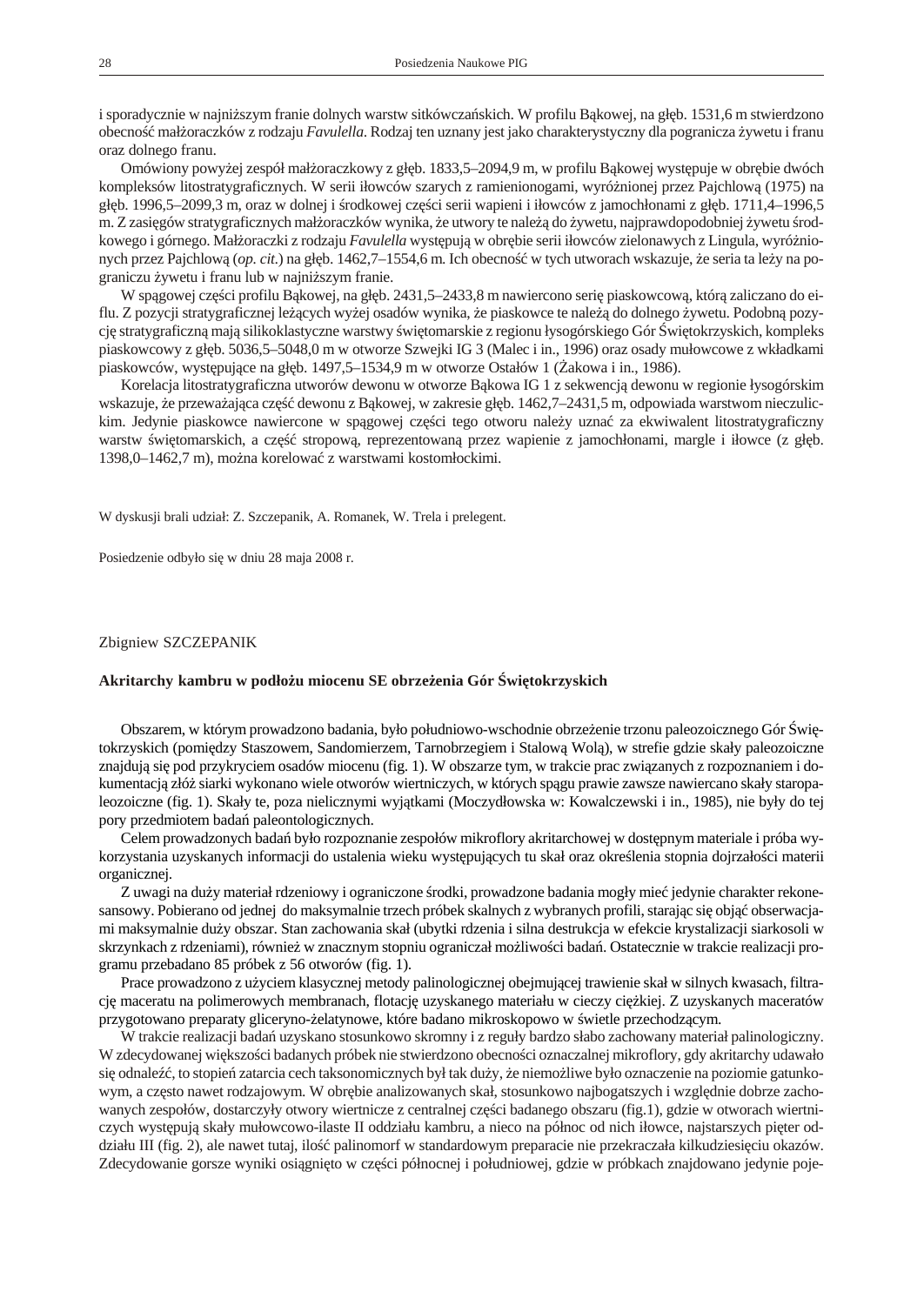

Fig. 1. Wyniki palinologicznych bada biostratygraficznych na tle szkicu tektonicznego wg S. Salwy

dyncze okazy. W materiale, w którym nie udawało si odnale akritarch, cz sto nie było adnej materii organicznej, wyst powały jednak du e ilo ci silnie uw glonego kerosenu, który nosił cechy redepozycji.

W próbkach, w których akritarchy wyst puj, s najcz ciej silnie zdegradowane. Podstawowym czynnikiem niszcz cym wydaje si by wysoka tem peratura, której oddziaływanie, powodowało uw glenie cianek komórkowych palinomorf. Ogranicza to moliwo ci obserwacji mikroskopowej w wietle przechodzęcym. Silne uwę lenie i spowodowana nim utrata elastyczno ci przez sporopollenin powoduje, tak e wzrost podatno ci na ułamywanie wyrostków oraz cieranie się drobnych elementów morfologicznych na powierzchnie cianek i wyrostków.

W efekcie przeprowadzonych prac rozpoznano w badanym materiale kilka zespołów mikroflory akritarchowej. Asocjacj, która wydaje si by najstarsza, jest ubogi zespół akritarchowy z otworów wykonanych w południowej czeriejonu bada (fig. 1, 2), najlepiej reprezentowan przez zespoły z otworów Strzegom 143 i Marki 141 (fig. 1), a do której warunkowo zaliczono, tak e bardzo ubogie zespoły z wierce Mucharzów 78, Józefów 138. W zespołach omawianej asocjacji nie ma taksonów przewodnich, jednak ogólny charakter zespołu zawieraj cego głównie akritarchy z rodzajów *Leiospha e ri da, Lopho spha e ri dium (L. ten ta tivum, L. trun ca tum), Cy ma tio spha e ra, Gra no mar gi na ta* oraz *Aste ri dium.* Taki skład taksonomiczny zbli a je do zespołów najni szego kambru (Volkova i in., 1979, 1983; Downie, 1982; Moczydłowska, Vidal, 1986, 1989; Moczydłowska, 1989, 1991).

Kolejnym charakterystycznym zespołem akritarchowym wyró nionym w obszarze bada jest zespół z otworów wiertniczych: Krzcin P-7, Ocice P-2 oraz Sokół G-7 (fig. 1, 2). W zespole tym, w stosunku do poprzednio omówionego, w sposób istotny ro nie zró nicowanie tak sonomiczne palinomorf. Pojawiaj się tu liczne *Globosphaeridium cerinum* i *Lophosphaeridium dubium*, które cho nie s formami przewodnimi to jednak bardzo charakterystycznymi dla osadów ni szej cz ci warstw "holmiowych" (Volkova i in., 1979, 1983; Downie, 1982; Moczydłowska, Vidal, 1986, 1989; Moczydłowska, 1989, 1991; Jankauskas, Lendzion, 1992, 1994; Szczepanik, 2000). Towarzysz im, tak e zró nicowane *Comasphaeridium, Fimbriaglomerella, ?Pterospermella*. Wa n cech diagnostyczn tego zespołu jest stosunkowo nieliczna obecno rodzaju *Skiagia*, który w młodszych horyzontach stratygraficznych wyst puje powszechnie. W obrazie przestrzennym warto zwróci uwag na wyst powanie tych zespołów w bloku tektonicznym w rejonie Tarnobrzega (fig. 1) i rysujęcą się różnie w ze społach położonych bardziej na wschód. Może to podkre laż znaczenie interpretowanego w tym rejonie uskoku, wzdłu którego masy skalne poło one po jego wschodniej stronie przesuni te s ku południowi, na znacz c odległo . Pewn zagadk geologiczn stanowi stwierdzenie wyst powania tego typu zespołu w otworze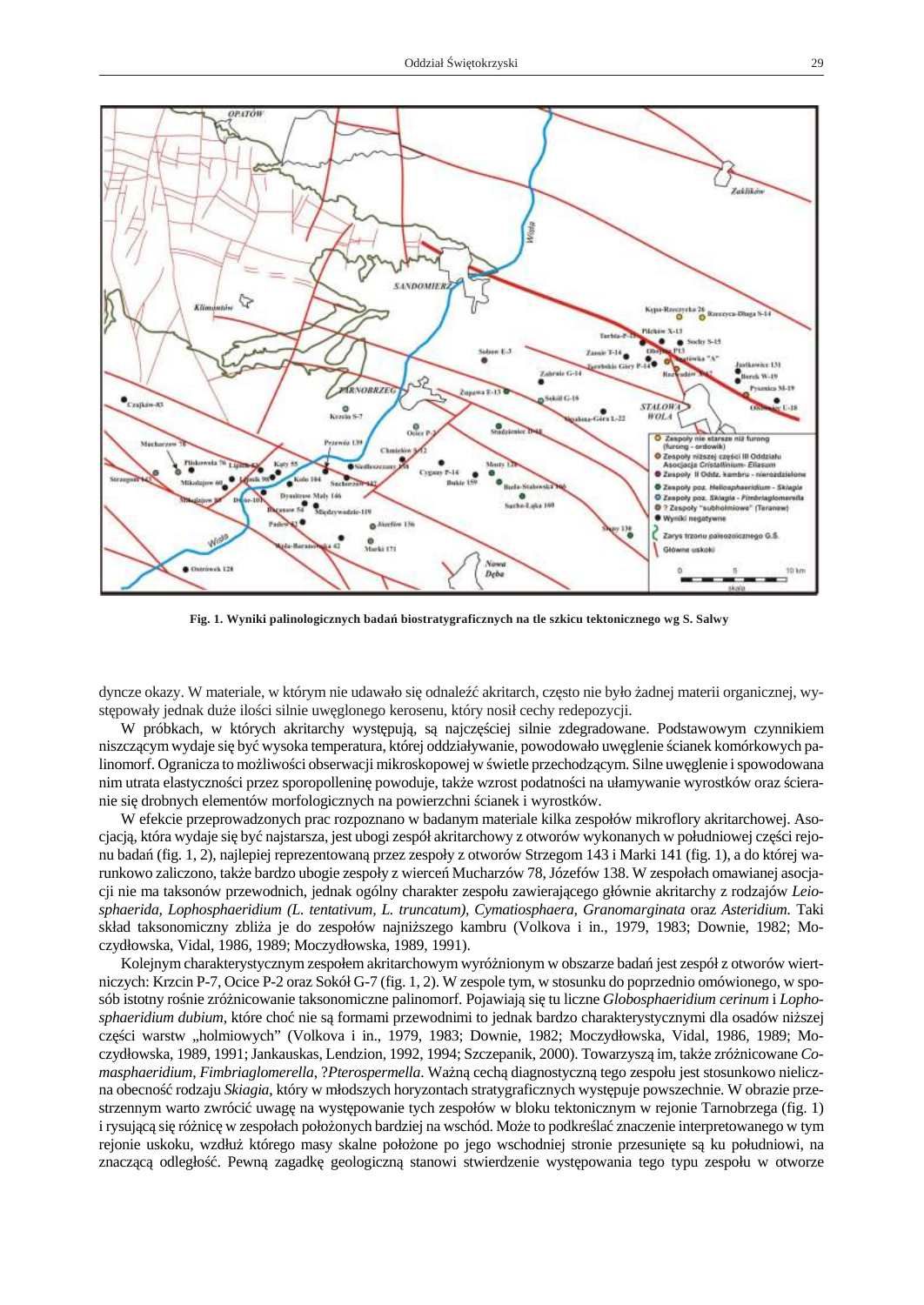

Sokół G-7, w strefie gdzie dominuj ze społy młodsze. By mo e jest to dowodem na silne wewn trzne sfałdowanie kambryjskich warstw skalnych. Obserwacje te wymagaj jednak potwierdzenia w trakcie dodatkowych bada geologicznych.

Trzeci z wyró nionych zespołów składa si z asocjacji bogatych w akritarchy z rodzaju *Skiagia*, którym towarzysz palinomorfy z rodzajów *Lophosphaeridium*, *Cymatiosphaera*, *Asteridium*, *Heliosphaeridium* i inne. Zespół ten odnaleziono w otworach wiertniczych: Buda Stalowska 166, Mosty 126, Sucha Ł ka 160, Stany 130, upawa E-13 (fig. 1). Jest to najbogatszy pod wzgl dem tak sonomicznym i najliczniejszy zespół spo ród wszystkich rozpoznanych asocjacji palinologicznych. Tego typu mikroflory rozpoznane s na wielu obszarach (Volkova i in., 1979, 1983; Downie, 1982; Moczydłowska,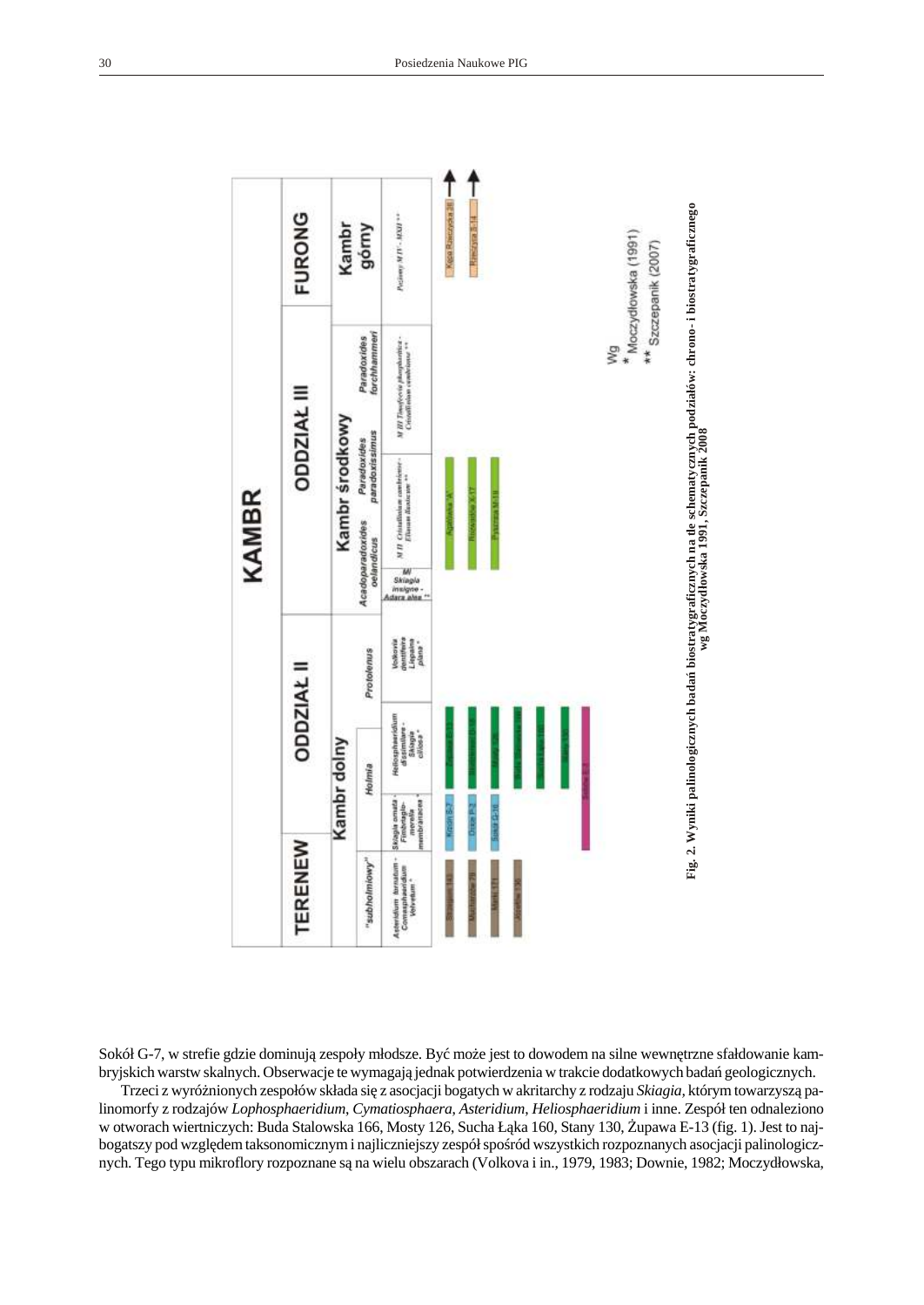<span id="page-28-0"></span>Vidal, 1986, 1989; Moczydłowska, 1989, 1991; Jankauskas, Lendzion, 1992, 1994; Szczepanik, 2000). Na podstawie obecno ci gatunku *Skiagia ciliosa* oraz *Heliosphaeridium dissimilare* zespół ten zaliczono do poziomu *Skiagia–Heliosphaeridium* (Moczydłowska, 1991), korelowanym z wy sz cz ci kambru "holmiowego" (fig. 2).

Zupełnie inny charakter ma kolejna asocjacja palinologiczna rozpoznana bardziej na północ, w rejonie przypuszczalnego przebiegu uskoku wi tokrzyskiego. Znalezione w otworach wiertniczych Agatówka "A", Pysznica M-19 i Rozwadów X-17 (fig. 1) akritarchy nie s liczne, ale zawieraj bardzo charaktery styczne formy z rodzajów *Cristallinium* i *Eliasum* z gatunkami *C. cambriense* i *E. llaniscum* oraz *Adara alea.* Zespół ten jest typowym zespołem ni szej cz ci kambru rodkowego (III oddz. kambru) (m.in. Martin, Dean, 1984; Volkova, 1991; Moczydłowska, 1998, 1999; Szczepanik, 2000, 2008), a wyst puj ce w nim palinomorfy jednoznacznie dokumentuje obecno poziomu MII *Cristallinium cambriense*-*Eliasum llaniscum* (Szczepanik, 2008).

Najmłod sze akritarchy, jakie znaleziono w badanym materiale pochodz z dwóch otworów w północnej czerej obszaru bada: K pa Rzeczycka 26 i Rzeczyca Długa S-14 (fig. 1). Znaleziony tam zespół palinomorf jest ekstremalnie ubogi, w sumie odnaleziono tylko kilkana cie okazów. Obecno w ród nich akritarch z rodzajów Stelliferidium, *Cymatogalea* oraz gatunku *Polygonim* cf. *minimum*, wskazuj jednoznacznie na obecno skał nie starszych ni furong. Nie mo na jednak wy kluczy, e skały s ordowickie lub nawet młodsze (fig. 2).

W dyskusji brali udział: J. Malec, S. Salwa, S. Zbroja i prelegent.

Posiedzenie osbyło się w dniu 4 czerwca 2008 r.

### Jan MALEC

### Uwagi o stratygrafii dewonu i karbonu w profilu otworu Ruda Strawczy ska 1

Otwór Ruda Strawczy ska 1 odwiercony został w latach 1962–1963 w bliskim zachodnim obrze eniu Gór wi tokrzyskich. Pod zlepie cami permu–cechsztynu, na gł b. 822,0–1003,6 m przewiercono w nim osady karbonu oraz nawiercono skały dewonu górnego. Ogólna charakterystyka litologiczna tych utworów przedstawiona przez Pawłowsk i Pawłowskiego (1978), z modyfikacjami autora, przedstawia się następujęco:

| Gł boko [m]      | <b>Opis litologiczny</b>                                                                                                                                                                          |
|------------------|---------------------------------------------------------------------------------------------------------------------------------------------------------------------------------------------------|
| $822,0 - 852,5$  | Itowce skrzemionkowane, lokalnie zapiaszczone, mułowce ciemnoszare i brudnowi niowe z cienkimi warstwami<br>piaskowców arkozowych.                                                                |
| $852,5 - 856,2$  | Dolomikryty wapniste, ciemnoszare z nielicznymi rozproszonymi małymi gruzłami dolomikrytów o szarej barwie.                                                                                       |
| $856,2 - 857,5$  | Dolomikryty wapniste o czarnej barwie.                                                                                                                                                            |
| 857, 5 - 860, 6  | Dolomikryty wapniste, ciemnoszare z rozproszonymi małymi gruzłami szarych dolomikrytów.                                                                                                           |
| 860, 6-878, 3    | Wapienie mikrytowe, ciemnoszare z rozproszonymi jasnoszarymi gruzłami wapieni.                                                                                                                    |
| 878, 3 - 893, 6  | Wapienie mikrytowe, ciemnoszare z du ym udziałem (do 50–70% obj to ci skały) jasnoszarych gruzłów wapieni.                                                                                        |
| 893,6-915,5      | Wapienie "ziarniste" organodetrytyczne ze zlepami muszlowymi zło onymi z ramienionogów Dzieduszyckia<br>kielcensis (Roemer).                                                                      |
| 915, 5 - 967, 0  | Wapienie gruzłowe – mikrytowe gruzły wapieni o zró nicowanych rozmiarach (do 10 cm rednicy), stanowi ce od<br>20 do 50% obj to ci skały, rozmieszczone w obr bie szaroczarnych osadów marglitych. |
| $967.0 - 1003.6$ | Margle szaroczarne, lokalnie dolomityczne, z faun koralowców, ramienionogów, liliowców i mszywiołów.                                                                                              |

Osady wyst puj ce na gł b. 822,0–852,5 m, pod wzgl dem litostraty graficznym odpowiadaj war stwom zar bia skim dolnego karbonu. Na podstawie szcz tków makrofaunistycznych zaklasyfikowano je do goniatytowego poziomu *Ammonellipsites* górnego turneju (akowa, 1981). Według Pawłowskiej i Pawłowskiego (1978), w otworze tym na gł b. 852,5 m przebiega granica pomiędzy dewonem a karbonem, z luką stratygraficzną i niezgodno cią kątową około 20°. Utwory w glanowe wyst puj ce na gł b. 852,5–1003,6 m zaliczone zostały do dewonu górnego, franu i famenu. Dotychczasowe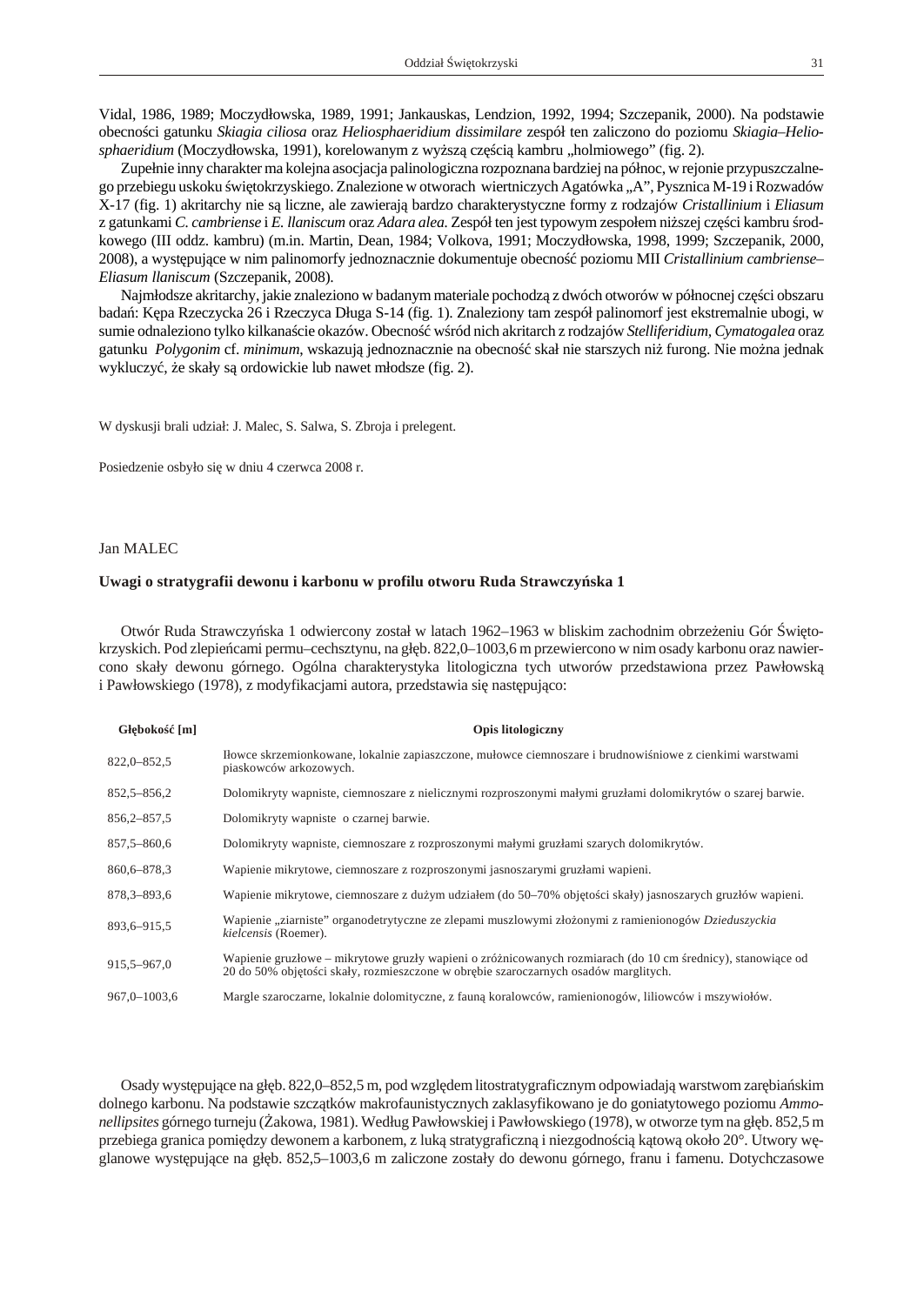<span id="page-29-0"></span>dane biostraty graficzne wskazy wały, e na gł b. 880,2–915,1 m wy st puj osady górnego famenu nale ce do konodontowych poziomów górny *trachytera-*dolny *expansa*. Na podstawie bada konodontowych wykonanych przez O. Ko cielniakowsk, granic franu i famenu sytuowano na gł b. 915,5 m (Pawłowska, Pawłowski, *op. cit.*).

Z wykonanych przez autora bada konodontowych wynika, e w otworze Ruda Strawczy ska 1, pogranicze franu i famenu znajduje si ni ej w profilu, najprawdopodobniej w przedziale gł b. 940,0–950,0 m. wiadcz o tym konodonty Pal*ma to le pis su brecta* Mil ler et Yo un gqu ist, *P. mi nu ta mi nu ta* Bran son et Mehl, *P. mar gi ni fe ra schle zia* Helms, *P. ga bra lep ta* Ziegler et Huddle, P. perlobata schindewolfi (Müller), Polygnathus confluens (Ulrich et Bassler) i Ancyrodella sp., znalezione na gł b. 929,5–953,3 m, których współwyst powanie obejmuje poziomy górny *rhenana-trachytera*, to znaczy górny fran oraz dolną i rodkowęczą famenu. W górnej czę ci utworów w glanowych stwierdzono nieliczny zespół konodontów, wskazuj cych na obecno górnego famenu. Na gł b. 871,5–889,0 m – *Palmatolepis gracilis gracilis* Branson et Mehl, na gł b. 873,5–874,5 m – *Bispathodus stabilis* (Branson et Mehl) a na gł b. 870,5–871,5 m – *Bispathodus aculeatus acu leatus* (Branson et Mehl). Ostatni takson wyst puje w zakresie poziomów rodkowy expansa-górny praesulcata z najwy szego famenu do dolnej cz ci poziomu *sulcata* z dolnego turneju.

W stropowej czę i profilu Rudy Strawczy skiej, powy ej lokalizacji próbek z konodontami, na głęb. 853,7–863,0 m znaleziono liczne zespoły mał oraczkowe (ł cznie 21 gatunków), reprezentowane przez gł bokowodne formy bentosowe na le ce do eko typu turyn gijskiego. Spo ród nich, 8 gatun ków: *He aldia thuringensis* Gründel, *Rectonaria muelleri* Gründel, Rectonaria varica Gründel, Bairda feliumgibba Becker, Rectonaria inclinata Gründel, Timorhealdia nitidula nitidula (Richter), *Orthonaria rectagona* (Gründel) i *Paraberounella thuringica* Gründel – w profilach z pogranicza dewonu i karbonu, notowano zarówno w najwy szym famenie jak i w dolnym turneju. Pozostałe mał oraczki, reprezentowane przez gatunki: Bairda venterba Gründel, Acratia cooperi Gründel, Healdianella cf. bispinosa Gründel, Microcheilinella cf. *bush mi na* Olemp ska, *Au ri ge ri tes blu men sten ge li ni ger mon ta nus* Let hiers et Fe ist, *Pa ra be ro unel la cu ne ata* (Gr ün del), *P. gat ten dor fi na* Grü ndel, *Pa ra ge ro dia spi no sa* Wang, *Or tho na ria neo tri den ti fer* Let hiers et Fe ist, *Fa me nel la an gu la ta per parva* Let hiers et Fe ist, *Tri pla ce ra (Necra te ria) tra pe zo ida lis* Grü nd el, *Au ri ge ri tes* cf. *ober nit zen sis* Grün del i *Spi ne la* cf. prebitannensis Lethiers et Feist, w profilach z pogranicza dewonu i karbonu s charakterystyczne dla dolnego turneju.

Z analizy zasi gów stratygraficznych mał oraczków wynika, e na gł b. 853,7–859,5 m pojawiaj się gatunki dolnokarbo skie. Dane te wskazuj, e w profilu otworu Ruda Strawczy ska 1, pogranicze dewonu i karbonu znajduje si ni ej ni dotych czas przyjmowano, najprawdopodobniej w pobli u gł b. 860,0 m, na pograniczu dolomikrytów wapnistych i wapieni mikrytowych z gruzłami wapieni. W profilu tym, warstwy z pogranicza dewonu i karbonu charakteryzuj si ci gło ci sedymentacji w warun kach gł boko morskich.

W profilu Rudy Strawczy skiej, granica pomiędzy dewonem a karbonem przebiega w ród osadów wykształconych w podobnej facji jak w synklinie bolechowickiej (w profilach Bolechowic i Kowali) z południowo-zachodniej cz ci regionu kieleckiego Gór wi tokrzyskich. Na obszarze tym, czarne iłowce krzemionkowe warstw zar bia skich pojawiaj si ogólnie w konodontowym poziomie *crenulata* ze rodkowego turneju. Jest bardzo prawdopodobne, e w profilu Rudy Strawczy skiej, warstwy zar bia skie le w ci gło ci sedymentacyjnej z dolomikrytami wapnistymi dolnego turneju, a pocz tek ich sedymentacji przypada, tak e w zakresie poziomu *crenulata*.

W dyskusji brali udział: M. Kuleta, A. Romanek, S. Salwa i prelegent.

Posiedzenie odbyło się w dniu 18 czerwca 2008 r.

#### Jerzy G GOL

## **Mniej znani prekursorzy wi tokrzyskiej geologii**

Pre legent przy pomniał niektóre mniej znane postaci działaj cych w regionie wi tokrzyskim geologów i geologicznych poszukiwaczy, którzy urodzili się przed 1800 r. Przytoczone niej biogramy pochodzą z przygotowywanego przez pre legenta "wi to krzyskiego słownika biograficznego geologów".

**BLÖDE GOTTLOB FRIEDRICH** (ur. w Geyer w Saksonii, zm. 1866 w Petersburgu), geolog niemiecki. Był absolwentem Akademii Górniczej we Freibergu i już w czasie studiów zaprzyja nił się z J. B. Puchem. Przybył do Polski w 1816 r., gdzie został komisarzem, a nast pnie inspektorem Dyrekcji Górniczej. Do 1834 r. pracował w dozorcostwie w Miedzianej Górze. Pó niej, w zwi zku z likwidacj tego stanowiska, spowodowan czasow likwidacj kopalni, prze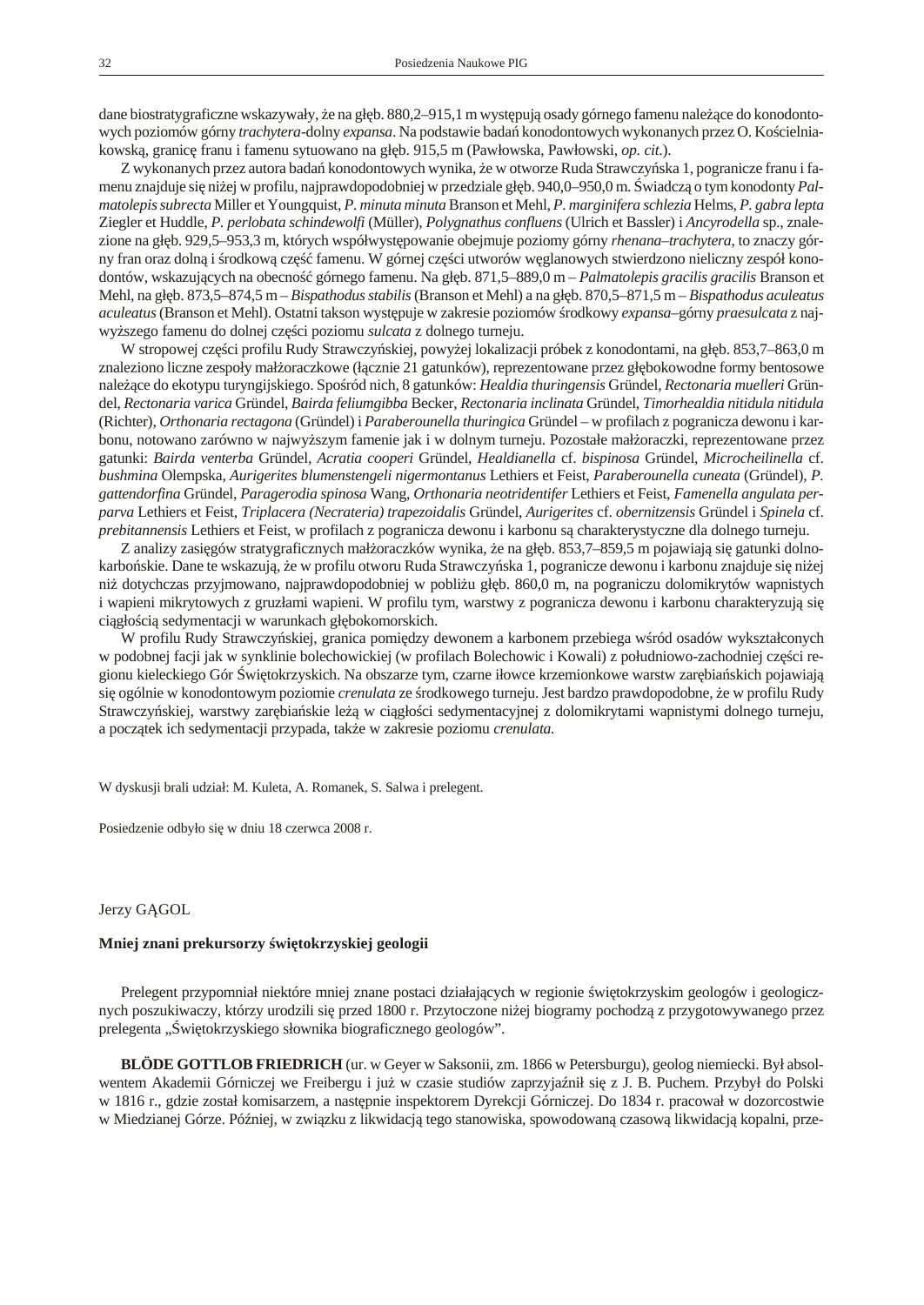szedł do słu by rosyjskiej i z jej ramienia odbył m.in. podró geologiczn do Finlandii. Opublikował (w j zyku niemieckim) pi interesuj cych prac dotycz cych geologii Gór wi tokrzyskich. W pracy wydanej we Wrocławiu w 1830 r. opisał utwory paleozoiczne oraz zło a i minerały w nich wyst puj ce (*Über die Übergangs-Gebirgs formation im Königreich* Polen nebst einer vorangehenden Übersicht der sämmtlichen Gebirgsformationen von Polen und einer nachfolgenden *Aufstellung der in Polen vokommenden Mineralien*). Dokładny opis dotyczy zwłaszcza zło a w Miedzianej Górze, gdzie autor wiele lat pracował. W publikacji tej znajduje si mapa geologiczna rejonu poło onego mię dzy Małogoszczem a Sandomierzem oraz Bodzentynem a Buskiem. W 1833 r. G. Blöde opublikował uzupełnienia do wspomnianej rozprawy, odnosz c si równocze nie do publikacji A. Schneidera (1829) i E. Beckera (1830). Rok pó niej pisał o zmineralizowanych liliowcach z Jaworzni koło Kielc i rozwa ał genez dolomitów odsłaniaj cych si w Zagna sku. W pracy z 1846 r. badacz zaj ł si szerzej obszarem Polski, wyró niając "systemy": sandomierski, sudecki i karpacki. Tę prac równie zilustrował map, G. Blöde zebrał (głównie w Miedzianej Górze i Miedziance) imponującą, liczącą 19 tysiący okazów, kolekcją minerałów i skał, któr w 1835 r. sprzedał w Petersburgu. Posta badacza wydaje si godna przypomnienia, a jego dorobek naukowy (ceniony przez J. B. Puscha) bli szego poznania i historycznej oceny.

KLECZKOWSKI A. S. (1970) — *Z lat młodzie czych G. G. Puscha (1790–1816)*. Prace Muzeum Ziemi, nr 15, cz. I, s. 95–111.

KLECZKOWSKI A. S. (1972) — *Jerzy Bogumił Pusch. ycie i dzieło w okresie Królestwa Polskiego (1816–1831)*. Studia i Materiały z Dziejów Nauki Polskiej, seria C, z. 17, s. 123–150.

SZCZEPA SKI J. (1997) — *Modernizacja górnictwa i hutnictwa w Królestwie Polskim w I połowie XIX w. Rola* specjalistów niemieckich i brytyjskich. Wy sza Szkoła Pedagogiczna, Kielce.

WÓJCIK Z. (1997) — *Studia z dziejów rozpoznania bogactw mineralnych regionu wi tokrzyskiego.* Towarzystwo Przyjaciół Górnictwa, Hutnictwa i Przemysłu Staropolskiego. Agencja "JP". Kielce.

**FERBER JOHANN JACOB** (ur. 9.09.1743 w Karlskronie w Szwecji, zm. 12.04.1790 w Bernie w Szwajcarii), szwedzki mineralog i geolog. Był synem aptekarza. Studiował w Uppsali medycyn, potem mineralogi. Był słuchaczem wykładów Karola Linneusza. Po studiach rozpocz ł prac jako urz dnik górniczy w Sztokholmie. Pogł biał wiedz w Niemczech, dok d wyjechał w 1765 r. Był wybitnym geologiem, mineralogiem i chemikiem, profesorem przyrody w Mittawie (Jełgawie) i w Petersburgu, członkiem licznych akademii i towarzystw naukowych oraz autorem wielu prac naukowych. Podró ował po Europie (Czechy, Niemcy, Francja, Włochy, Holandia, Anglia, Szwajcaria i Polska). W Prusach otrzymał w 1786 r. tytuł nadradcy górniczego. W 1781 r. przyjechał do Polski na zaproszenie króla Stanisława Augusta w celu okre lenia perspektyw zło owych kraju w zakresie rud metali i soli oraz zweryfikowania spostrze e i wniosków J. F. Carosiego. Ferber odbył geologiczn podró badawcz na trasie Warszawa–Kraków, odwiedzaj c głównie zło a wi tokrzyskie: rejon Ko skich i Ch cin, Miedziank, Miedzian Gór, Karczówk, Górno, Szydłów, Busko oraz Olkusz. Jego raport dla polskiego króla z 1781 r. został opublikowany po jego mierci, w 1804 r., w Niemczech, w postaci 140-stronicowej ksi ki: *Relation von der ihm aufgetragenen mineralogischen, Berg- und hüttenmännischen Reise durch einige polnische Provinzen*. Raport ten jest zbie ny z relacj J. F. Carosiego. Badacz negatywnie ocenił m.in. celowo budowy warzelni soli w Busku (jednak t inwestycj zrealizowano).

EBERHARDT F. (2000) — *Ein Schwe de kommt nach Ber lin. Der Mi ne ra lo ge Jo hann Ja cob Fer ber (1743–1790).* Berlinische Monatschrift, z. 3, s. 68–73.

MAJEWSKI S. (1929) — Zapomniana relacja górnicza Jana Jakóba Ferbera do króla Stanisława Augusta z r. 1781. Technik, t. 2, s. 685-687, 717-719.

SZCZEPA SKI J. (1997) — *Modernizacja górnictwa i hutnictwa w Królestwie Polskim w I połowie XIX w. Rola* specjalistów niemieckich i brytyjskich. Wy sza Szkoła Pedagogiczna, Kielce.

WÓJCIK Z. (1979) — *Relacja o górnictwie kruszcowym okolic Ch*ein i Miedzianki Jana Jakuba Ferbera z 1781 r. Studia Kieleckie, nr 1/21, s. 105-109.

WÓJCIK Z. (1985) — *Z dziejów poszukiwa i eksploatacji solanek w Busku w XVIII wieku*. Studia Kieleckie, nr 3/47, s. 113–128.

**JAKUB IZRAELOWICZ Z PRZYTYKA** (ur. 1721 w Baranowie nad Wieprzem, zm. po 1791), geolog-samouk. Poszukiwał rud miedzi w Górnie i Miedzianej Górze, za co otrzymał wynagrodzenie od króla Stanisława Augusta, a biskup Krzysztof Szembek, prezes Komisji Kruszcowej, wydał 16 kwietnia 1782 r. "Za wiadczenie talentów wspomnianego *yda*". Jakub Izraelowicz miał tak e wy mienite referencje członków Komisji Kruszcowej: Augusta Moszy skiego i podkanc lerzego koronnego Hiacynta (Jacka) Małachowskiego. Izraelowicz otrzymywał potem stał pensj za usługi wykonywane z poruczenia Komisji Kruszcowej. Poszukiwał tak e złó soli w Bejscach, w Busku i w R czkach koło Przedborza. Jakuba Izraelowicza miał na my li kasztelan Jacek Jezierski, twierdz c w mowie sejmowej w 1791 r., e "...wod słon w Wilcz kowicach jako i w Busku, tudzie kopalni w R czkach wynalazł yd ubogi, ale przemy lny...". Odkrycie (po wiekach zapomnienia) wód słonych w Busku przypisuje si raczej kapelanowi buskich norbertanek ks. Franciszkowi Ossow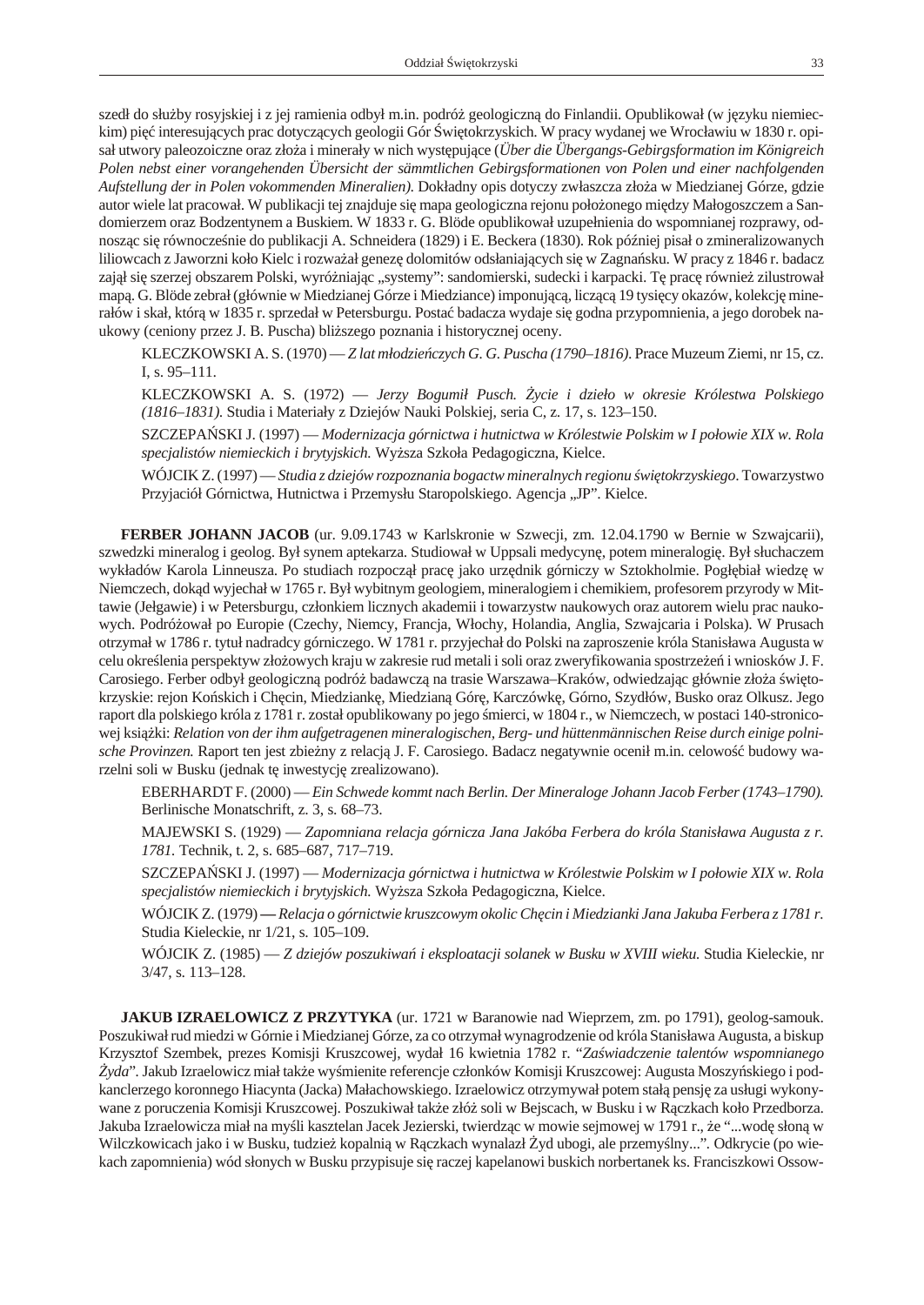skiemu, który zainicjował tu kopanie szybików w 1776 r. (otrzymał za to od króla 12 czerwca 1787 r. "pier cie szacowny"), ale istotnie na mapie okolic Buska zamieszczonej w drugim tomie pracy J. F. Carosiego (1784) jest tak e zaznaczony "Szyb ydowski" (Judenschacht). Szyb w R czkach, w dobrach Jana Kantego Karwosieckiego, w wietle współczesnej wiedzy geologicznej skazany był od pocz tku na niepowodzenie.

GULDON Z., ST PKOWSKI L. (1986) — *yd ubogi, ale przemy lny*. Przemiany. Miesi cznik Społeczno-Kulturalny, Kielce, nr 9 (189), s. 22–23.

GULDON Z., ST PKOWSKI L. (1987) — *Jakub Izraelowicz z Przytyka, nieznany geolog z XVIII wieku*. Biuletyn ydowskiego Instytutu Historycznego, nr 3–4, s. 123–125.

RÓ A SKI W., WÓJCIK Z. J. (1987) — *Protokóły posiedze Komisji Kruszcowej 1782–1787*. Towarzystwo Przyjaciół Górnictwa, Hutnictwa i Przemysłu Staropolskiego w Kielcach, Stowarzyszenie Wychowanków Akademii Górniczej w Krakowie, Akademia Górniczo-Hutnicza.

WIJACZKA J. (red.) (2002) — *Jakub Israelowicz z Przytyka* W: wi tokrzyski słownik biograficzny, t. 1 do 1795 roku. Agencja Reklamowo-Wydawnicza "JARD", Kielce.

**MALA HILARY** (*yła* w XVII w.), górnik z Niewachlowa pod Kielcami. Według napisanej mow wi zan informacji gwardiana klasztoru bernardynów na Karczówce w Kielcach, ks. Antoniego Ku niarskiego (pocz tek XIX w.), Mala odkrył w górze Machnowskiej 7 grudnia 1646 r. trzy wielkie bryły galeny. Z najwi kszej bryły wykonana została (autorstwo rze by przypisuje si Sebastianowi Sali z Krakowa lub Augustowi van Oyen z Chein) figura w. Barbary, wysoko ci 135 cm, która znajduje się w ko ciele na Karczówce. Z drugiej bryły powstała płaskorze ba Matki Boskiej z Dzieci tkiem dla kolegiaty (obecnie bazyliki katedralnej) w Kielcach. W lipcu 1647 r. płaskorze ba ta stan ła w ołtarzu kieleckich gwarków. Z trzeciej bryły została wykonana (zapewne z inicjatywy wi tokrzyskiego potentata hutniczego Jana Gibboniego) figura w. Antoniego dla ko cioła w Borkowicach (powiat Przysucha). Wszystkie rze by zachowały się do dzią. O szczegółach prac prospekcyjnych Mali opowiada legenda opublikowana po raz pierwszy w 1855 r. na łamach "Biblioteki Warszawskiej". Przytacza ją anonimowy autor (podpisany kryptonimem "C"), który wspomina, e pracuje od kilkunastu lat w górnictwie (in . Czarkowski?). Autor informuje, e legend opowiedział mu w 1849 r. Jacenty Skowro z Niewachlowa (syn autora marmurowych wieczników, które do dzi stoj przy ołtarzu w. Barbary). Skowro twierdził tak e, e jego ona jest potomkini Hilarego Mali. Rudy ołowiu eksploatowane były między Karczówką a Niewachlowem w krasowych szczelinach, tzw. szparach, rozwini tych w sieci uskoków. Szczegółowa lokalizacja miejsca wydobycia omawianych brył galeny (wg ró nych ródeł: szpara Machnowska, szpara Machałowska) nie jest dzi jednoznaczna.

*Hi la ry Mala*. *Le gen da gór ni cza.* Bi blio te ka War szaw ska, 1855, z. 171, s. 575–578.

ST PKOWSKI L. (1999) — *Kielce wojewódzkie. Opis historyczno-statystyczny miasta z 1829 roku*. Antykwariat Naukowy. Wydawnictwo Antykwarystyczne Andrzej Metzger. Kielce.

LANGNER T. (1982) — *Statua wi tej Barbary w ko ciele na Karczówce*. W: Informator Towarzystwa Przyjaciół Górnictwa, Hutnictwa i Przemysłu Staropolskiego w Kielcach., Kielce, 1982, s. 17-31.

PIENI EK-SAMEK M. (2003) — *Kielce XVII–XVIII wiek. Słownik biograficzny*. Akademia wi tokrzyska, Kielce.

WIJACZKA J. (red.) (2002) — *wi tokrzyski słownik biograficzny*, t. 1 do 1795 r. Agencja Reklamowo-Wydawnicza "JARD", Kielce.

**NIED WIED JAN** (*ytw XVI/XVII)*, ku nik, prospektor geologiczny, odkrywca zło a miedzi w Miedzianej Górze koło Kielc. Pochodził z ku nicy Nied wied (zwanej pó niej Jasiów) nad Bobrz. Odkrycia dokonał mię dzy 1590 a 1592 r., prawdopodobnie poszukuj c zło a rud elaza ("nad miedzianogórskim zło em miedzi wyst puje czapa elazna"). W 1595 r. zło e było ju eksploatowane. Ostatnie 1425 t rudy wydobyto tu w czasie I wojny wiatowej. Prace poszukiwawcze na obszarze zło a prowadzone były jednak jeszcze po II wojnie wiatowej (poszukiwano tu wtedy pierwiastków promieniotwórczych). Badania wykonane przez Oddział wi tokrzyski PIG (Z. Rubinowski, Z. Kowalczewski) w latach 1966–1968 wykazały ostatecznie, e zło e miedzianogórskie nie ma ju znaczenia gospodarczego.

KRÓL P., URBAN J. (2007) — *Kopalnie miedzianogórskie*. Agencja "JP"s.c., Kielce.

MICZULSKI S. (1972) — *Pocz, tki rozwoju górnictwa i hutnictwa kruszcowego w rejonie Kielc od ko ca XVI w*. W: Dzieje i technika wi tokrzyskiego górnictwa i hutnictwa kruszcowego (red. Z. Kowalczewski), Kielce, s. 79–99.

WIJACZKA J. (red.) (2002) — *wi tokrzyski słownik biograficzny*. Agencja Reklamowo-Wydawnicza "JARD", Kielce.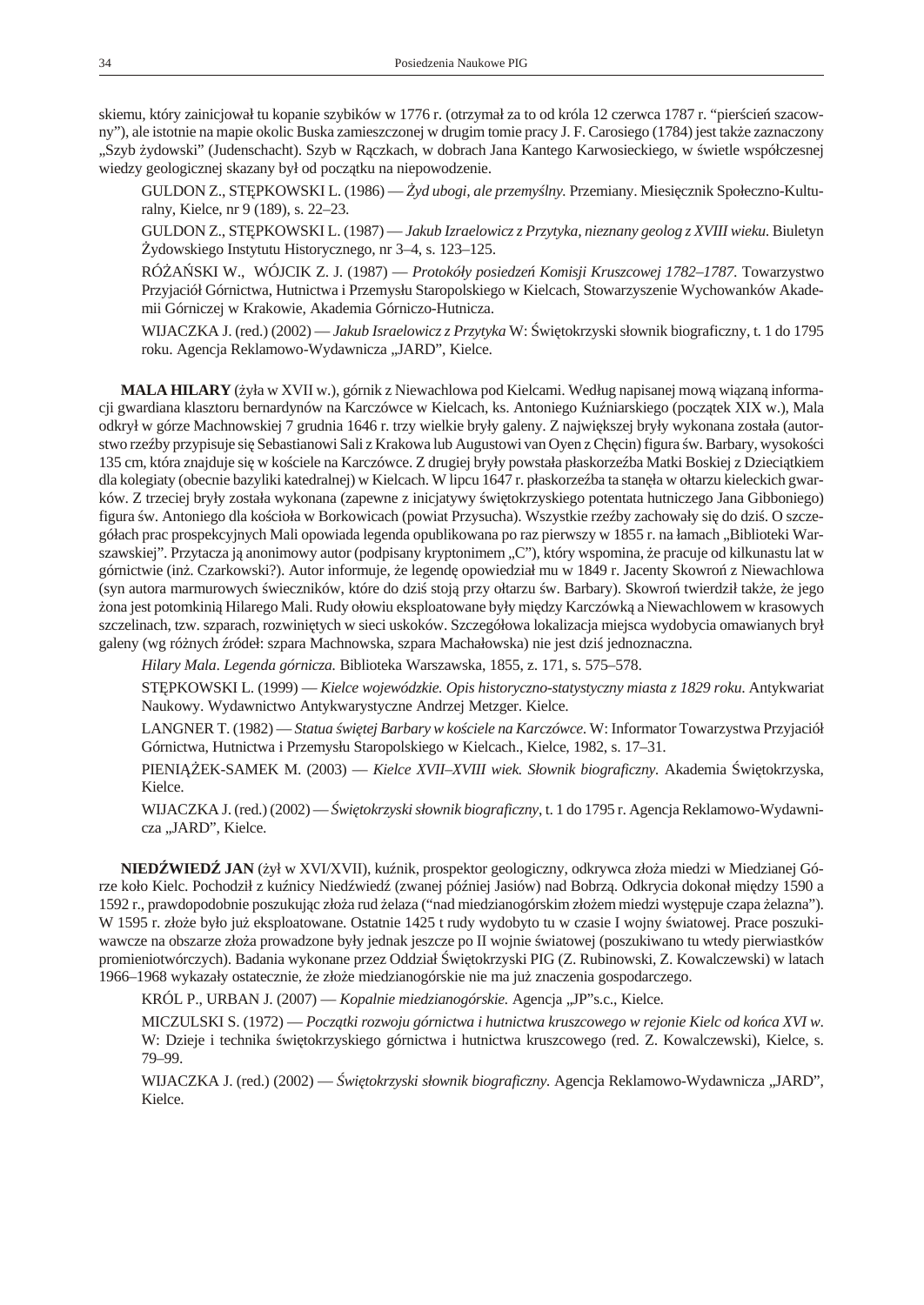**OSI SKI JÓZEF HERMAN** (ur. 4.03.1738 w Dobrzy kowie koło Płocka, zm. 13.03.1802 w Warszawie), pijar, pedagog, autor i tłumacz prac zakresu fizyki, chemii, botaniki, hutnictwa i geologii. Pierwszy polski fizyk. Do zakonu pijarów wst pił 20 sierpnia 1755 r. Studia przyrodnicze odbył w Wiedniu (1768–1771) i w Pary u (1772). Następnie wykładał w Collegium Nobilium. Z zakresu geologii Osi ski opublikował w 1782 r. dwa dzieła: "*Nauka o gatunkach i szukaniu rudy żelaz nej, to pie niu jej w pie cach wiel kich i dy mar kach, ro bie niu mie chów drew nia nyh, sta wia niu pie ców na to pie nie rudy, o fry szer kach i fry szo wa niu żela za su ro we go, la niu na czyń żela znych, o ro bie niu sta li z żela za ciągłego albo su ro we go*" oraz "Opisanie polskich elaza fabryk, w którym wiadectwa historyków wzmiankui cych mieysca minerałów przytoczone, przywileie nadane szukai cym kruszców w cało ci umieszczone, pocz tek wyrabiania u nas elaza odkryty, rudy kraiowej czterdzie ci o m gatunków w kolorach wła ciwych wydane i w szczególno ci wyło one, piece i dymarki w całym Krole*stwie znay duiące się wy li czo ne, z żela za kra io wy zysk oka za ny, słow nik ku zniac ki, oprocz wy ra zów tech nicz nych, wie le* wiadomo ci zawierai cy przydany". Opisuj c 48 odmian rud elaza, autor wskazał lokalizacj złó (niemal wszystkie poło one s w regionie wi tokrzyskim), scharak tery zował ich warunki geologiczno-górnicze i jako kopaliny. Opisał tak e miejsca eksploatacji piaskowców wykorzystywanych do wykładania pieców hutniczych (st d wiemy na przykład, e wi to krzyskie pia skowce ze Smagowa były transportowane a na Litw). Osi ski utrwalił w literaturze terminy fachowe, zaczerpni te zapewne z j zyka wi tokrzyskich górników, np.: ci glica, płaskur, szyb, warpa, zroby, miedzianka ("...Górnicy około Kielc rud miedzian bior cy u ywai słowa miedzianka..."). "Opisanie polskich elaza fabryk..." jest najpełnie jszym omówieniem stanu polskiego górnictwa i hutnictwa elaza w ko cu XVII w., a tak e ówczesnego stanu rozpoznania krajowych złó rud elaza.

JASIUK J. (1993) — *Renesansowy pijar doby O wiecenia. Rzecz o Józefie Hermanie Osi skim.* W: Wkład pijarów do nauki i kultury w Polsce XVII–XIX wieku. (red. I. Stasiewicz-Jasiukowa). Warszawa, Kraków, s. 309–318.

LESZCZY SKI R., SARNECKI K. (1979) — O i ski Kazimierz Józef Herman (1738–1802). Polski Słownik Biograficzny, t. 24, s. 336–338.

WIJACZKA J. (red.) (2002) — *wi tokrzyski słownik biograficzny*. Agencja Reklamowo-Wydawnicza "JARD", Kielce.

WÓJCIK Z. (1980) — "*Opisanie polskich elaza fabryk" z 1782 r. Józefa Hermana Osi skiego.* Przegl d Geologiczny, t. 28, nr 1, s. 34–36.

**SCHNEIDER ADOLF**, geolog i górnik niemiecki. Przybył do Królestwa Polskiego przed 1824 r. Był pocz tkowo zawiadowc górniczym Urz du Górniczego w Dozorcostwie Olkusko-Siewierskim, a w latach 1826–1828 nad Kamienn. Praw do podobnie w 1828 r. został usuni ty ze słu by pa stwo wej. Na zlecenie Wincentego Krasi skiego podjł wtedy badania geologiczne na Podolu. W 1834 r. opublikował w niemieckim czasopi mie naukowym relacj z tych bada, a tak e z bada w Karpatach, w rejonie Skolego. Zamie cił tam te obserwacje z pocz tku swojej podró y geologicznej (Opatów, Staszów). Wyniki bada geologicznych w Górach wi tokrzyskich przedstawił A. Schneider 1829 r. w obszernej pracy pt.: *Über die Struktur – und Lagerungs–Verhältnisse der Gebirgsbildungen am nördlichen Abhange des Sandomierer Gebir ge, in Es sen ös tlichen Ge gen den* (*O bu do wie geo lo gicz nej wschod niej czę ści północ ne go zbo cza Gór San do mier skich*), opublikowanej w berli skim czasopi mie górniczo-hutniczym. W pracy tej badacz, mieszkaj cy – jak podaje – dłu szy czas w Opatowie, przedstawił szczegółowy opis odsłoni geologicznych w licznych miejscowo ciach wspomnianej cz ci Gór wi tokrzyskich.

KLECZKOWSKI A. S. (1974) — *Jerzy Bogumił Pusch – ostatni okres* ycia i działalno ci 1830–1846. Prace Muzeum Ziemi, nr 21, Prace z Zakresu Historii Nauk Geologicznych, cz. 2, s. 65–104.

SZCZEPA SKI J. (1997) — *Modernizacja górnictwa i hutnictwa w Królestwie Polskim w I połowie XIX w. Rola* specjalistów niemieckich i brytyjskich. Kielce.

**SCHÖFFLER (SZEFLER, SCHEFFLER) JAN PIOTR ERNEST** (ur. 23.09.1739 w Gda sku, zm. 1810 w Warszawie), lekarz, mineralog, radca górniczy, przyrodnik, kolekcjoner. W 1762 r. uzyskał tytuł doktora medycyny na Uniwersytecie w Królewcu. Autor kilku publikacji o tematyce przyrodniczej (w j zyku niemieckim), członek wielu towar zystw naukowych, kolekcjoner owadów, bursztynów, skamieniałych ryb i muszli. Miał opini dobrego mineraloga. W 1781 r. otrzymał propozycj Komisji Edukacji Narodowej napisania podrę cznika przyrody. W 1782 r. został zaanga owany jako współpracownik Komisji Kruszcowej w celu poszukiwa złó kopalin mineralnych w regionie wi tokrzyskim. Odbył w ten rejon podró e geologiczne, m.in. z J. Ja kiewiczem w 1782 r. i J. F. Carosim. Oceniał warto zło a w Miedzianej Górze. Jego dokonania nie s jednak bli ej znane. Z. Rubinowski (1984) przypuszczał, e Schöffler mógł by autorem bardzo interesuj cego górniczo-geologicznego planu kopalni w Miedzianej Górze, wykonanego 19 wrze nia 1782 r., ale według innych badaczy mógł by nim Stanisław Okraszewski (*Protokóły*..., 1987) lub najprawdopodobniej Jan Ja kiewicz (Wójcik, 1997).

CZERNIAKOWSKA M. (1998) — *Szefler (Scheffler, Schöffler) Jan Piotr Ernst*. W: Słownik biograficzny Pomorza Nadwi la skiego (red. Z. Nowak), suplement 1, Gda skie Towarzy stwo Naukowe, Uniwersy tet Gda ski, Gdask, s. 310–311.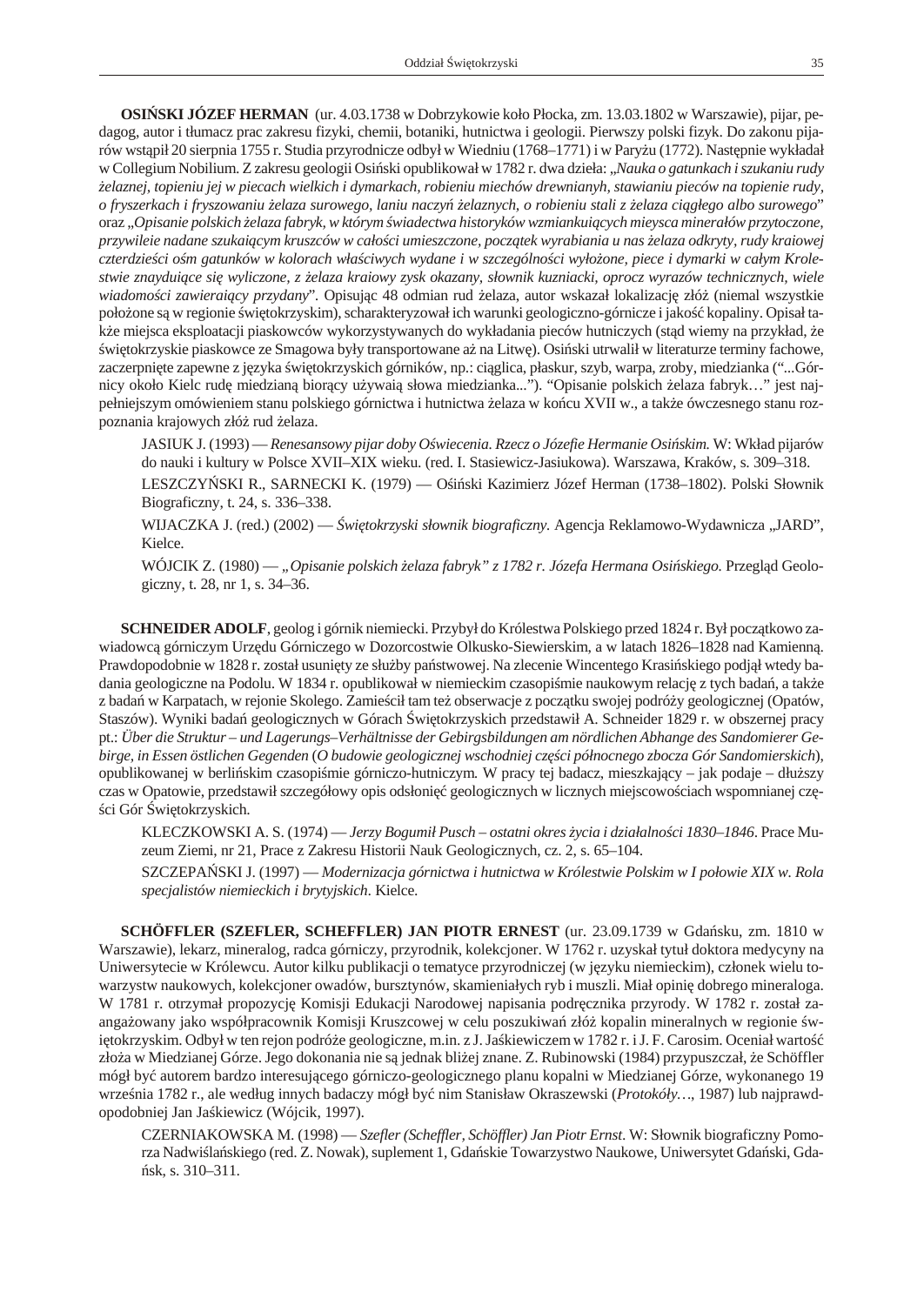<span id="page-33-0"></span>RÓ A SKI W., WÓJCIK Z. J. (1987) — *Protokóły posiedze Komisji Kruszcowej 1782–1787*. Towarzystwo Przyjaciół Górnictwa, Hutnictwa i Przemysłu Staropolskiego w Kielcach, Stowarzyszenie Wychowanków Akademii Górniczej w Krakowie, Akademia Górniczo-Hutnicza.

RUBINOWSKI Z. (1984) — *Interpretacja górniczo-geologiczna planu kopalni w Miedzianej Górze z 1782 roku*. Studia Kieleckie, 1/41, s. 65-80.

SIEMION I. Z. (1998) — *Piotr Ernest Jan Scheffler, XVIII-wieczny gda sko-warszawski przyrodnik i ekspert górniczy.* Analecta. Studia i Materiały z Dziejów Nauki, t. 7, z. 2, s. 141–154.

WÓJCIK Z. (1997) — *Stu dia dzie jów roz po zna nia bo gactw mi ne ral nych re gio nu świę to krzy skie go*. Agen cja "JP", Kielce.

W dyskusji brali udział: M. Kuleta, G. Herman, W. lusarek i prelegent.

Posiedzenie odbyło się w dniu 25 czerwca 2008 r.

#### Jerzy G GOL, Andrzej ROMANEK, Jan URBAN

#### **Cha rak te ry sty ka szcze li no wa to ści ma sy wu skal ne go Ka dziel ni w Kiel cach**

Kadzielnia to jedna z atrakcji krajoznawczych Kielc. Wzgórze jest terenem rekreacyjnym dla mieszka ców miasta ju na pocz tku XIX w. Od ko ca XVIII w. do 1962 r. eks ploatowano tu wa pienie dewo skie. Odsłoni cia w cianach rozległego wyrobiska poeksploatacyjnego s dzi nie tylko atrakcyjne wizualnie, ale mają też wielkie geologiczne walory poznawcze, które prezentuje wytyczona tu cie ka edukacyjna. Zachowana w obr bie wyrobiska pozostało wierzchołka góry Kadzielni, zwana Skałk Geologów, jest rezerwatem geologicznym (http://www.iop.krakow.pl/geosites/opis.asp?id=48&je=en). W cz ci wyrobiska znajduje si amfiteatr. W planach Geoparku Kielce, który zarz dza całym terenem, jest dodatkowe uatrakcyjnienie turystyczne obiektu i modernizacja amfiteatru. W 2004 r. rozpocz te zostały prace nad poł czeniem i udost pnieniem tury stycznym istniej cych w masy wie Kadzielni jaski.

Po zako czeniu eks plo atacji i przerwaniu od wadniania wyrobiska na jego dnie utworzył się zbiornik wodny z piękną, szma ragdow wod (co jest charaktery styczne dla kry stalicznie czystych wód z du zawarto ci w glanu wapnia). Szmaragdowe Jezioro istotnie dodawało uroku Kadzielni.

Uj cia dewo skiego pi tra wodono nego zaopatruj wi ksz cz potrzeb aglomeracji kieleckiej. Dlatego te w latach siedemdziesi tych ubiegłego wieku, wskutek zwi k szonego poboru wody, zwierciadło szmaragdowej wody zniknło w leju depresyjnym, za w kadzielnia skim zbiorniku pozostało kilka kału, utrzymujących się w zagłębieniach dna, które po kryte jest miejscami iłami pochodzenia krasowego. I tak jest do dzi . Co kilka, kilkana cie lat rodzi się w głowach decydentów pomysł uszczelnienia dna wyrobiska i napełnienia go wod powierzchniow, np. z rzeki Silnicy. Z geologicznego punktu widzenia s to, według prelegentów pomysły złe, gro ce nawet ska eniem zbiornika wód podziemnych zaopatruj cego miasto.

W 1986 r. prelegenci wykonali na zlecenie Oddziału Stowarzy szenia In ynierów i Techników Górnictwa w Kielcach, badania szczelinowato ci masywu skalnego Kadzielni. Ich wyniki weszły w skład wi kszego opracowania, dotycz cego mo liwo ci odtworzenia zbiornika wodnego na Kadzielni. Opracowanie to prawdopodobnie zagin ło. Opierając się na archiwalnych materiałach autorskich, prelegenci postanowili zatem przypomnie główne wyniki swoich nie publikowanych dot d bada.

Masyw Kadzielni zbudowany jest z nieuławiconych lub słabo uławiconych wapieni stromatoporoidowo-koralowcowych franu, przykrytych płytowymi, marglistymi wapieniami famenu. Kompleks skalny jest rozci ty kilkoma uskokami. Obecny obraz szczelinowato ci masywu ukształtował si w okresie ruchów waryscyjskich i alpejskich, aczkolwiek najstarsze sp kania powstawały ju podczas sedymentacji utworów w zbiorniku dewo skim (yły neptuniczne). System sp ka zo stał jednak silnie zmody fi kowany w wyniku procesów krasowych. O bardzo silnym rozwoju krasu wiadczy fakt, e w cianach kamieniołomu, na ró nych wysoko ciach (w tym równie przy jego dnie), zinwentaryzowano 26 jaski oraz kilka du ych lejów krasowych wieku neoge skiego, by mo e nawet paleoge skiego. W czaszy zbiornika ł czna powierzchnia wi kszych znanych form krasowych wynosi około 8 m<sup>2</sup>.

Badania parametrów szczelinowato ci przeprowadzono w 10 stanowiskach badawczych o wymiarach 10 m długo ci i 2 m wysoko ci, rozmieszczonych mniej wi cej równomiernie na cianach najni szego (III) poziomu eksploatacyjnego dawnego kamieniołomu. Pomiary g sto ci i rozwarcia szczelin wykonywano na linii poziomej i pionowej, a tak e na 2 po-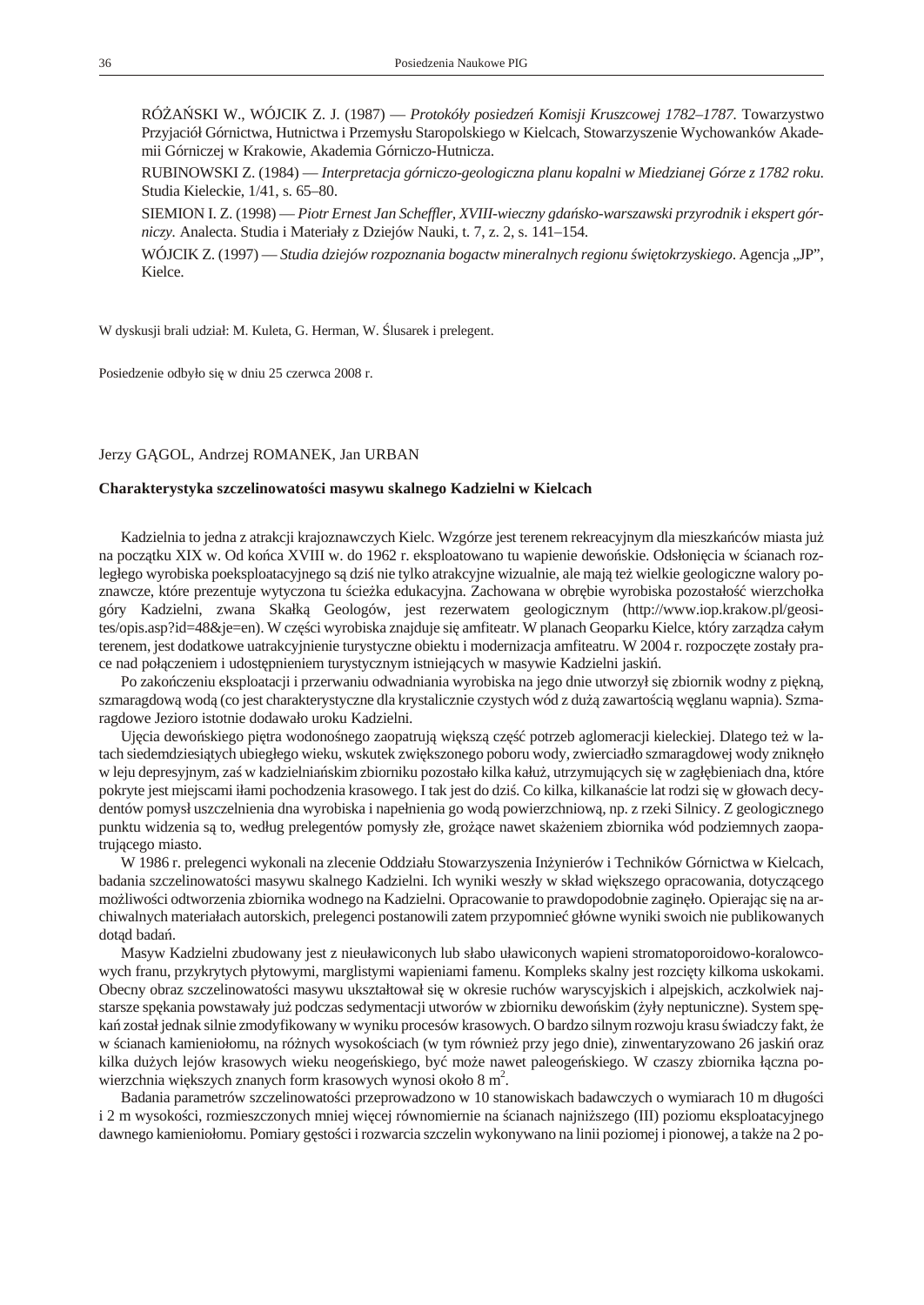

Fig. 1. Diagram konturowy cz sto ci kierunków sp ka masywu skalnego Kadzielni **(wykonany metodą Dimitrijeviča, odwzorowanie normalnych na półkulę górną, 500 pomiarów)**

Tabela 1

| Parametr                                                                                                                                         | Warto                                                                                   | Uwagi                                                                                                                                    |
|--------------------------------------------------------------------------------------------------------------------------------------------------|-----------------------------------------------------------------------------------------|------------------------------------------------------------------------------------------------------------------------------------------|
| Azymut biegu wyró niaj cego si zespołu sp ka<br>ciosowych                                                                                        | $40^\circ$                                                                              |                                                                                                                                          |
| rednie rozwarcie szczelin:<br>- ciosowych (pionowych)<br>- ławicowych (połogich)                                                                 | $4.1 \text{ mm}$<br>$0.9$ mm                                                            | Około 80–90% sp ka poni ej 1 mm, w tym<br>wi kszo 0,1 mm. Około 1–3% sp ka powy ej 10<br>mm, w tym tak e sporadycznie rz du 0,5 m (kras) |
| liniowa sp ka $(G_l)$ :<br>G sto<br>– ciosowych<br>– ławicowych<br>$-$ ciosowych o rozwarciu $\geq 2$ mm                                         | $4,52 \pm 0,43 \text{ m}^{-1}$<br>$5,65 \pm 1,09$ m <sup>-1</sup><br>$0.7~{\rm m}^{-1}$ | $V = 13\%$<br>$V = 19\%$<br>od 0,1 do 2,5 m <sup>-1</sup>                                                                                |
| Powierzchniowa g sto sp ka $(G_f)$<br>- ogólna w płaszczy nie pionowej<br>- ogólna na płaszczy nie poziomej<br>$-$ sp ka o rozwarciu $\geq 2$ mm | $9.50 \pm 1.36$ m/m <sup>2</sup><br>7.1 m/m <sup>2</sup><br>$1.1 \text{ m/m}^2$         | $V = 29\%$<br>według wzoru Paduszy skiego<br>od 0 do 4.68 m/m <sup>2</sup>                                                               |
| Wska nik rozlu nienia masywu $(N_1)$<br>- sp kaniami ciosowymi<br>- sp kaniami ławicowymi                                                        | 1,872%<br>0,466%                                                                        | od 0,153 do 5,190%<br>od 0,110 do 2,935%                                                                                                 |
| Wska nik szczelinowato ci powierzchniowej $(d)$                                                                                                  | 3,66%                                                                                   | od 0,1 do 39,29%                                                                                                                         |

#### Zestawienie parametrów szczelinowato ci masywu skalnego Kadzielni

Odchylenia standardowe i wska niki zmienno ci *V* oszacowane wzorem Tippeta

lach o powierzchni 1 m<sup>2</sup> w ka dym stanowisku (ogółem 1199 pomiarów). Posiłkowano siętu ta memieraczą, przymiarem liniowym i szczelinomierzem. Na ka dym stanowisku pomierzono, tak e kompasem geologicznym orientacj przestrzenn (bieg i upad) 50 sp ka (ł cznie 500 pomiarów).

W ród sp ka badanej cz ci masywu Kadzielni wyodr bnia si zespół sp ka prawie pionowych o generalnej rozci gło ci około 40°, z rozrzutem w zakresie 15–60° (195–240°), grupuj cy około 40% wszystkich sp ka (fig. 1). Ten sam kierunek (40°, rozrzut 10–60°) jest jeszcze wyra niej uprzywilejowany w populacji sp kaódu ym rozwarciu (powy ej 2 mm). Rozci gło około 40° charaktery zu je tak e kory tarze 10 kadzielnia skich jaski, w tym przede wszystkim jaski zlokalizowanych w ni szej cz ci Skałki Geologów, która była cz ci brzegu kadzielnia skiego zbiornika wodnego.

W pozostałym zakresie kierunków (60–195°, 240–15°) nie stwierdzono wyra nego zró nicowania cz sto ci sp ka; nieznaczna dominanta rysuje si jedynie na kierunku o azymucie 120° (fig. 1). Pozwala to przypuszcza, i na kierunek głównego zespołu pierwotnych sp ka nało ył si uprzywile jowany kierunek drena u wód krasowo-szczelinowych. Po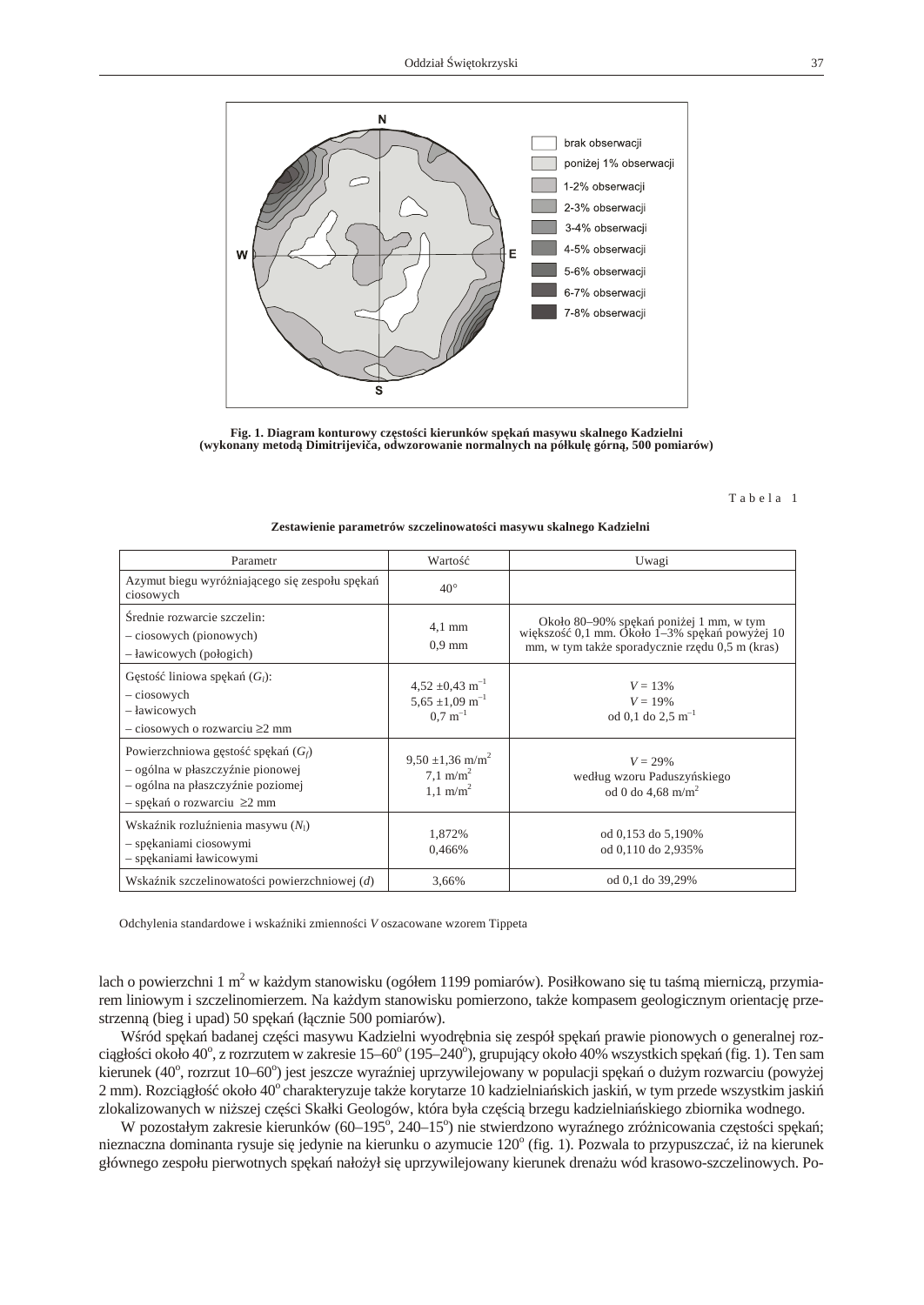<span id="page-35-0"></span>pulacja sp ka połogich (w wi kszo ci płaszczyzn oddzielno ci ławicowej) wykazuje warto ci modalne przy azymutach  $50^{\circ}$  (upad na NW) i  $320^{\circ}$  (upad na SW i NE).

Na podstawie wykonanych pomiarów oszacowano wielko niektórych parametrów charakteryzuj cych szczelinowato masywu w poszczególnych stanowiskach badawczych, a tak e (po przyj ciu quasi-jednorodnego modelu) dla całej badanej czere i masy wu (tabela 1).

Zasadnicz cech populacji sp ka masywu Kadzielni jest znaczne zró nicowanie wielko ci ich rozwarcia. W ród sp ka zdecy dowanie przewa aj ilo ciowo szczeliny bardzo w skie, hy drogeologicznie kapilarne (80% sp ka prawie pionowych i 90% połogich ma rozwarcie poni ej 0,25 mm). Obecne s jednak równie poszerzone krasowo szczeliny szerokie i bardzo szerokie (5% szczelin prawie pionowych i 1% połogich ma rozwarcie powy ej 5,0 mm). Rozkładu parametru rozwarcia szczelin w masywie Kadzielni nie mo na aproksymowa rozkładem normalnym. Estymacja warto ci redniej nastr cza tu trudno ci i mo e by obarczona znacznym bł dem. Podobny problem (rozkład wybitnie sko ny) prezentuje zbiór danych dotycz cych wska nika szczelinowato ci powierzchniowej.

W dyskusji brali udział: M. Kos, Z. Szczepanik, J. Malec, G. Herman i prelegenci.

Posiedzenie odbyło się w dniu 3 wrze nia 2008 r.

#### Jerzy G GOL

#### Hipolit wi cicki (1811–1880), nauczyciel, przyrodnik, kolekcjoner

Hipolit wi cicki urodził się w Wilnie. Pochodził ze zubo ałej rodziny szlacheckiej. W Wilnie uko czył gimnazjum, a nast pnie Wydział Fizyczno-Matematyczny Uniwersytetu Wile skiego. Pocz tkowo był nauczycielem domowym na Wile szczy nie. W 1836 r. przeniósł si do Warszawy i zdał egzamin nauczycielski, był nauczycielem matematyki w gimnazjum w Lublinie i nauczycielem geografii i historii w Szkole Powiatowej w Opolu Lubelskim, sk d w 1845 r. przeniósł si do Kielc (Massalski, 1983, 2001). Był nauczycielem Szkoły Wy szej Realnej w Kielcach od 1845 r. do 1862 r., a pó niej nauczycielem kieleckiego gimnazjum filologicznego. Na emeryturze dorabiał lekcjami prywatnymi.

H. wi cicki był wszech stronnym przyrodnikiem w dawnym stylu. Zajmował się eografi, geologi, botaniką, zoologi i mate matyk. Przede wszystkim czuł si jednak geologiem. Był erudyt, w kieleckich szkołach rednich uczył niemal wszystkich przedmiotów (geografii, fizyki, historii powszechnej, algebry, technologii górniczej, j zyka polskiego, rysunków, kaligrafii), podporz dkowuj c si bez skargi woli dyrektorów.

W okresie studiów H. wi cicki uczestniczył w ekspedycji badawczej profesora Józefa Jundziłła nad Prype i Dniestr (Garbowska, 1993). Jako nauczyciel był dziewi ciokrotnie (w latach 1848–1860) wyró niany przez ministra o wiaty i kuratora (Massalski, 2001). Nie zapisał siędnak w pamię i uczniów jako dobry nauczyciel (*Kielce w pamiętnikach i wspomnieniach z XIX wieku*, 1992), był zbyt łagodny, dobry i naiwny, co bezwzgl dnie i zło liwie wykorzystywali wychowankowie (nazywany był m.in. Kobuzem i Kobaltem, ale tak e Omnibusem). Wyznawał utopijn pedagogiczn zasad, e uczniów nie wolno stresowa. Po całych Kielcach krążyło tysiące anegdot o jego roztargnieniu i kompletnej nieumiej tnoci post powania z uczniami. Barwnie i bez taryfy ulgowej sportretował H. wi cickiego (jako Hieronima wi teckiego) jego ucze Adolf Dygasi ski (*W Kielcach. Opowiadania i uwagi o czasach szkolnych*, 1899).

Ulubion (i najmniej dotkliw) zabaw uczniów było dostarczanie nauczycielowi do "determinacji" minerałów i skał wy produ kowanych "...z pyłu szosy, chleba tartego, cegły miałko tłuczonej, kredy, smoły, wosku, ywicy – może i sera – drog pra enia, suszenia" (Dygasi ski, 1899).

Niepowodzenia dydaktyczne wi cicki rekompensował publicystyk naukow na tematy regionalne, popularyzacj wiedzy przyrodniczej i kolekcjonerstwem.

Retrospektywna bibliografia geologiczna Polski (Fleszarowa, 1966; Czarniecki, Martini, 1972) odnotowuje 5 publikacji wiecikiego, w tym jedną, podpisan kryptonimem H.S., w ród prac anonimowych. Jest to praca o wystę powaniu krajowych surowców mineralnych, opublikowana w "Bibliotece Warszawskiej" w 1859 r. Inne odnotowane prace pochodz z "Pami tnika Kieleckiego" i "Encyklopedii rolnictwa". wi cicki publikował tak e wiele popularyzatorskich artykułów na łamach "Gazety Kieleckiej" (Problematyka geologiczna i górnicza w "Gazecie Kieleckiej...", 2002).

Publikacje wi cickiego dotyczyły m.in. wi tokrzyskich marmurów i innych kopalin mineralnych ("płodów przyrodzonych", "ciał kopalnych") regionu, geografii, toponomastyki, zawarto ci szkolnych zbiorów przyrodniczych, potrzeby ochrony skamieniało ci, opinii o znaleziskach mineralogicznych. Z lektury artykułów wynika, e wi cicki znał geologiczn literatur naukow, cho mo e nie nad ał za "nowinkami", odbywał wycieczki terenowe, w trakcie których m.in. herboryzował, łowił motyle i zbierał okazy geologiczne.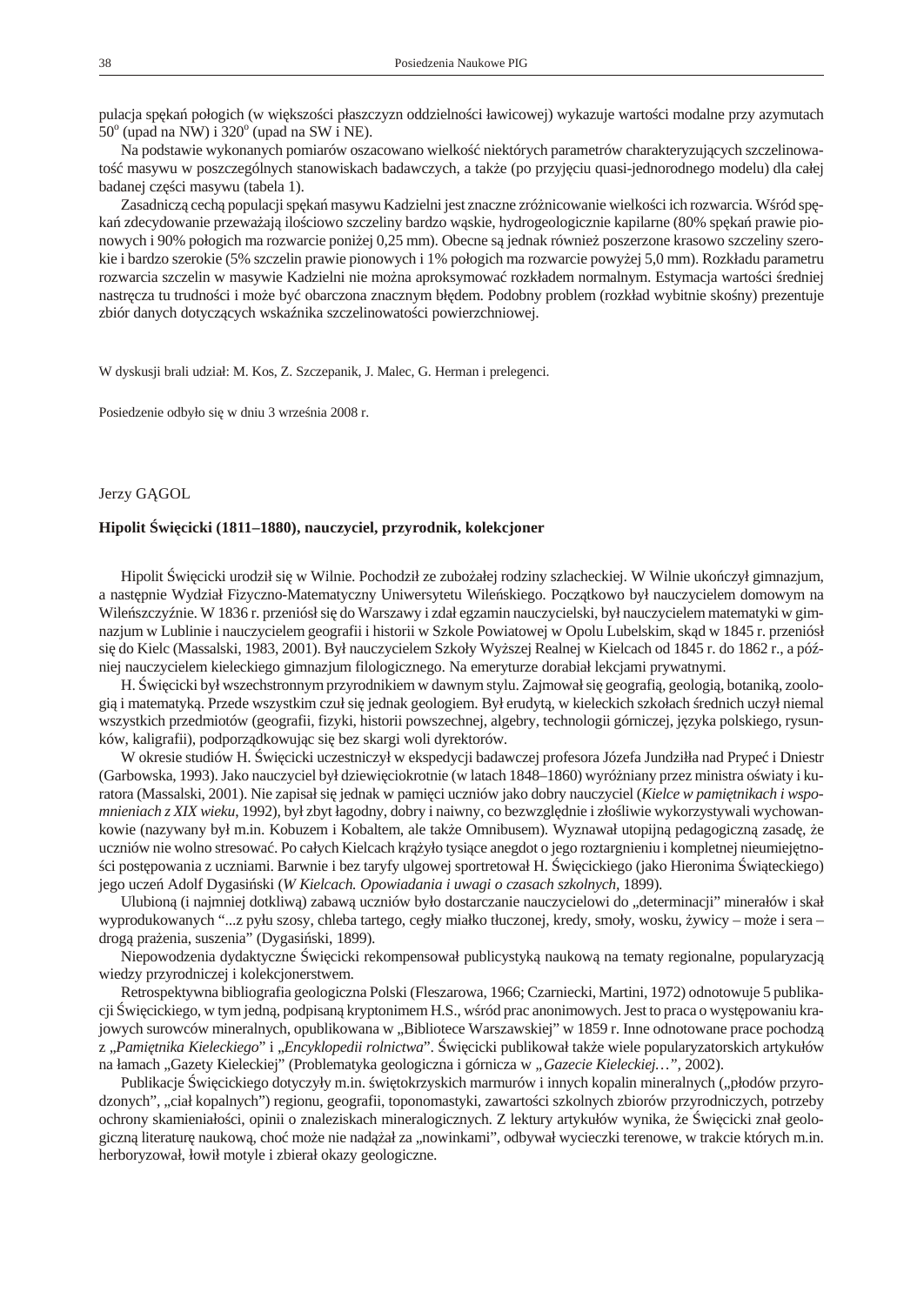<span id="page-36-0"></span>W ród nie opu bli kowanych prac H. wieckiego, znanych tylko z tytułu (Massalski, 2001), znajdują się roz prawy: z ma te ma ty ki (*Za sto so wa nie ra chun ku róż nicz ko we go w geo me trii wy ż szej*), pa le on to lo gii (*Skrót pa le on to lo gii Pic te ta uzu pełnio ny opi sem miej sco wych ska mie niałości według prac Ei chwal da, Ze j sz ne ra i Puscha*) oraz mi ne ra lo gii (*Na uka i sztu ka – rys po stę pu mi ne ra lo gii*).

Zbiory przyrodnicze H. wi cickiego obejmowały minerały i skały (2000 okazów), zielnik (2400 ro lin), motyle, skamieniało ci i muszle. Kolekcj ogl dali wszyscy geolodzy odwiedzaj cy Kielce (m.in. L. Zejszner, J. Trejdosiewicz, F. Roemer i J. Hempel). Na kilka miesi cy przed mierci wi cicki zwrócił si do władz Seminarium Duchownego w Kielcach z propozycj jej sprzeda y, nie chciał, by kolekcja – "... trud półwiekowej pracy w umiłowanej przyrodniczej nauce..." – rozproszyła si (Siarkowski, 1880; G gol, Studencka, 2004). Na zakup zło yli si ksi a diecezji – w wi k szo ci wy chowan kowie wie cickiego. Zbiory były nast pnie eksponowane w bibliotece Seminarium i służyły dydaktycznie alumnom kursu wst pnego.

Dalsze losy kolekcji nie s znane. Wprawdzie budynek Seminarium przechodził pó niej liczne dramatyczne wydarzenia (m.in. Pięco arów i wy korzy stanie budyn ku na rosyjski I nie miecki szpital wojenny w czasie I wojny wiatowej oraz na szpital Czerwonego Krzy a w czasie wojny polsko-bolszewickiej), lecz zbiory biblioteczne nie uległy zniszczeniu. Mona zatem s dzi, e skrzynie ze zbiorami wi cickiego spoczywaj gdzie w przepastnych seminaryjskich czy ko cielnych magazynach. Pod jta przez prelegenta kwerenda w tej sprawie nie została jak dot d uwie czona sukcesem.

Mówi się, e nie yj cy ju ksiądz, któremu w latach powojennych poruczono piecz nad magazynowymi zasobami kieleckiej katedry, najpierw celowo (z obawy przed mo liwo ci komunistycznej sekwestracji), a potem na skutek starczej demencji, nader skutecznie przyczynił się do nieprzydatno ci wszelkich prowadzonych przez siebie rejestrów.

Hipolit wi cicki zmarł 15.07.1880 r. Był onaty, miał córk.

W dyskusji brali udział: G. Herman, M. Kuleta, S. Zbroja, W. lusarek i prelegent.

Posiedzenie odbyło się w dniu 8 pa dziernika 2008 r.

## Jan MALEC, Maria KULETA

#### Utwory kambru w podło u miocenu SE obrze enia Gór wi tokrzyskich

Na obszarze południowo-wschodniego obrze enia Gór wi tokrzyskich, utwory kam bryjskie zostały nawiercone pod utworami miocenu w trakcie poszukiwa złó siarki. Poza ogóln informacjonich wykształce niu litologicznym, zawart w kartach otworów wiertniczych, nie były one dotychczas analizowane w zakresie bada sedymentologicznych i litologiczno-petrograficznych. Charakterystyk facjaln osadów kambru wykonano na podstawie makroskopowego opisu rdzeni wiertniczych oraz analizy szlifów pochodz cych z reprezentatywnych kompleksów litologicznych. Na podstawie płytek cienkich okre lono skład mineralny, cechy strukturalne i tek sturalne osadów.

W badanych profilach kambru, wyró niono osady, które odpowiadaj jednostkom litostratygraficznym z obszaru Gór wi to krzyskich i ich południo wego obrze enia, lub s ich obocznym ekwi walentem facjalnym. Ich pozycja straty graficz na obejmuje kambr dolny (terenew, oddział II), kambr rodkowy (oddział III) oraz kambr górny (furong). Charakterystyk litologiczno-petrograficzn i sedymentologiczn przedstawiono od najstarszych do najmłodszych utworów kambru.

#### Formacja iłowców, mułowców i piaskowców Czarnej

Utwory tej formacji zbadane w 26 profilach wiertniczych, utworzone s z iłowców i mułowców poziomo laminowanych z nielicznymi cienkimi wkładkami piaskowców. W obrazie mikroskopowym iłowce ujawniaj znaczną domieszk materiału pyłowego, uj tego we wzbogacone poziome, soczewkowate i nieregularne laminy. Głównymi składnikami mineralnymi iłowców są illit, chloryt i hydromiki. Materiał frakcji pyłowej – to przede wszystkim ziarna kwarcu słabo obtoczonego, ale o do dobrej segregacji w poszczególnych laminach. Obok kwarcu obecne s blaszki biotytu i muskowitu, okruchy skał krzemion kowych oraz skaleni. Bardzo nieliczne skamieniało ci ladowe o małych rozmiarach odnotowane w obr bie iłowców i mułowców, wskazuj na deficyt tle nowy w przydennych partiach zbiornika. Struktury sedymentacyjne wyst puj ce w iłowcach i mułowcach od powiadaj kom pletnej, b d nie pełnej sukcesji drob no ziarnistych turbidytów według standardowej sekwencji Stowa i Shanmugama (1980).

Nieliczne piaskowce wyst puj najcz ciej w postaci cienkich ławic o grubo ci do 5 cm, rzadziej grubszych do 20 cm. Poszczególne ławice s poziomo laminowane w cz ci sp gowej i przek tnie lub konwolutnie w partii stropowej. Nast pstwo elementów depozycyjnych w piaskowcach jest charaktery styczne dla sedymentacji z rozrzedzonych prądów zawiesinowych. Osady omawianej formacji nale do kambru dolnego.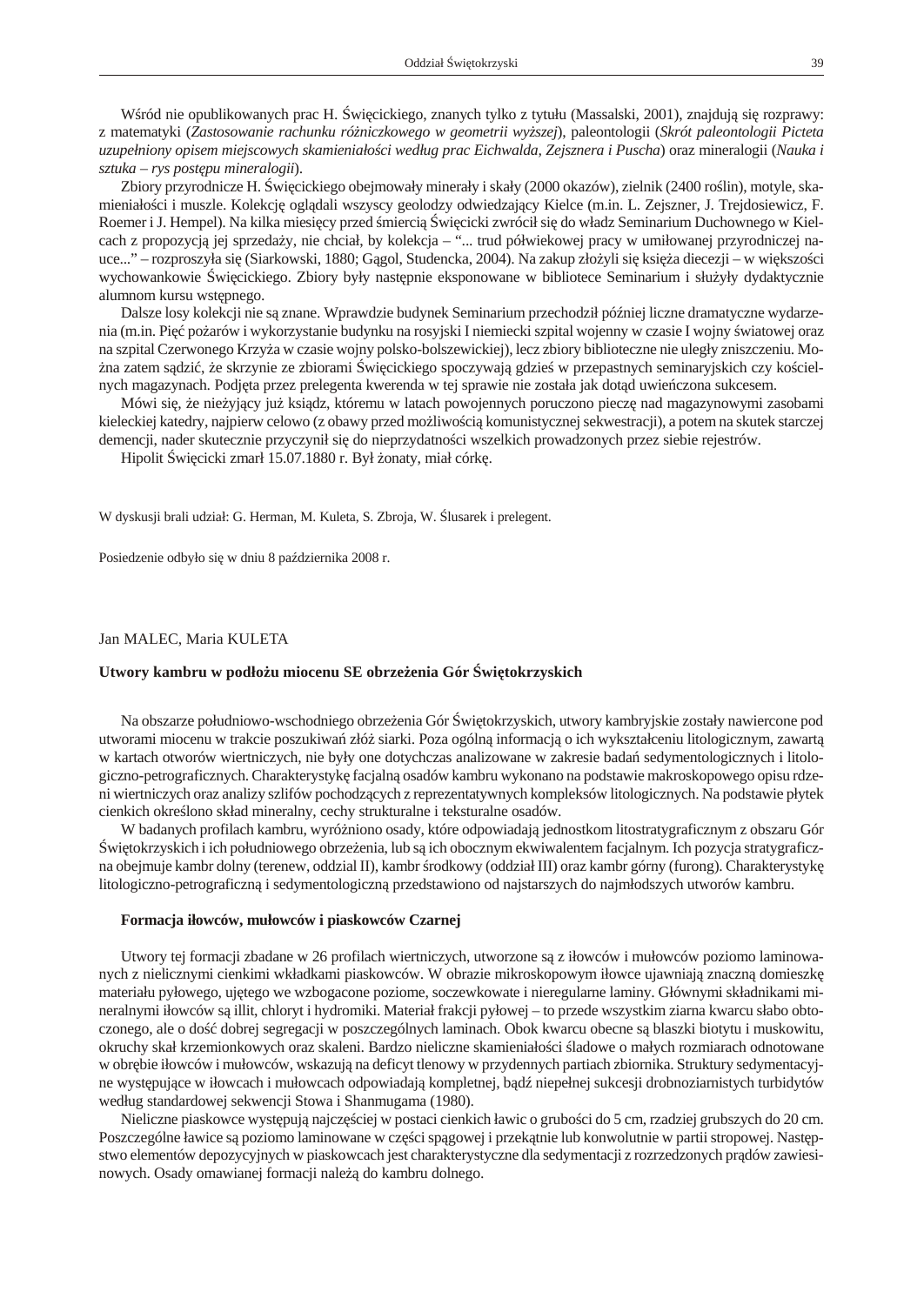### Formacja piaskowców szarogłazowych i wirowców z Mucharzowa

Formacja ta rozpoznana została w 5 profilach wiertniczych. Na obszarze bada reprezentowana jest przez facj piaskowców szarogłazowych oraz facj zlepie cowo-piaskowcow, odpowiadaj c ogniwu wirowców polimiktycznych i mułowców z Lipnika (wg Kowalczewskiego, 1990).

Piaskowce szarogłazowe s drobno/rednioziarniste, uziarnione frakcjonalnie w sp gowych partiach ławic, a wy ej o laminacji poziomej. Wykazuj zró nicowany skład szkieletu ziarnowego, a tak e spoiwa, słabe wysortowanie i obtoczenie składników oraz bezładn tek stur. Mo na je zaliczy do szarowak litycznych. Głównym składnikiem szkieletu ziarnowego s ziarna kwarcu, okruchy skał i skalenie. Litoklasty reprezentowane s przez fragmenty ciemnych skał krzemionkowych, krzemionkowo-ilastych, osadowych i wulkanicznych, a tak e metamorficznych – typu gnejsów i łupków kwarcowo-łyszczykowych.

Ławice piaskowców szarogłazowych zbudowane z elementów Tabc lub Tbc sukcesji Boumy (1962) zostały utworzone w wyniku depozycji ze zró nicowanych g sto ciowo i energetycznie prądów zawiesinowych.

Facja zlepie cowo-piaskow cowa zło ona jest z dobrze i rednioobtoczonych składników ziarnistych, o przeci tnej rednicy otoczaków 0,2–0,4 cm (mak symal nej do 0,8 cm). Zlepie ce charaktery zują i róż nym stopniem wy sortowania, od dobrze do słabo wy sortowanych. Pod wzglę dem składu ziarnowego należą do odmian polimik tycznych, a zawarto spoiwa klasyfikuje je do ortozlepie ców. Podstawowym składnikiem szkieletu ziarnowego sokruchy kwarcu, litoklasty kwarcowo-łyszczykowych skał metamorficznych typu gnejsów, łupków kwarcowych i skaleniowych, kwarcytów oraz fragmenty skał osadowych typu iłowców i mułowców. Pod wzgl dem mechanizmów depozycji, omawiana facja odpowiada osadom g stych pr dów zawiesinowych. Formacja piaskowców szarogłazowych i wirowców z Mucharzowa reprezentuje kambr dolny.

#### Formacja iłowców i mułowców z Kamie ca

Utwory te zbadano w 16 profilach wiertniczych. Wykształcone s głównie w postaci iłowców i mułowców poziomo laminowanych z podrz dnym udziałem cienkoławicowych piaskowców laminowanych poziomo i przek tnie w małej skali. Charaktery stycznę cechą iłowców jest obecno nieci głych lamin i linijnych koncentracji czarnej sub stancji organicznej. Mułowce wykazuj tek stur bezładną lub kierunkow, wyra on równoległym uło eniem łyszczyków i wydłu onych ziarn kwarcu, a tak e zró ni cowanym udziałem tych składników. Piaskowce wystę pują na ogół w postaci pojedynczych ławic. Tylko w jednym otworze stwierdzono 2,7 metrowej miąższo ci serią rednioławicowych drobnoziarnistych piaskowców kwarcowych z cienkimi przewarstwieniami czarnych mułowców. W kierunku zachodnim od obszaru bada, formacja ta przechodzi obocznie w osady o grubszym ziarnie formacji piaskowców z Ocies k. Struktury sedymentacyjne wyst puj ce w obr bie facji iłowców i mułowców s typowe dla drobnoziarnistych turbidytów. Osady formacji iłowców i mułowców z Kamie ca nale do kambru dolnego.

#### **For ma cja pia skow ców z Usa rzo wa**

Utwory stanowi ce facjalny odpowiednik formacji z Usarzowa zbadano w 8 profilach wiertniczych. W stosunku do klasycznie wykształconej formacji z Usarzowa, reprezentowanej głównie przez facje piaskowcowe, w profilach wierce dominuj osady mułowcowe. Utwory te wyst puj w postaci facji iłowców i mułowców poziomo laminowanych, facji mułowców z bioturbacjami o zaburzonych strukturach sedymentacyjnych oraz facji mułowców zapiaszczonych z udziałem cienkoławicowych piaskowców laminowanych poziomo i przek tnie w małej skali.

Facja iłowców i mułowców poziomo laminowanych zło ona jest z alternacji zestawów depozycyjnych zbudowanych z cienkich lamin frakcji mułowej i iłowej o grubo ci od 1 do 8 mm. Struktury sedymentacyjne wyst pujące w obr bie iłowców i mułowców s charak tery styczne dla drobnoziar nistych turbidy tów.

Facja mułowców z bioturbacjami o zaburzonych strukturach sedymentacyjnych obejmuje około 10 i 40 metrowe odcinki profilu. Osady te zwi zane s z dynamicznym rodowiskiem sedymentacji. Facja mułowców zapiaszczonych tworzy około 11 i 17 metrowe serie skalne. Utwory te utworzone s z homogenicznych warstw frakcji mułowej o grubo ci od kilkunastu do kil kudziesi ciu centymetrów, pozbawionych widocznych makroskopowo struktur sedymentacyjnych. Osady te, deponowane z g stych pr dów zawiesinowych o wysokiej koncentracji frakcji mułowej, odpowiadaj podwodnym spływom kohezyjnym.

Piaskowce poziomo i przek tnie laminowane o grubo ci 5–10 cm stanowi podrz dny udział w obr bie facji mułowcowych. Zbudowane s z laminowanego materiału kwarcowego w partii sp gowej ławic i o laminacji przek tnej małej skali w ich cz ci stropowej. Piaskowce utworzone zostały w wyniku depozycji z rozrzedzonych prądów zawiesinowych. Osady stanowi ce oboczny ekwiwalent facjalny formacji z Usarzowa nale do kambru rodkowego.

# **Warstwy z Kobiernik**

Warstwy z Kobiernik zbadane zostały w profilach 7 otworów wiertniczych. Wykształcone s głównie w postaci facji iłowców i mułowców poziomo laminowanych z podrzędnym udziałem piaskowców laminowanych poziomo i przekętnie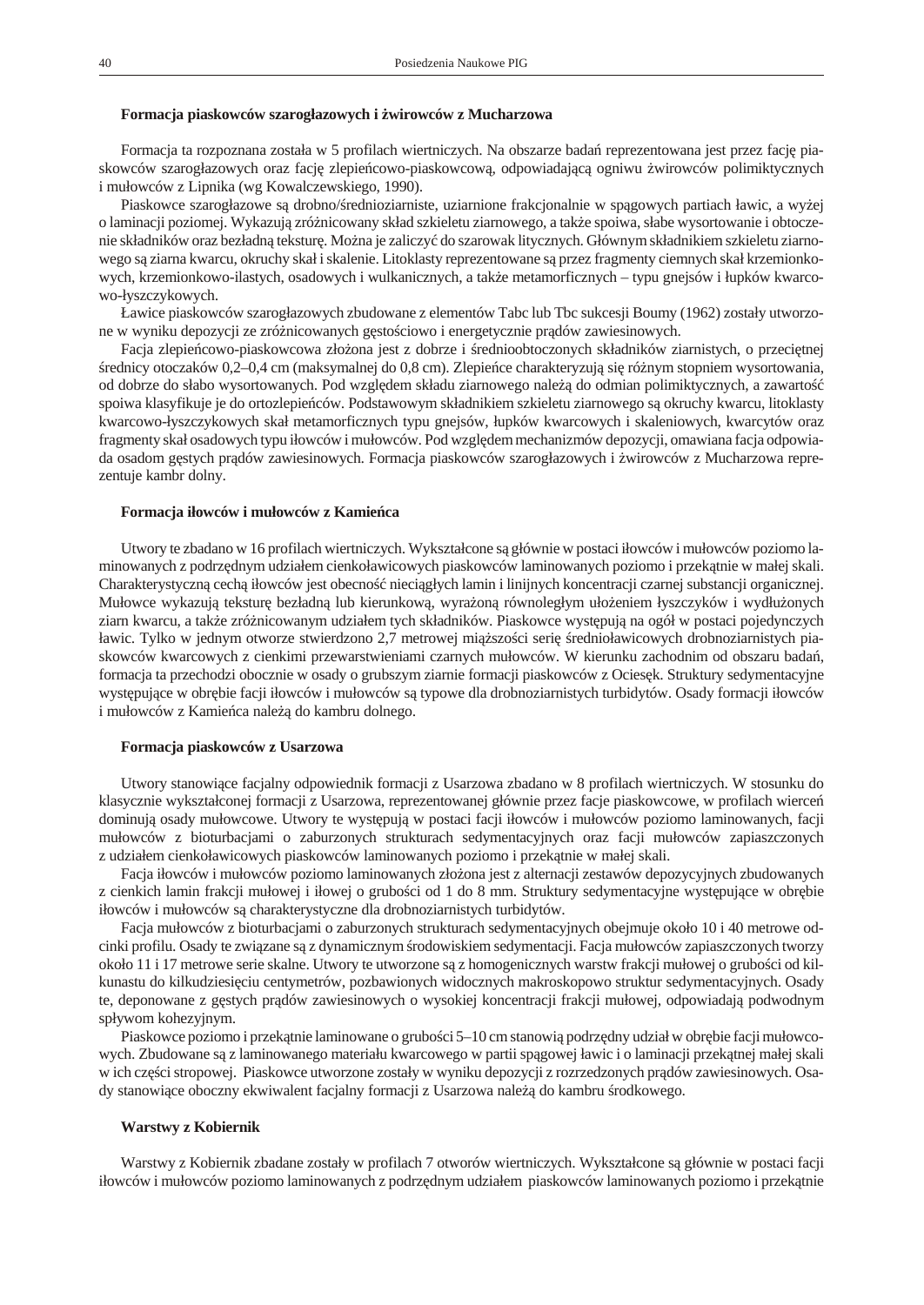<span id="page-38-0"></span>w małej skali. Iłowce i mułowce tworz najcz ciej dobrze zindywidualizowane poziome laminy róż nej grubo ci. Laminacj podkre laj równie cienkie nit kowate formy czarnej substancji organicznej. Laminy mułowców zło one są łównie z ziarn kwarcu wzbogaconych łyszczykami i klastami krzemionkowymi. Charakterystycznym składnikiem iłowców i mułowców s elaziste w glany tworz ce liczne lu no rozmieszczone skupienia grudkowe i nieforemne, wielko ci 0,02–0,1 mm.

Piaskowce wyst puj w postaci pojedynczych warstw do 20 cm grubo ci. Odnotowano tak e 80 cm serie piaskowcowe zło one z 15–20 cm ławic rozdzielonych iłowcami i mułowcami o podobnej grubo ci. Sp gowe cz ci ławic utworzone s z frakcjonalnie rozmieszczonego materiału ziarnistego, wy ej poziomo laminowanego, a w stropie laminowanego przek tnie w małej skali. Piaskowce s drobnoziarniste, a składem mineralnym odpowiadaj arenitom kwarcowym.

Facja iłowców i mułowców reprezentuje osady najbardziej drobnoziarnistych turbidytów, w obr bie których pojedyncze warstwy piaskowców stanowi jednostkowe akty depozycyjne o grubszej frakcji. Warstwy z Kobiernik s wieku rodkowo kam bryjskiego.

### Formacja łupków z Gór Pieprzowych

Utwory tej formacji zbadano w 8 profilach wiertniczych. W wi kszo ci profili, formacja ta zło ona jest głównie z facji iłowców i mułowców czarnych poziomo laminowanych, w obr bie których wyst pują cienkie (do 3–4 cm grubo ci) warstewki frakcji drobnopiaskowej laminowane poziomo lub przek tnie. Cech charakterystyczną iłowców i mułowców jest bardzo dobra i dobra segregacja na laminy iłowcowe i mułowcowe a tak e pyłowcowo-piaskowcowe, oraz du y udział w budowie iłowców czarnej substancji organicznej stowarzy szonej z pirytem. Podrz dny udział stanowi piaskowce reprezentowane przez pojedyncze warstwy o grubo ci od 10 do 30 cm, rozmieszczone na ogół pojedynczo, rzadziej w formie pakietów o 1–1,5 metrowej grubo ci z udziałem przewarstwie iłowców i mułowców. Piaskowce s drobno/rednioziarniste o składzie arenitów kwarcowych.

W dwóch profilach wiertniczych zlokalizowanych w północnej czę ci obszaru wystę powania formacji, w obrę bie facji iłowców i mułowców czarnych obecne s piaskowce drobnoziarniste słabo wysortowane, odpowiadaj ce składem szarowakom litycznym.

Struktury sedymentacyjne wyst puj ce w osadach formacji łupków z Gór Pieprzowych wskazuj, e powstały one głównie w efekcie depozycji z rozrzedzonych, rzadziej niskog sto ciowych pr dów zawiesinowych. W profilach wierce z południowej cz ci obszaru wyst powania formacji stwierdzono utwory kambru rodkowego, natomiast w cz ci północnej – kambru górnego (furongu).

Badania sedymentologiczne utworów kambru wchodz cych w skład omówionych powy ej jednostek litostratygraficznych wskazuj, e mechanizmem transportu osadów były pr dy zawiesinowe o zróż nicowanej gę sto ci. rodowiskiem sedy mentacji analizowanych osadów był zbiornik gł bokomorski. W podobnych warunkach odbywała się najprawdopodobniej sedymentacja równowiekowych utworów kambru na obszarze regionu kieleckiego Gór wi tokrzyskich. Na tym ostatnim, według dotychcza sowych poglądów, osady kambru miały sedymentowa na szelfie silikokla stycznym, w rodowisku płytkomorskim, poddanym działaniu pływów i sztormów (Studencki, 1988; Kowalczewski, 1990; Jaworowski, Sikorska, 2006).

W dyskusji brali udział: S. Salwa, Z. Szczepanik, S. Zbroja, A. Romanek i prelegenci.

Posiedzenie odbyło się w dniu 15 pa dziernika 2008 r.

Jerzy G GOL

### Góry wi tokrzyskie. Z dziejów nazwy

*I mnie miłe Gór wi tokrzy skich knieje, Na któ rych wiecz nie list się zie le nie je, A z mię dzy in szych wy ż sza pięk nym bra kiem* Zbawiennym Pa skim uczczona jest znakiem.

Powy szy cytat pochodzi z wiersza Wespazjana Kochowskiego (zbiór "Niepró nuj ce pró nowanie...", 1674). Poeta urodził si i mieszkał w nieistniej cym ju dzi Gaju koło Wa niowa, sk d rozci ga się i kny widok na wi ty Krzy (Łysiec, Łysą Gór). Ten wiersz to najstarsze znane prelegentowi u ycie nazwy Góry wi tokrzyskie. Chodzi o liczb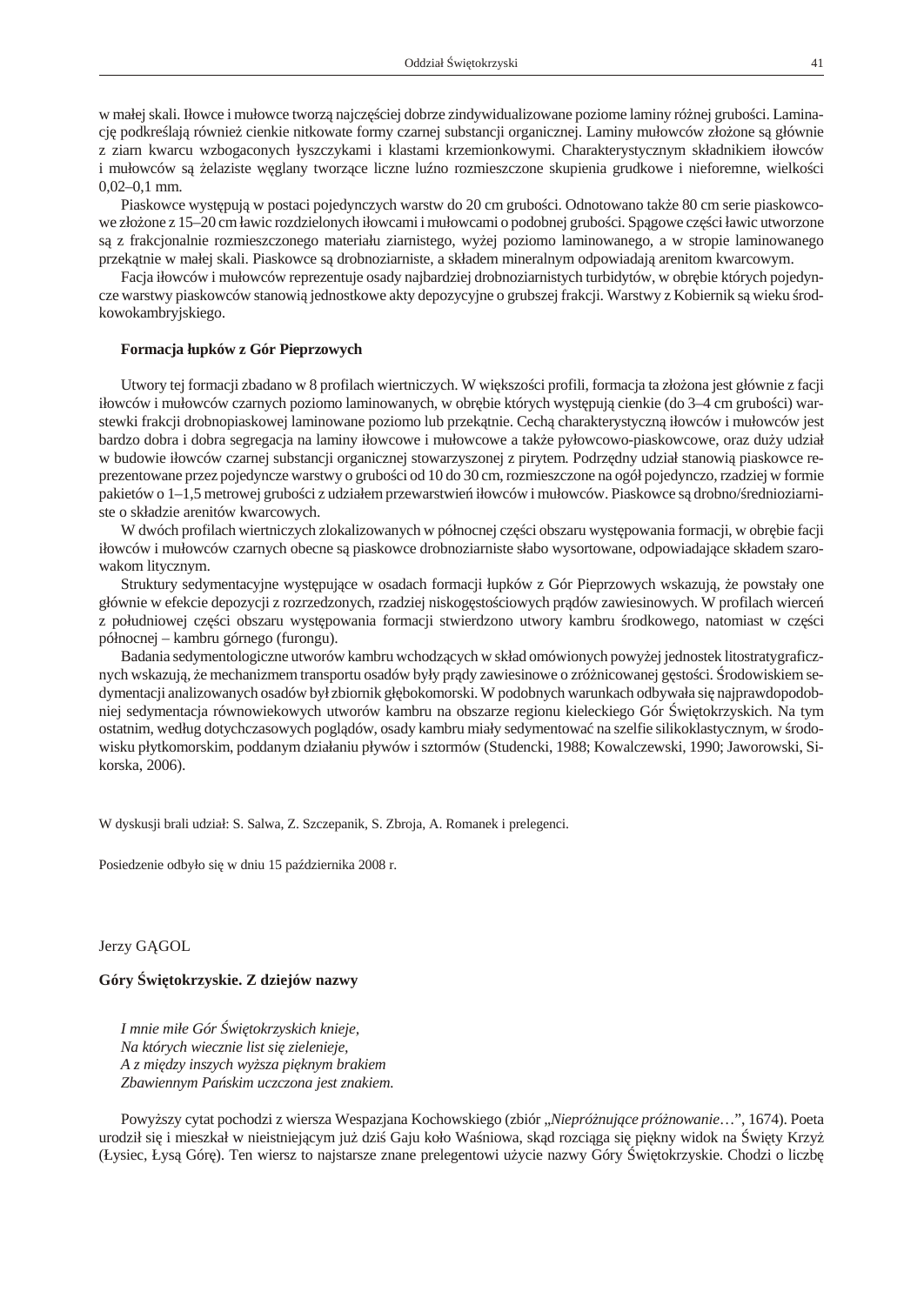mnog, bo nazwa szczytu Mons S. Crucis, Mons Calvus lub Mons Lysecius, u ywana była oczywi cie ju wcze niej. Przez nast pne 200 lat nazwy Góry wi tokrzy skie nie było praktycznie w literaturze nauko wej i na mapach. Nazwa ta nigdy nie podobała się geografom. Chodzi o człon "góry". "Okre lenie "góry" więci w tym przypadku ze strukturą geologiczn, a nie z krajobrazem, poniewa ani wysoko ci wzgl dne, ani bezwzgl dne nie odpowiadaj poj ciu gór, z wyj tkiem cz ci głównego Pasma wi tokrzyskiego (Łysogór), które mo na zaliczy do gór niskich" – pisał J. Kondracki (1994).

Dzi Łysogórami nazywamy najwy sze pasmo Gór wi tokrzyskich, rozci gaj ce si od wi tej Katarzyny do Nowej Słupi. De limitacja obszaru Gór wi to krzyskich nie jest jednolita. Inne zdanie mają geolodzy, inne geografowie. Dawniej poj cia Łysogór i Gór wi tokrzyskich stosowano wymiennie, z wyra n preferencj nazwy Łysogóry.

Stanisław Staszic (1815) u ywał nazwy Łysogóry dla pasma, które według niego rozci ga się "…od Pilicy a po ui cie Nidy. Na długo od gor Tarnawskich przechodzi a w Polesie, i tam zupełnie zni one ginie".

Z jakich powodów nie zauwa ył takiej definicji Łysogór Jerzy Bogumił Pusch (1790–1846). Pisał on (1833, tłumaczenie 1903): "W cz ci kraju, poło onej mię dzy Wisłą Pilic, wznosi si, jak wyspa po ród płaskiej lub pagórkowatej przestrzeni, mały ła cuch gór, nie nosz cy u swoich adnego miana, a który ja, ze wzgl du na jego poło enie, nazywam Sandomierskim lub rodkowopolskim ła cuchem górskim [Sandomirer oder polnische Mittelgebirge]". Redaktor skróconego polskiego przekładu dzieła Puscha, Stanisław Kontkiewicz (senior), opatrzył ten akapit przypiskiem: "...obecnie dla całego tego ła cucha przyj t jest nazwa Gór wi to krzy skich".

Ale od czasu Puscha, przez nast pne kil kadziesi tlat, w literaturze przyrodniczej u ywano nazw: Góry Sandomierskie, Góry Kielecko-Sandomierskie, Góry Sandomiersko-Kieleckie, Góry Kieleckie, Góry rodkowopolskie. I tu wyst pił pewien problem. Pusch u ył nazwy "polnische Mittelgebirge", dlatego cz badaczy (np. S. Pawłowski, 1914) uznała, e Pusch miał na my li nie "góry rodkowe" lecz "góry rednie" (redniogórze). Z kontekstu wynika, es d to raczej bł dny. Pusch miał na my li jednak Góry rod ko wopolskie.

Gór wi to krzyskich w XIX-wiecznej literaturze naukowej raczej nie ma, cho jest interesuj cy wyj tek. W 1848 r. Hieronim Łab cki (1809–1862) wydał przetłumaczony z francuskiego podr cznik geologii F. S. Beudanta (1787–1850). Doł czył do niego szkic geotektoniczny pt. "Skazówka wzniesie górotworów w pasmach gór to Krzyskich, Sudetów, Tatrów, Karpat i równin po rednich podług pomysłu E. de Beaumont". "Pomysł" Beaumonta (1798–1874) nie był trafny, ale wida, e nazwa Góry wi tokrzyskie czeka na swój XX-wieczny sukces.

W 1922 r. Zjazd Geografów w Krakowie uchwalił terminologi regionaln ziem polskich. Wyniki zestawił i obja nił Ludomir Sawicki (1884–1928). Ustalono, e w widłach Wisły i Pilicy nie ma adnych Gór wi tokrzyskich. Jest tam: "... redniogórze Polskie (zamiast Łysogór w szerszem znaczeniu)..." (Sawicki, 1922).

Prze led my omawiany problem toponomastyczny na przykładzie przewodników turystycznych po Górach wi tokrzyskich pióra Tadeusza Dybczy skiego (1886–1944). Pierwszy z nich zatytułowany był "Przewodnik po Górach *wi tokrzyskich (Łysogórach)*". Autor pisał we wst pie: "...w obr bie Królestwa – jedn z najpi kniejszych i najciekawszych jest okolica gór wi tokrzyskich, zwanych tak e Łysogórami..." (Dybczy ski, 1911). Kolejna broszura Dybczyskiego nosi tytuł "*Góry wi tokrzyskie*" i autor konsekwentnie odró nia tu Góry wi tokrzyskie od pasma Łysogór. Pisze: "...przyj tem jest ogół wyniosło ci całej okolicy zwa mianem gór wi tokrzyskich, nazwa Łysogór odnosi si mo e raczej tylko do owego głównego, rodkowego i najwznio lejszego pasma górskiego, uwie czonego we wschodniej swej cz ci ko ciołem w. Krzy a" (Dybczy ski, 1919). Potem znów zachwianie terminologiczne. Przewodnik Dybczyskiego wydany w 1924 r. nosi tytuł "(*Ilustrowany) Przewodnik po Łysogórach*" (Dybczy ski, 1924). I cho autor podkre la e: "...w nauce naszej obszar ten przyj to mianowa górami wi tokrzyskiemi...", to cało przewodnika (ł cznie z podpisami mapek) utwierdza czytelnika o wy szo ci nazwy Łysogóry w szerszym znaczeniu. Ostatnia praca T. Dybczy skiego po wi cona regionowi wi tokrzyskiemu (Dybczy ski, 1939) nosi tytuł "*Kraina Puszczy Jodłowej (Góry wi tokrzyskie)*". We wst pie autor pisze: "Naukowo Kraina ta obecnie ma powszechnie ju przyj t nazw Gór wi to krzyskich – od staro ytnego ko cioła i byłego klasztoru benedykty skiego w. Krzy a, zbudowanego na jednym z głównych szczytów centralnego ich pasma, zwanego Łysogórami".

Zatem 70 lat temu nazwa Góry wi tokrzyskie przestała budzi naukowe kontrowersje i weszła w powszechne u ycie. Niemały wkład wnie li tu geolodzy Jan Czarnocki (1889–1951) i Jan Samsonowicz (1888–1959), którzy zawsze konsekwentnie jej u ywali.

W pierwszych latach po II wojnie wiatowej powstał w Kielcach Instytut Bada Regionalnych kierowany przez J. Czarnockiego. Opracowano tam podział regionu, oparty głównie na przesłankach geologicznych, uwzględniający tak le ce w widłach Wisły i Pilicy obszary przy ległe do wła ciwych Gór wi tokrzy skich (m.in. Ponidzie). Tak wyró niono Krain Gór wi tokrzyskich (Massalski, 1967). To pi kny i dogodny synonim regionu wi tokrzyskiego.

Przytoczmy na koniec krótk charakterystyk Krainy Gór wi tokrzyskich: "S tu rozkoszne gaje, gwarne melodyjnem pieniem ptasz t, pi kne wody, szemrz ce strumyki, wspaniałe niwy, a w łonie ziemi ukryte i nieocenione skarby […]. Ka dy bez wyj tku znajduje co, co do duszy i serca przemawia: górnik wsz dzie spotyka kopalnie, mineralog nowe bo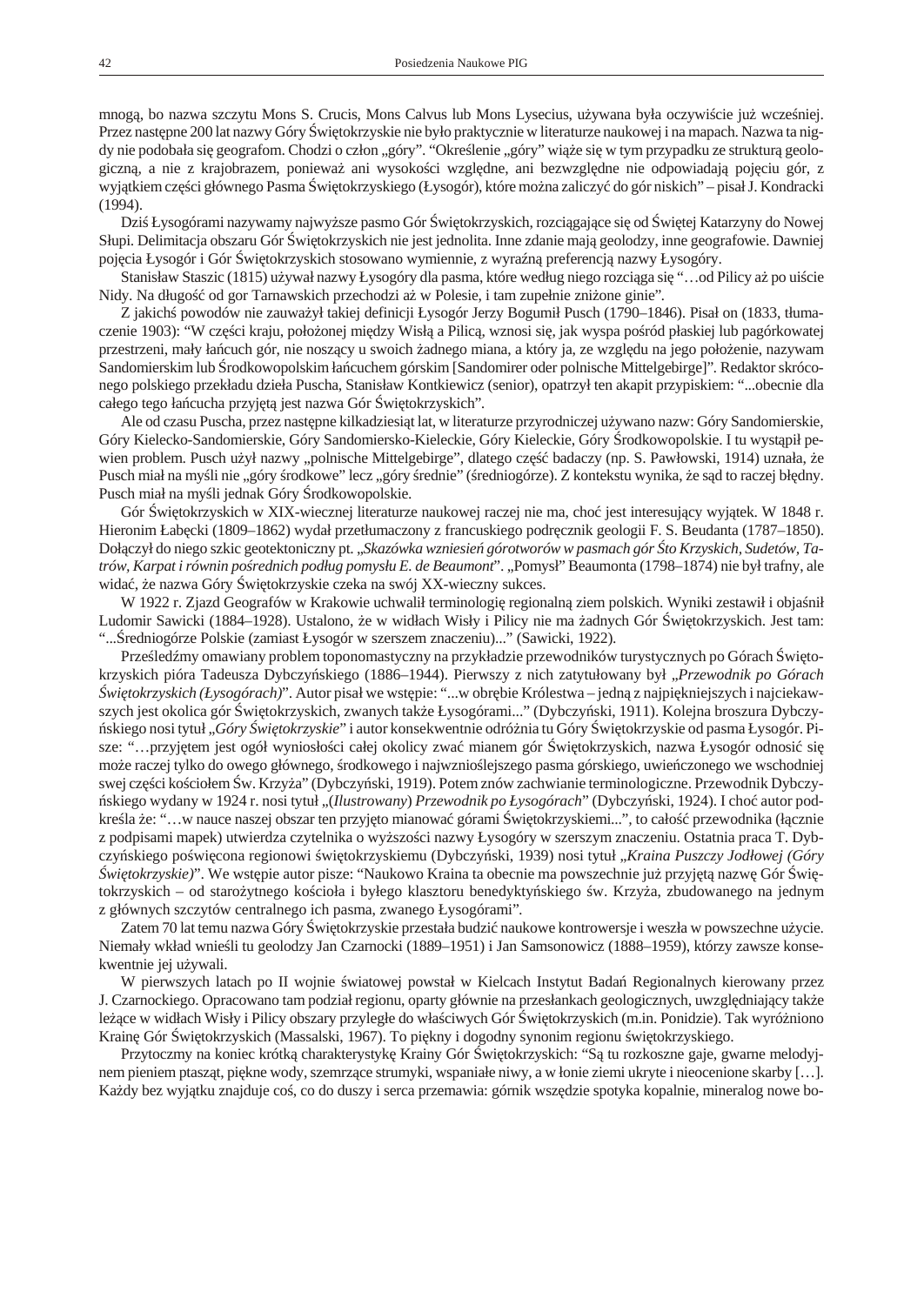<span id="page-40-0"></span>gactwa, botanik pi kne i nieznane zioła, archeolog co krok stary zamek, wi tnic, grobowiec, lub wiele mówi ce ruiny starego zamczyska; lekarz uzdrawiające ródła, malarz zachwycające wzory z natury, a poeta usłyszy pie śkromną, czuł lub wesoł, jak lud tutejszy, wie jak krasne jego dziewoje" (J. L. Kacz kowski, 1871, *Pami tnik kielecki*). Opis stary, a wci aktualny.

Wracaj c za do toponomastyki, polscy geolodzy przyczynili si do powstania jeszcze jednej nazwy: Holy Cross Mountains. Daremnie szuka jej na mapach i w atlasach, wyst puje jednak w angloj zycznych polskich i zagranicznych publikacjach.

W dyskusji brali udział: G. Herman, S. Zbroja i prelegent.

Posiedzenie odbyło się w dniu 19 listopada 2008 r.

## Jan MALEC, Maria KULETA

#### Nowe dane o utworach paleozoiku z otworu Łapczyca 2

Otwór Łapczyca 2 odwiercono w roku 1950 w odległo ci około 5 kilometrów na południowy zachód od Bochni, w przykraw dziowej cz ci bloku małopolskiego. Według Wdowiarza (1954), ogólna stratygrafia i profil litologiczny osadów przedstawia si nast puj co:

| Gł boko       | [m] | <b>Opis litologiczny</b>                                      |
|---------------|-----|---------------------------------------------------------------|
| $0 - 439$     |     | <b>KREDA</b><br>Piaskowce, łupki – utwory fliszowe            |
| 439-1107      |     | <b>MIOCEN</b><br>Ilowce, gipsy, sole, piaskowce               |
| 1107-1459     |     | <b>MIOCEN</b><br>Wapienie                                     |
| 1476-1553     |     | TRIAS<br>Wapienie                                             |
| 1553-1799     |     | DEWON GÓRNY                                                   |
| 1553-1579     |     | Wapienie (z warstwami piaskowców na gł b. 1567–1571 m)        |
| 1579-1792     |     | Piaskowce (w tym piaskowce kwarcytowe na gł b. 1675,4–1765,2) |
| 1799,5-1923,4 |     | <b>DEWON DOLNY</b><br>Zlepie ce i piaskowce                   |

Turnau-Morawska (1957) podaje, e "...rdze z tego otworu był na miejscu w terenie profilowany przez Jana Czarnockiego...". Dodaje dalej, e "...w ród nieprzewierconych osadów dewonu na szczególn uwag zasługuj wkładki zlepieców w serii piaszczysto-szarogłazowej. Kilka próbek tych skał dochowało się w zbiorach Jana Czarnockiego. Ze wzglę du na interesuj cy charakter petrograficzny tych skał Redakcja Naukowa Prac i Materiałów Jana Czarnockiego przekazała mi kilka próbek zlepie ców dewo skich z gł boko ci 1868 m z wiercenia w Łapczycy do petrograficznego opracowania...".

Nale y podkre li, e dane o petrografii osadów zlepie cowych z otworu Łapczyca 2 przedstawione w pracy Turnau-Morawskiej (1957), oparte s na analizie czterech próbek pochodz cych tylko z gł b. 1868 m. Do opisanych przez t autork zlepie ców z Łapczycy porównywano w pó niejszym okresie osady grubookruchowe rozpoznane w podło u utworów paleozoicznych, mezozoicznych i fliszowych na obszarze południowej Polski.

Seri zlepie cowo-piaskow cow z otworu Łapczyca 2 umieszczano w szerokim przedziale stratygraficznym: w dolnym dewonie, górnym sylurze, dolnym kambrze i w prekambrze. Status formalny nadał tym utworom Kowalski (1983), wyró niaj c je jako formacja zlepie ców z Łapczycy. W otworze Łapczyca 2, na gł b. 1799,5–1923,0 m, Buła (2000) ustanowił profil stratotypowy zrewidowanej formacji zlepie ców z Łapczycy.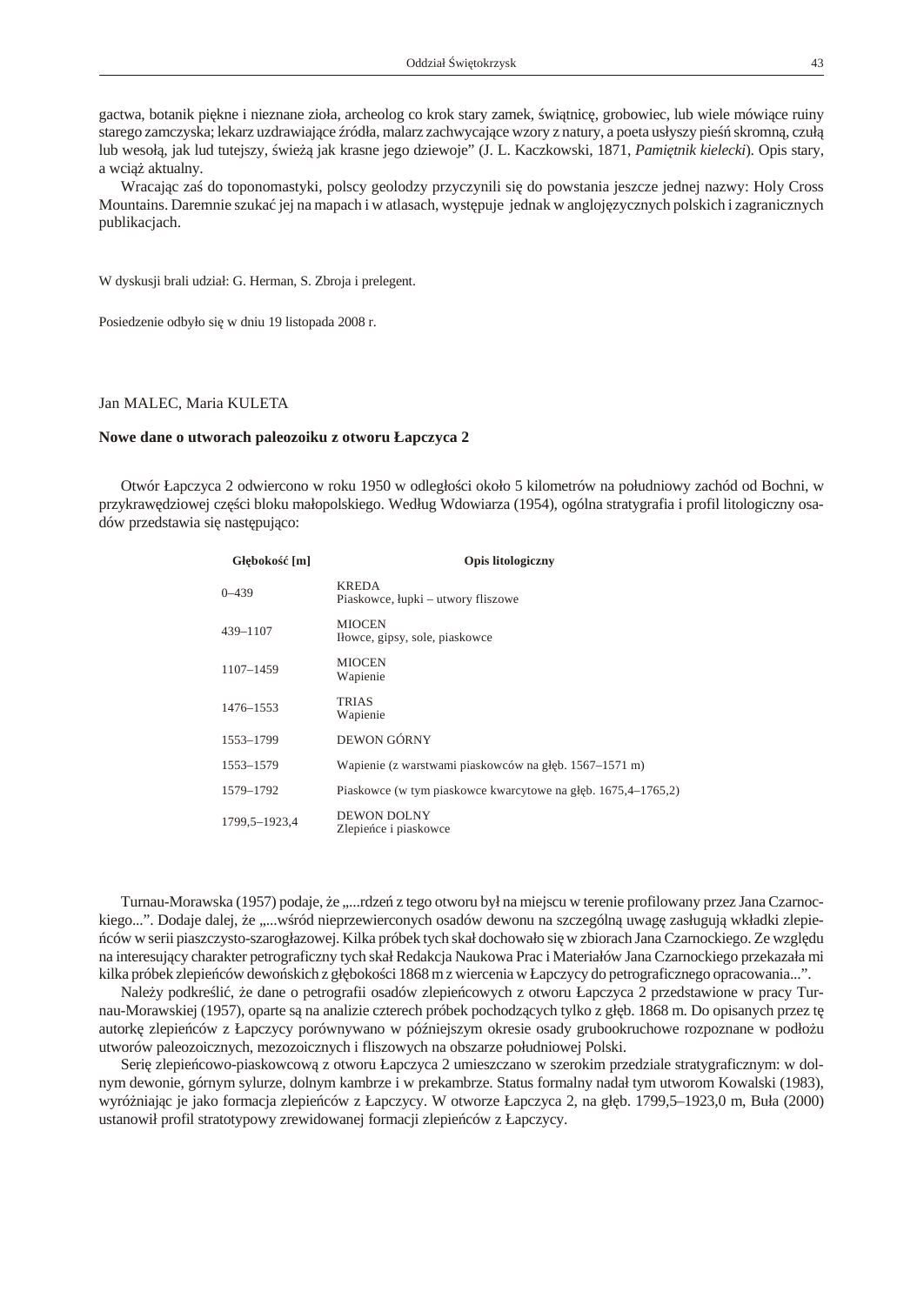Poza próbkami zlepie ców opisanych przez Turnau-Morawsk (1957) z gł b. 1868 m, w Oddziale wi tokrzyskim PIG w Kielcach zachował się materiał skalny pobrany z otworu Łapczyca 2 przez J. Czarnockiego. Jest on złożony z 24 próbek o ró nej wielko ci, pochodz cych z gł b. 1709,0–1923,4 m. Na podstawie analizy litologicznej i petrograficznej o miu próbek z gł b. 1709,0–1777,4 m stwierdzono, e ten odcinek profilu Łapczycy zbudowany jest nie z piaskowców jak podawał Wdowiarz, lecz z dolomitów. Na poszczególnych gł boko ciach wyst puj:

| Gł boko<br>[m]  | <b>Opis litologiczny</b>                                                               |
|-----------------|----------------------------------------------------------------------------------------|
| 1709,0-1739,9   | Dolomity drobnokrystaliczne, mułowce dolomityczne<br>zapiaszczone.                     |
| 1743.8-1744.3   | Dolomity drobnokrystaliczne cz ciowo zapiaszczone.                                     |
| 1750.8-1754.2   | Dolomikryty oraz dolomikryty z rozproszonymi drobnymi<br>bioklastami.                  |
| 1774, 1–1777, 4 | Dolomity drobnokrystaliczne z rozproszonymi ziarnami kwarcu<br>i blaszkami łyszczyków. |

Kompleks do lo mito wy charaktery zu je się zaleganiem warstw pod niewielkim k tem. Na gł b.1750,8–1754,2 m upad wynosi około  $5-10^\circ$ .

Z gł b. 1799,5–1923,4 m pochodzi 16 próbek reprezentowanych głównie przez zlepie ce, podrz dnie piaskowce szarogłazowe i mułowce. Mo na przypuszcza, e rzeczywisty profil tych osadów tworzy seria skalna zdominowana przez piaskowce szarogłazowe i zlepie ce z podrz dnym udziałem wkładek mułowcowych. Na gł b. 1813,6–1835,1 m upad warstw wynosi około 60–70°.

Materiał okruchowy zlepie ców zło ony jest z otoczaków o dobrym lub bardzo dobrym stopniu obtoczenia. Zlepie ce zbudowane z otoczaków o grubszej frakcji charakteryzuj si na ogół słabym wysortowaniem. W poszczególnych próbkach przeci tne rozmiary otoczaków wynosz od 5 do 8 mm, a mak symalne od 2 do 6 cm. W niektórych odcinkach profilu (1813–1818,6 m), w obr bie drobnootoczakowych zlepie ców wyst puj litoklasty czarnych iłowców o zaokrąglonych kształtach, długo ci do 5,5 cm i grubo ci do 2,5 cm.

Próbki pochodz ce z gł b. 1799,5–1803,5 m reprezentowane s przez słabo zwi złe zlepie ce, których spoiwo charakteryzuje si brunatnym zabarwieniem. Ten odcinek profilu odpowiada najprawdopodobniej strefie obj tej zasi giem przeddewo skiego wietrzenia.

Wy konano wst pne obserwacje mi kroskopowe szlifów cienkich z próbek pochodz cych z serii zlepie cowo-pia skowcowej, celem porównania tych utworów z sylurskimi zlepie cami z rejonu Zawiercia i Gór wi tokrzyskich.

Zlepie ce wykazuj urozmaicony skład szkieletu ziarnowego, co kwalifikuje je do odmian polimiktycznych. Pod wzgl dem zawarto ci spoiwa odpowiadaj ortozlepie com z nielicznymi strefowymi przej ciami do parazlepie ców. W składzie zlepie ców dominuj okruchy skał. S to litoklasty wulkaniczne, osadowe i metamorficzne. W niewielkich ilociach obecne s ziarna monomineralne nale ce do kwarcu i skaleni.

Wulkanoklasty w opisywanych szlifach reprezentowane s głównie przez odmiany zasadowe z grupy bazaltów, andezytów i diabazów, rzadziej oboj tne nale ce do dacytów. Okruchy kwa nych wulkanitów typu riolitów, które Turnau-Morawska (1957) uznała za charakterystyczne dla zlepie ców z Łapczycy, stwierdzono tylko w pojedynczych małych ziarnach. S to fragmenty mikro krystalicznego, bezładnego, skaleniowo-kwar co wego ciasta skalnego, bez prakryształów. Bazalty i andezyty (o rozmiarach do 2–3 cm) wykazuj wię b porfirow z prakryształami zmienionych minerałów ciemnych b d plagioklazów, lub reprezentowane s tylko przez fragmenty chlorytowo-skaleniowego czasem tylko chlorytowego ciasta skalnego. Odznacza się ono najczę ciej strukturą mikrolitowo bezładnym, fluidalnym lub promienistym (wariolitowym) uło eniu listewek plagioklazów w chlorytowym tle. Diabazy i dacyty wykazuj typowe dla tych skał cechy petro graficzne. W grupie wulka noklastów obserwowano tak e obecno zchloryty zowanych tu fów i tu fitów.

W ród litoklastów osadowych dominuj piaskowce szarogłazowo-arkozowe rednio i drobnoziarniste oraz mułowce kwarcowe i szarogłazowe, osi gaj ce wymiary do kilku centymetrów. W nast pnej kolejno ci wyst puj iłowce i skały krzemionkowe typu lidytów, rzadziej radiolarytów. W ród piaskowców wyró niaj się dwie odmiany. Pierwsza – to zwi złe piaskowce o składzie subarkozy i kontaktowym spoiwie chlorytowo-krzemionkowym. Drugie – to piaskowce o składzie szarowski litycznej z laminami serycytu. Mułowce wykazuj tak e zró nicowany skład. Odpowiadaj szarowakom litycznym z laminami ilastymi, b d arenitom kwarcowym z ziarnami kwarcu bezładnie rozmieszczonymi w elazistym spoiwie.

Litoklasty metamorficzne reprezentowane s głównie przez kwarcyty czyste lub z gniazdowymi skupieniami serycytu, nast pnie łupki kwarcowo-serycytowo-chlorytowe, rzadziej charakterystyczne ziele ce kwarcowo-chlorytowo-epidotowe oraz kataklazyty i fyllity. Obserwowano tak e obecno pojedynczych okruchów gnejsów z myrmekitowymi przerostami kwarcu i skaleni.